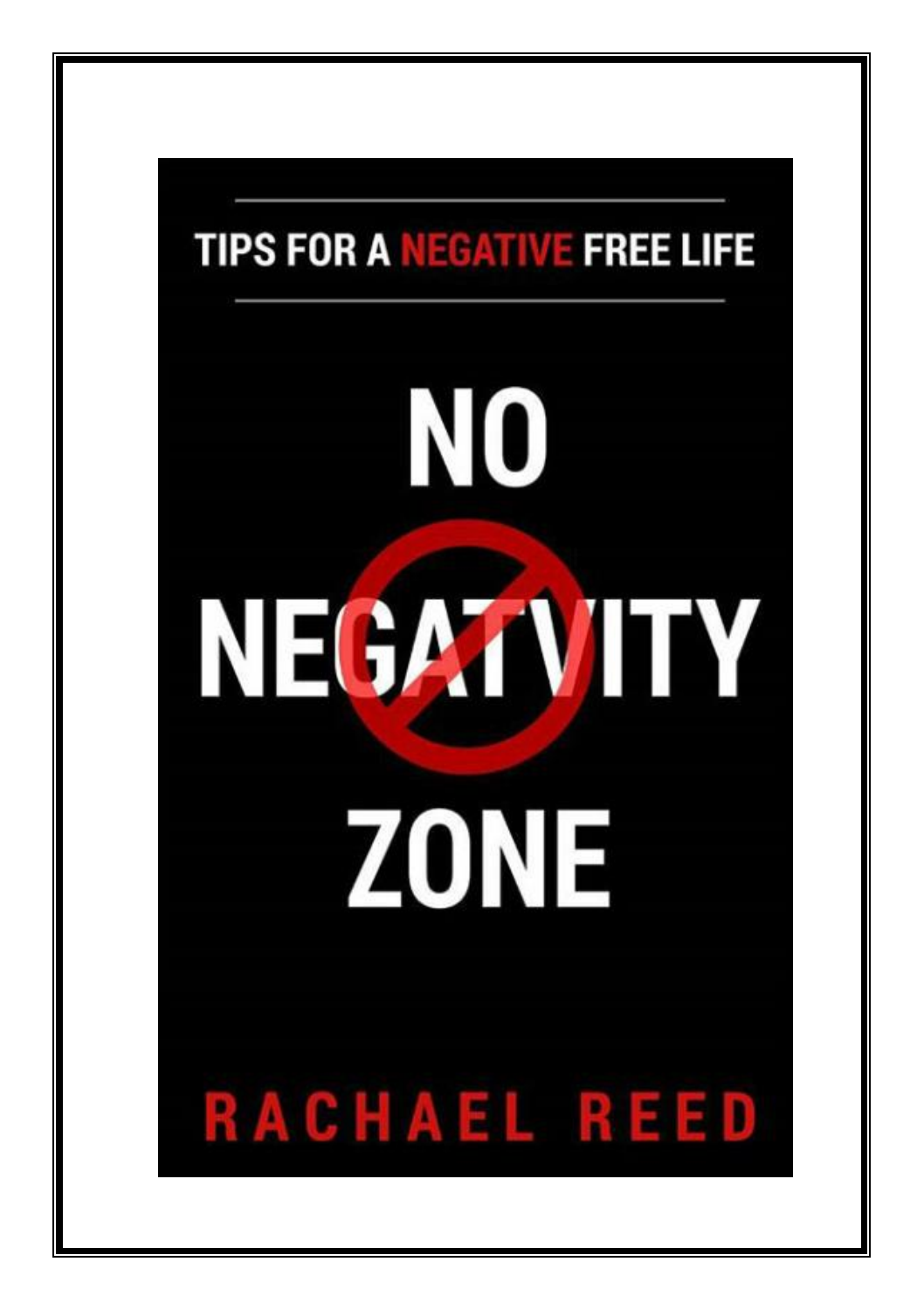# No Negativity



By: Rachael Reed

[www.thinkbigdreambig.org](http://www.thinkbigdreambig.org/)

IG: rachaelreed8

FB:<https://www.facebook.com/rachaelreed8/>

Business Inquires: thinkbigdreambigorg@gmail.com

Periscope @ Thinkbigtv

Twitter @thehappy1s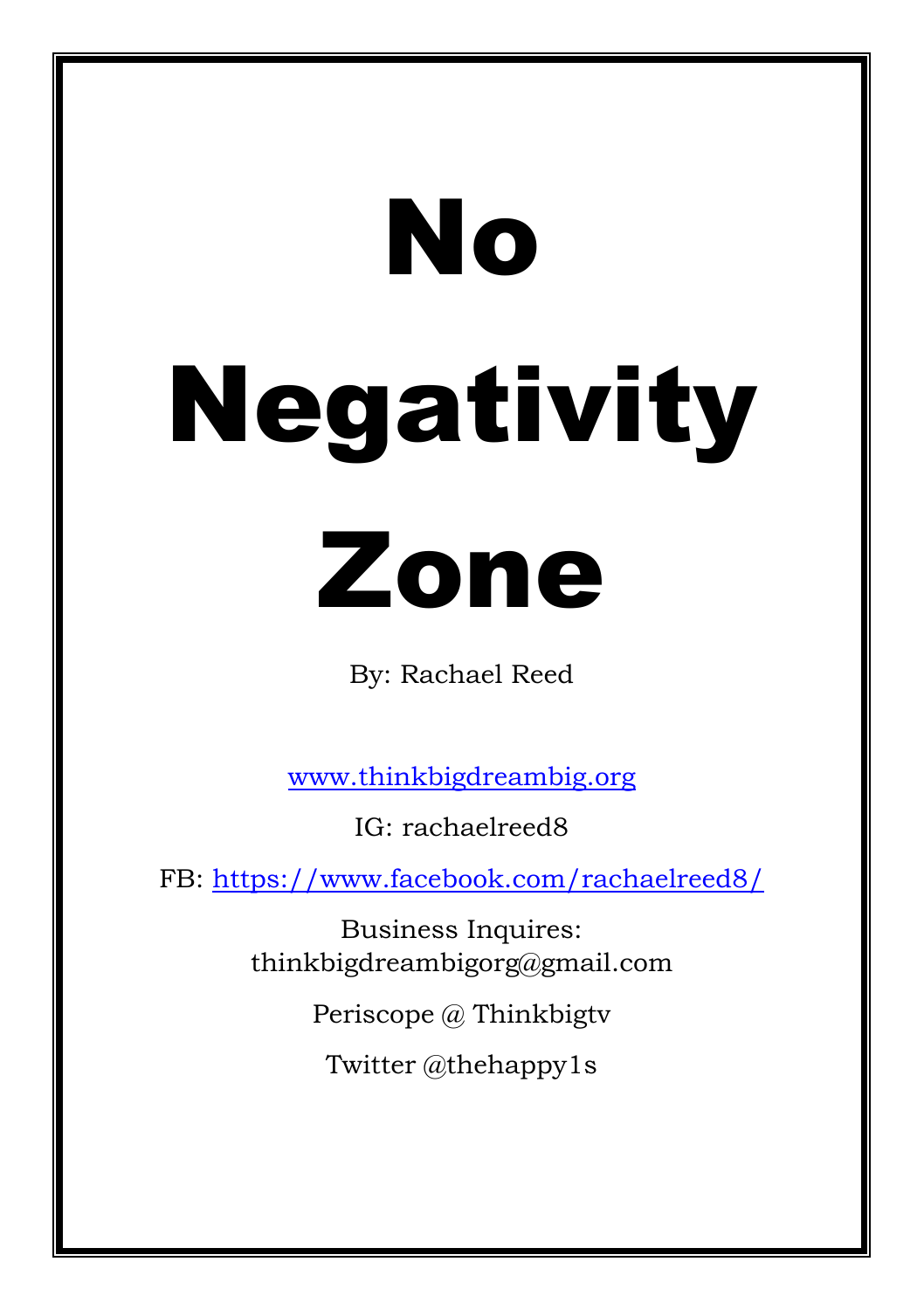# **Copyright@ 2016**

All rights reserved. No part of this book may be reproduced, stored in a retrieval system, or transmitted in any form or by any means, electronic, mechanical, photocopying, recording, scanning, or otherwise, without the prior written permission of the publisher.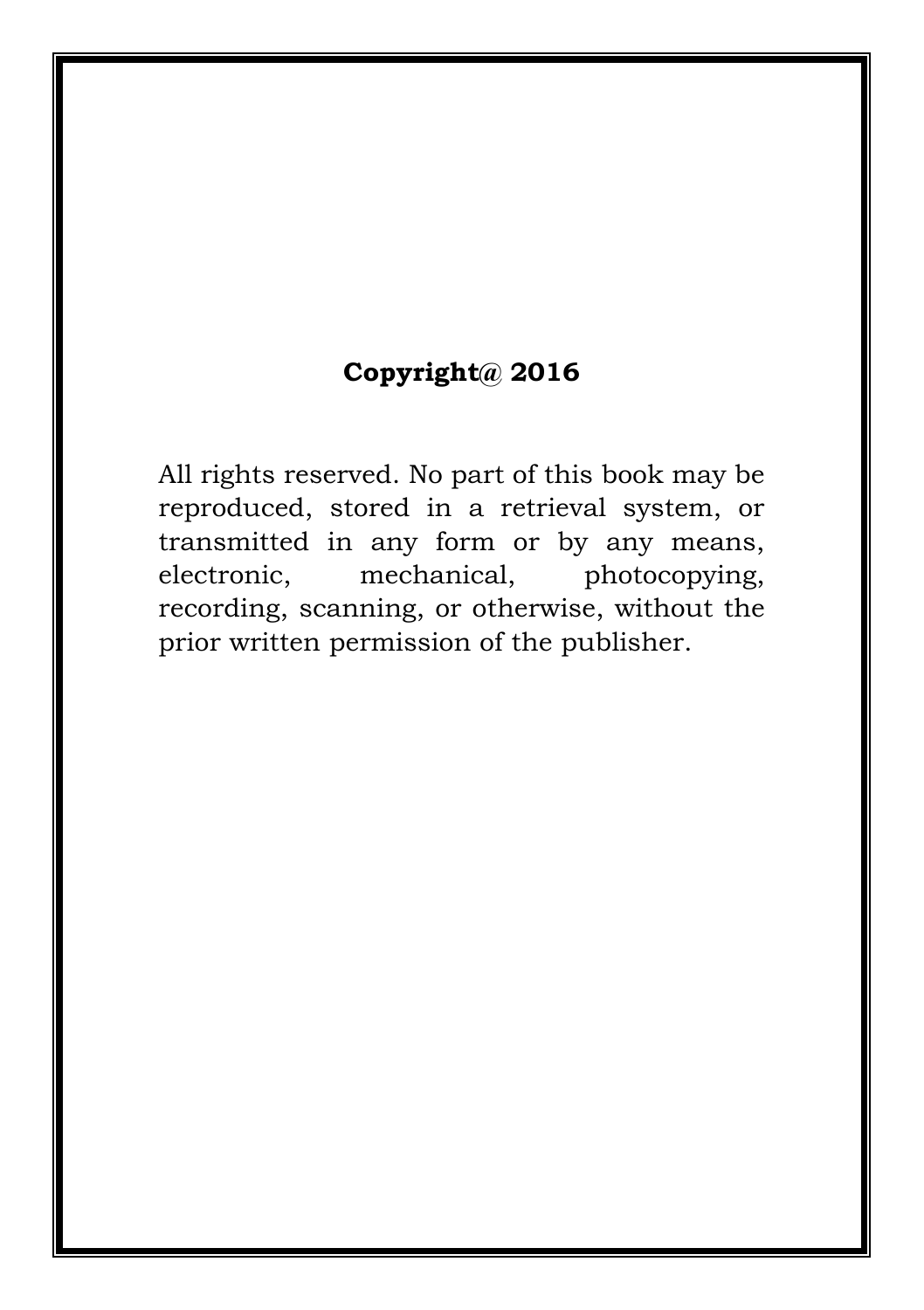# **Disclaimer**

All the material contained in this book is provided for educational and informational purposes only. No responsibility can be taken for any results or outcomes resulting from the use of this material.

While every attempt has been made to provide information that is both accurate and effective, the author does not assume any responsibility for the accuracy or use/misuse of this information.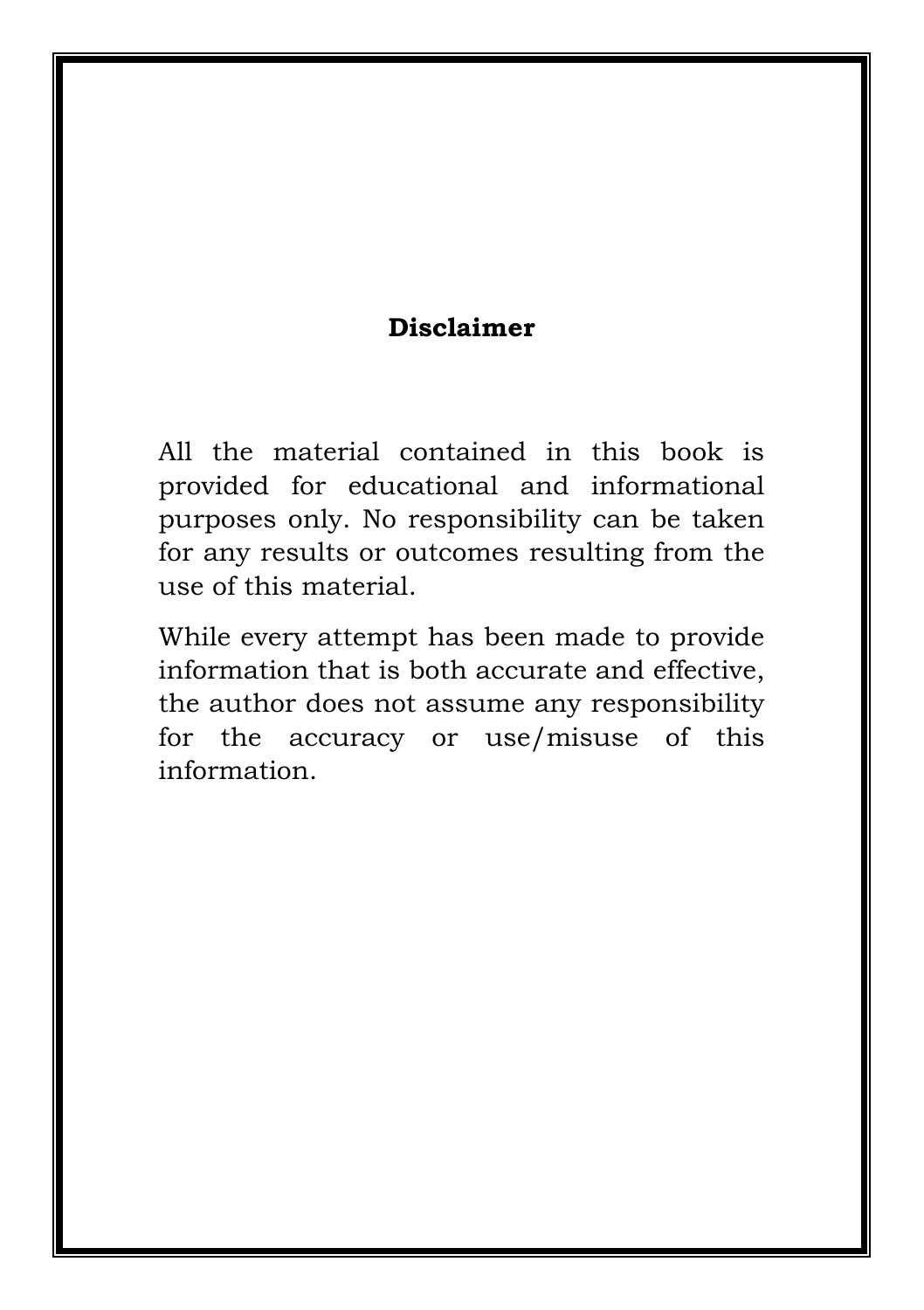**Chapter 1: Be Positive the Basics** 

**Chapter 2: Understand "What" Brings You Down** 

**Chapter 3: Understand "Who" Brings You Down** 

**Chapter 4: The Mindset of Winning** 

**Chapter 5: Take Care of Your Body** 

**Chapter 6: Take Care of Your Soul** 

**Chapter 7: Use Your Support System** 

**Chapter 8: "Here and Now" Mentality** 

**Chapter 9: Use Affirmations to Stay On Course**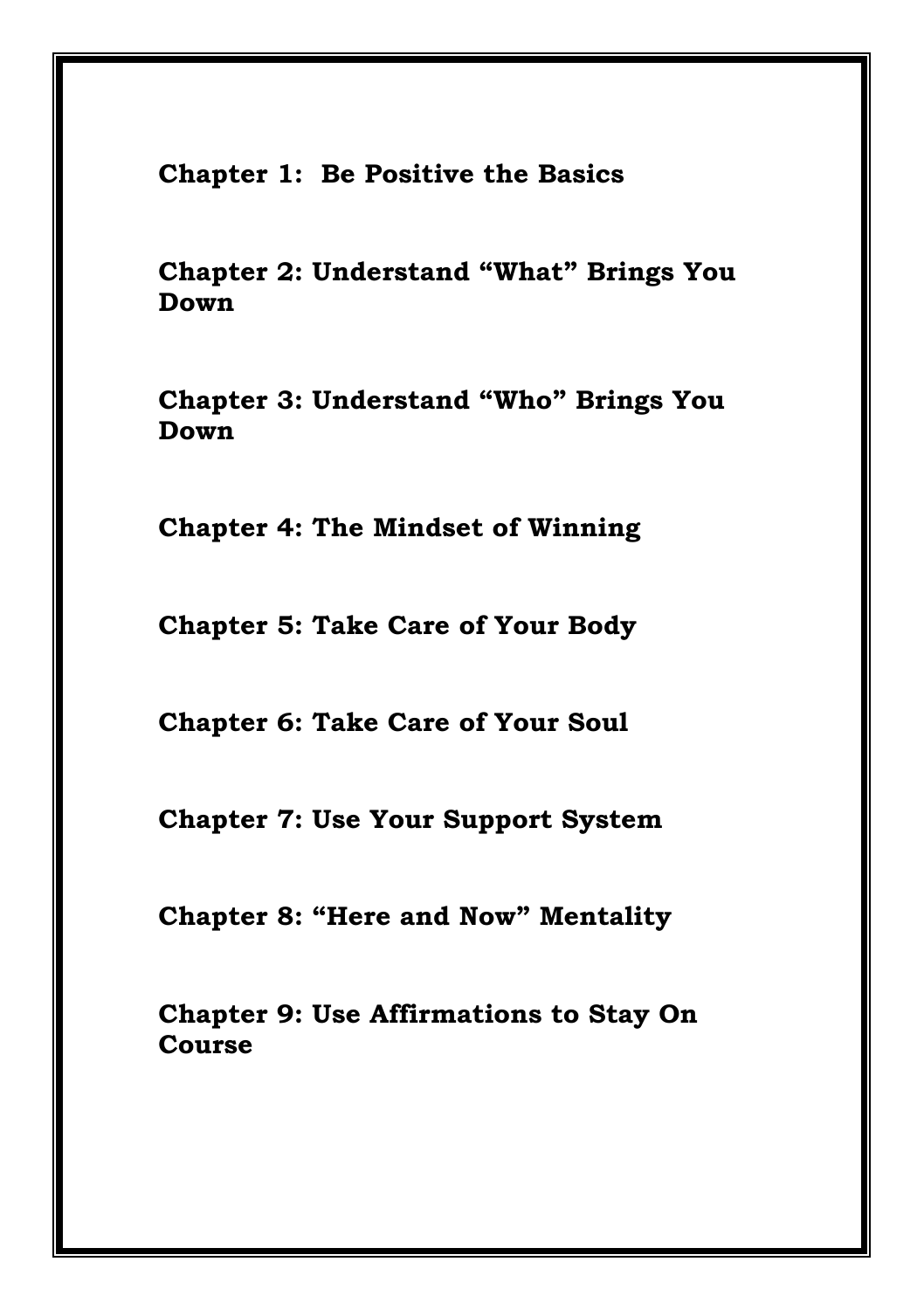# **Chapter 10: The Benefits of Being Positive**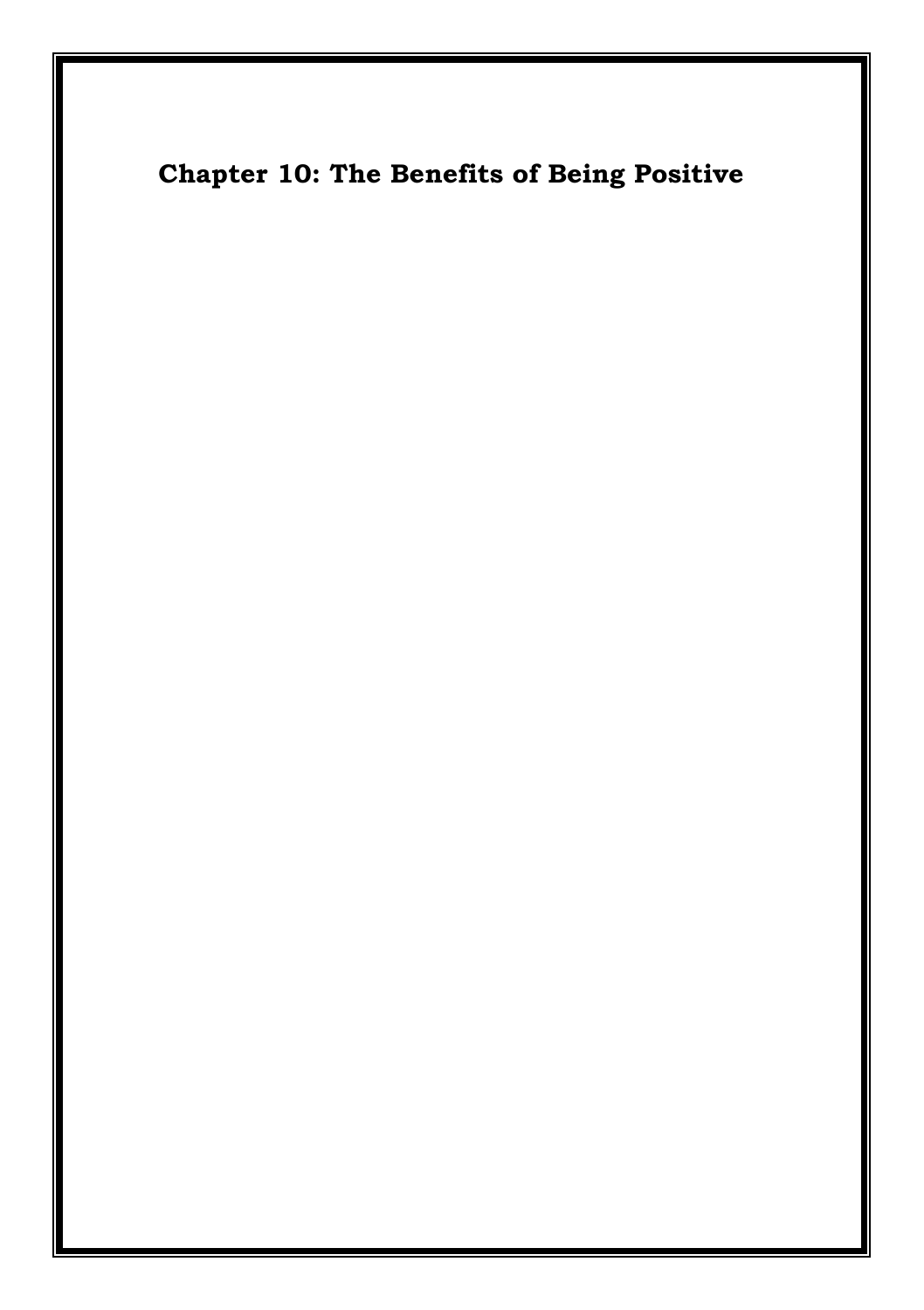#### **Chapter 1:**

#### **Be Positive the Basics**

Life is full of ups and downs. What's important is you do not know how to give up. Instead, you try to see the bright side of light and perceive life in a positive way. You have to understand that your perception about life has a great impact in your well-being and health.

Being positive will help you eliminate negative self-talk and take control of your life. You will be able to see life with all the possibilities instead of the obstacles and worries that it offers. Let this book provides you with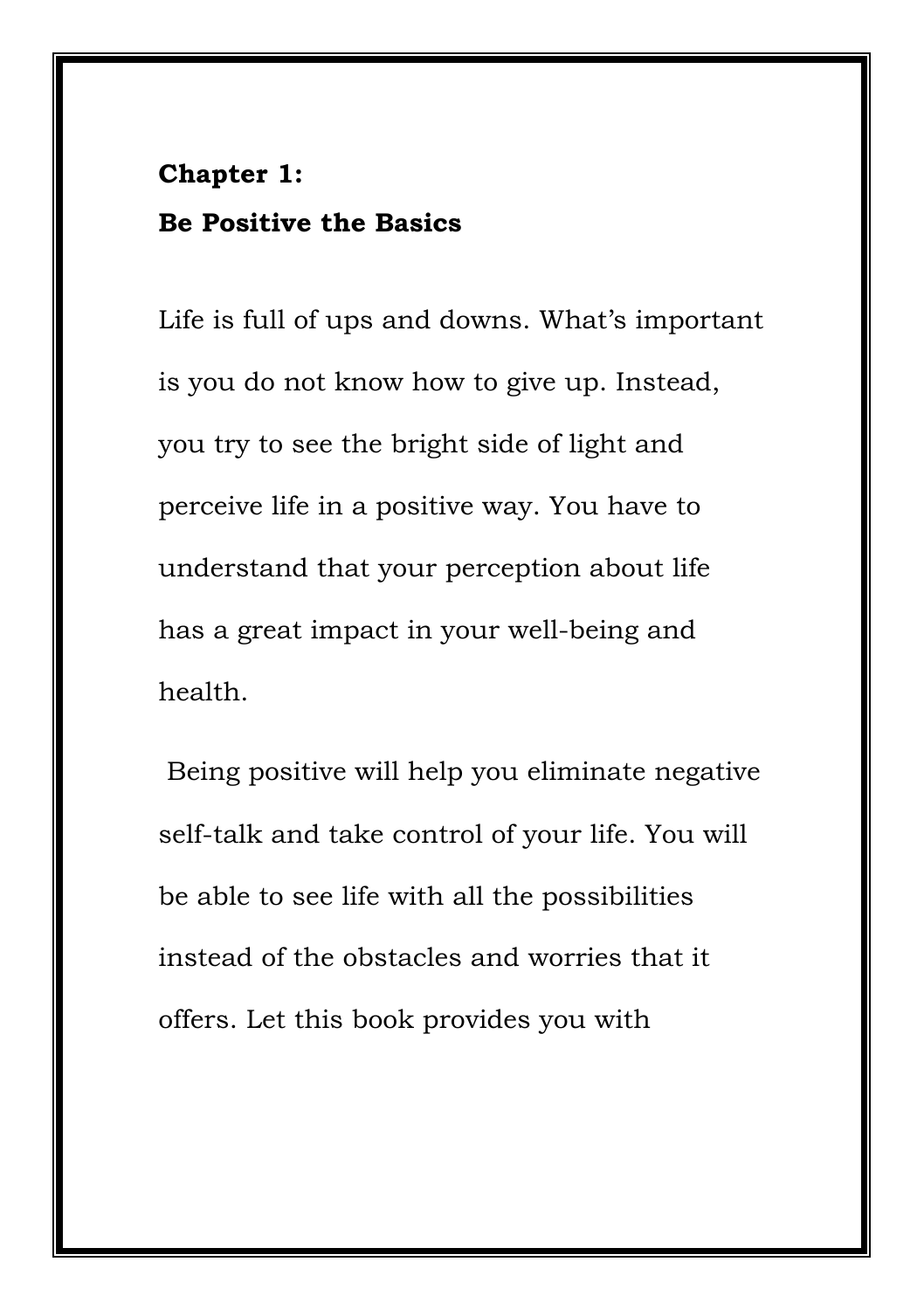everything that you need to learn about being positive.

Positive people can help you achieve your dreams while negative people seize such dreams from you. Being positive is associated with several benefits. This is probably why most people consider this as one of the most important New Year's Resolutions that they make.

However, like other resolutions, some people find it hard to make the necessary changes in their life just to become optimistic and remain positive. In order for you to become successful in achieving this goal, it is essential that you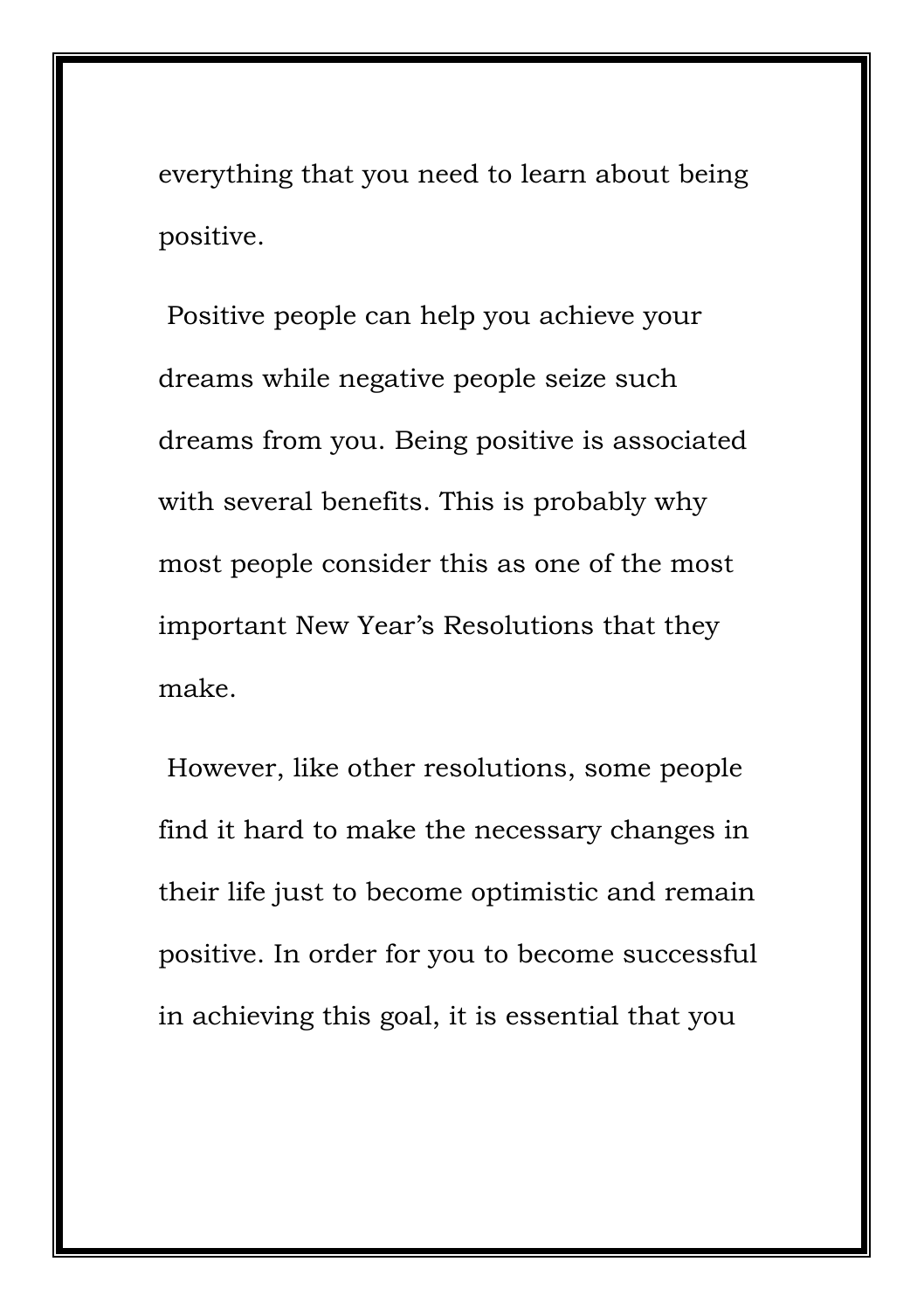determine the factors that can help you attain it more easily and conveniently.

# **The Basics**

Known for making the lives of people happier, healthier, and more successful, being positive has become a vital part of everyday living. However, viewing the world in positive way is easier said than done. Fortunately, there are several ways that you can turn positive resolutions into a reality.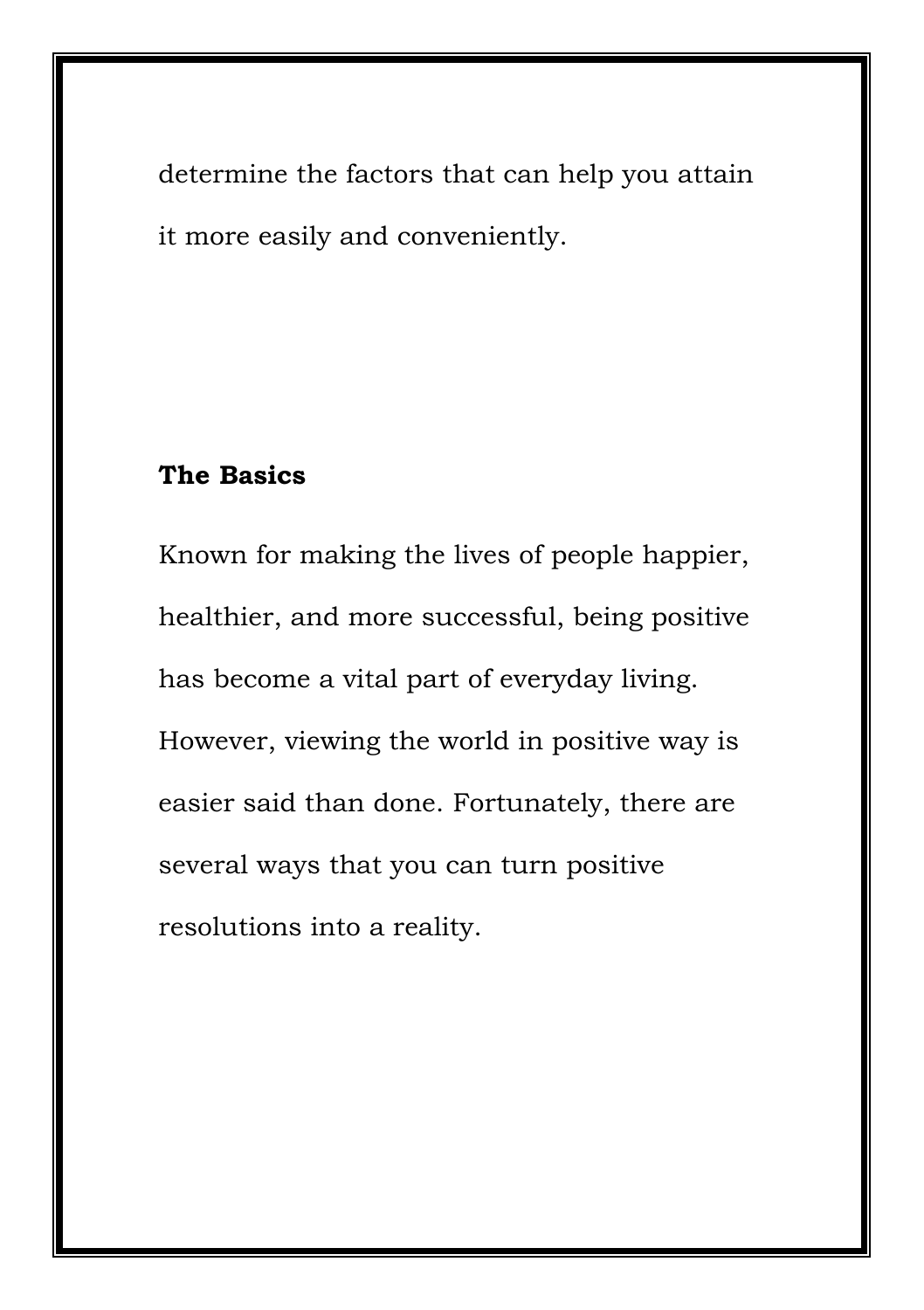#### **Positive Defined**

Being positive or optimistic is when people always look for the best in any situation and expect that good things may still happen regardless of how bad the situation is. Even if something bad happens in their life, they still see the silver lining or light at the end of the tunnel.

Positive people always believe that they are responsible for their own happiness and don't blame others for all the negative things that are happening in their lives. These view their mistakes as an opportunity to learn and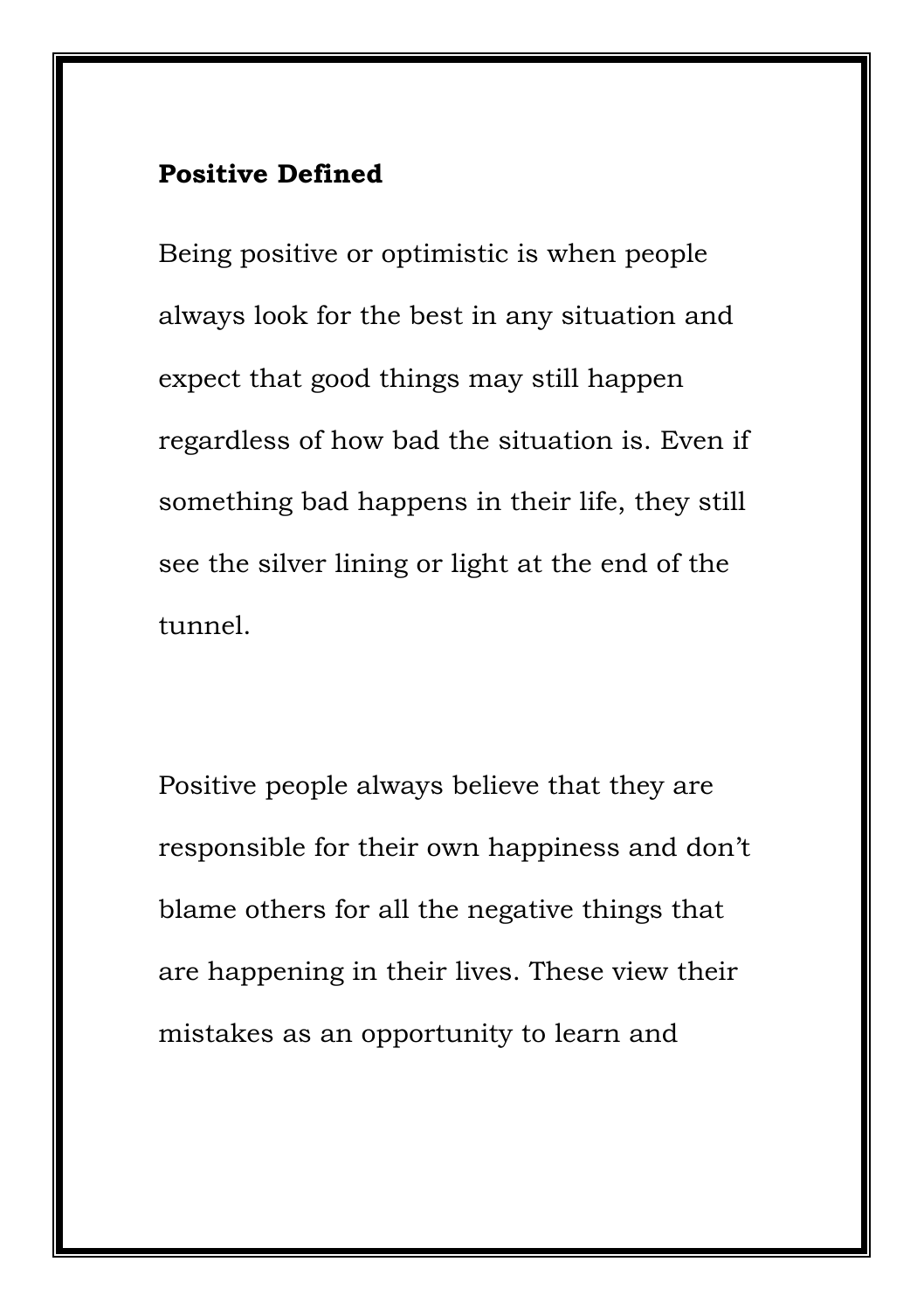improve themselves to become a wiser, better, and stronger individual.

# **Tips for Being Positive**

# **Use Positive Affirmations**

It is advisable that you write down all the things that you want to change in yourself. Put these in areas where you can see them every day such as in front of your refrigerator, in your cork board, or in the mirror.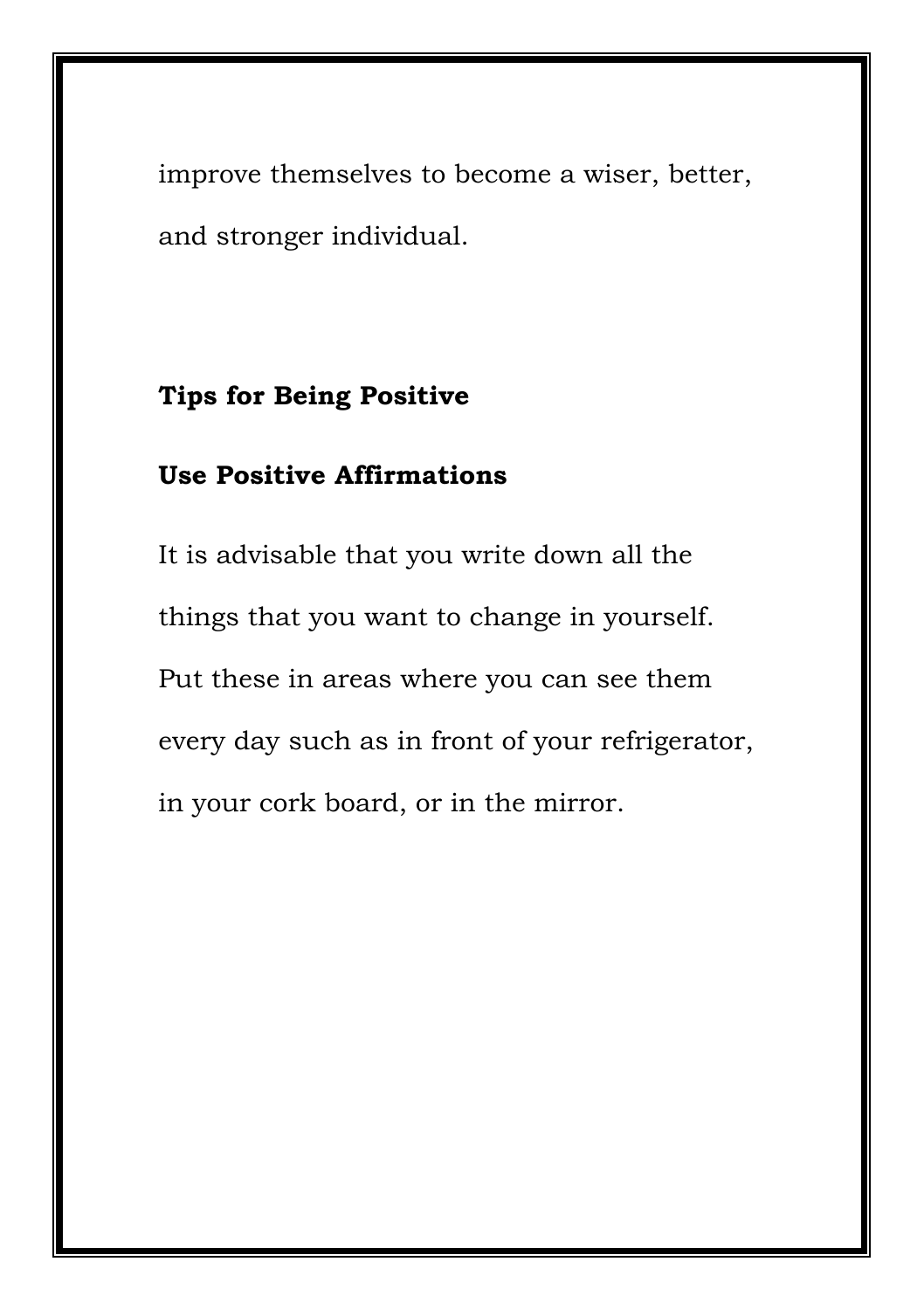# **Change Negative Thought into Positive Ones**

Negativity can be hard to eliminate if you keep on having negative thoughts. Although it may seem difficult, this negative feeling is all about mindset. This means that if you thing negatively, you will view all the things around you in the same manner. Instead of this, why not try to look for the bright side of any negative situation?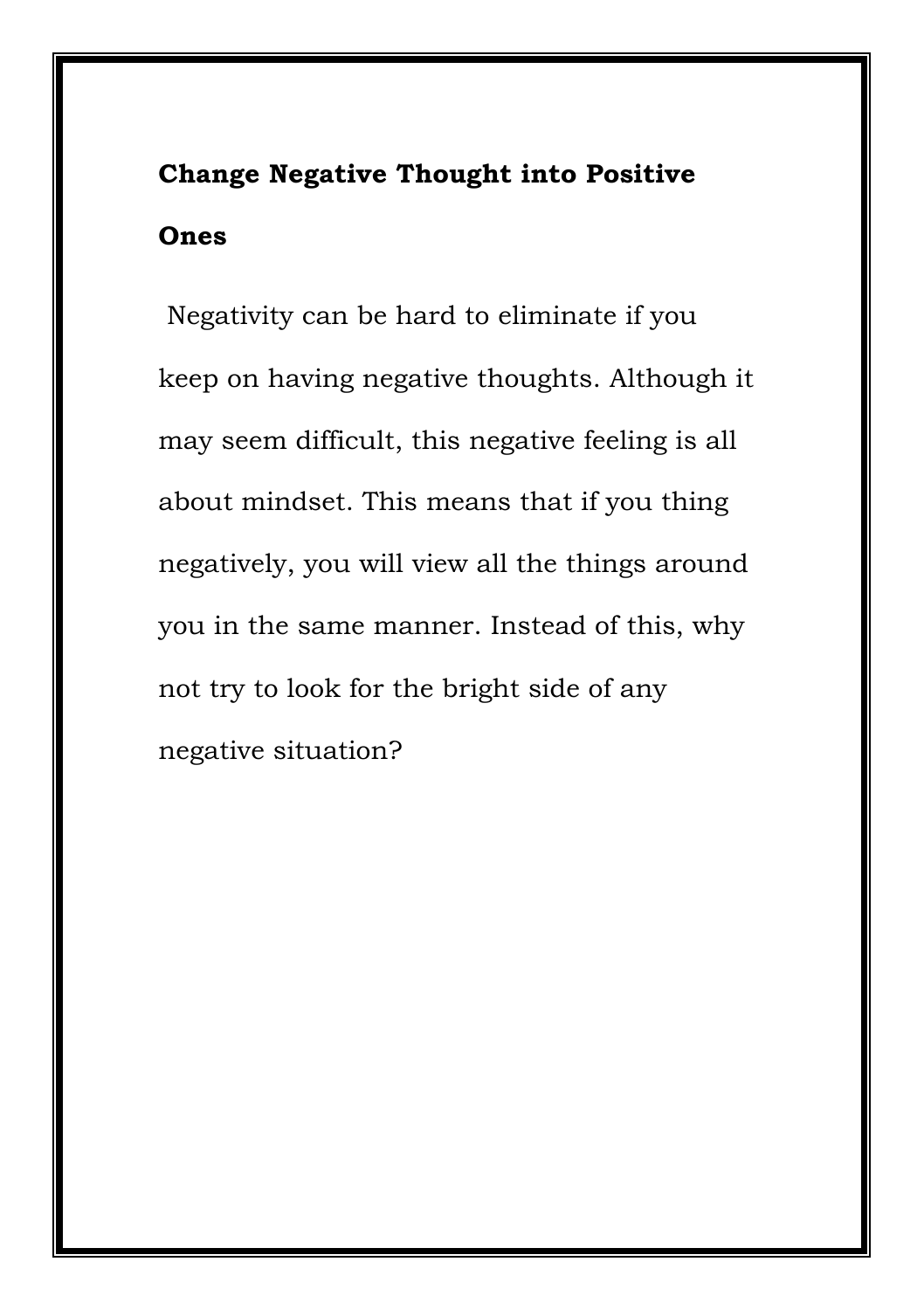#### **Surround Yourself with Positive People**

They say that habits and attitudes can be contagious. For this reason, it is important that you surround yourself with positive people who will encourage you to do your best and help you attain whatever goals you have. It would also help if you start weaving positive activities in your life.

#### **Start Making Changes**

Instead of contemplating about what can be the possible effects of a certain situation in your life, start thinking about the best ways to prevent the impact of such situation. It is already part of living to take risks. What's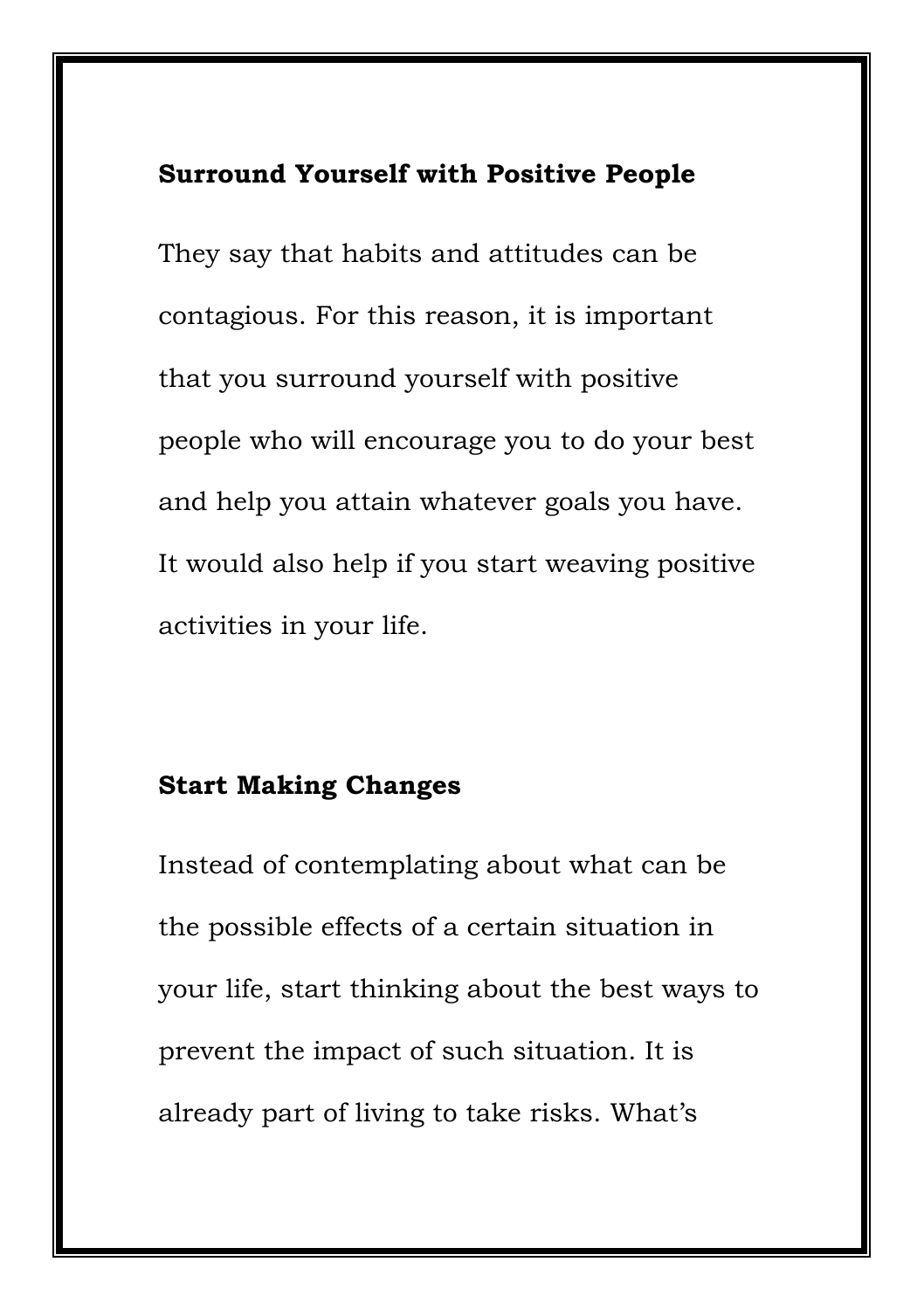important that you are prepared for the things that in can bring. Use you negative experiences to make better decisions and build your character.

## **Share Your Problems with People you Trust**

Dealing with your problems in your own can have a detrimental effect on your health. Allowing yourself to struggle can just make things worse. Sharing your hardships with someone you trust allows you to receive some pieces of advice and encouragement that you can use to re-focus on your courage, perseverance, and strength.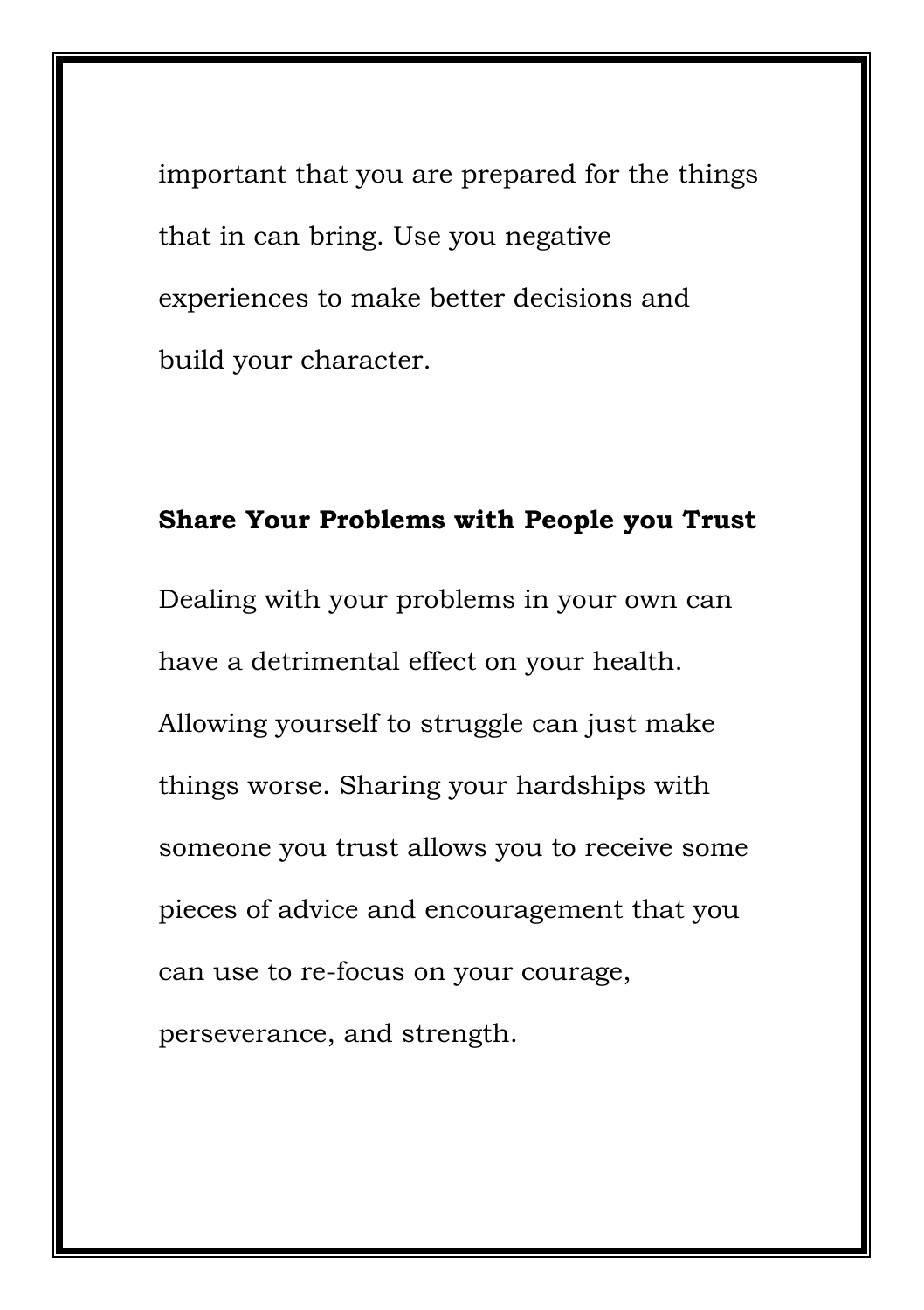#### **Create a Positive Environment**

Making developments or changes in your office space, room, or house can make you feel welcomed, relaxed, and relaxed.

# **Be a Rational Optimist**

Being an optimist does not mean that you have to pretend that nothing bad will happen. This mentality can trigger you to make poor decisions in your life and make matters worse. You have to learn how to prepare for the worst but still hope for the best. You can become an optimist without being an extrovert.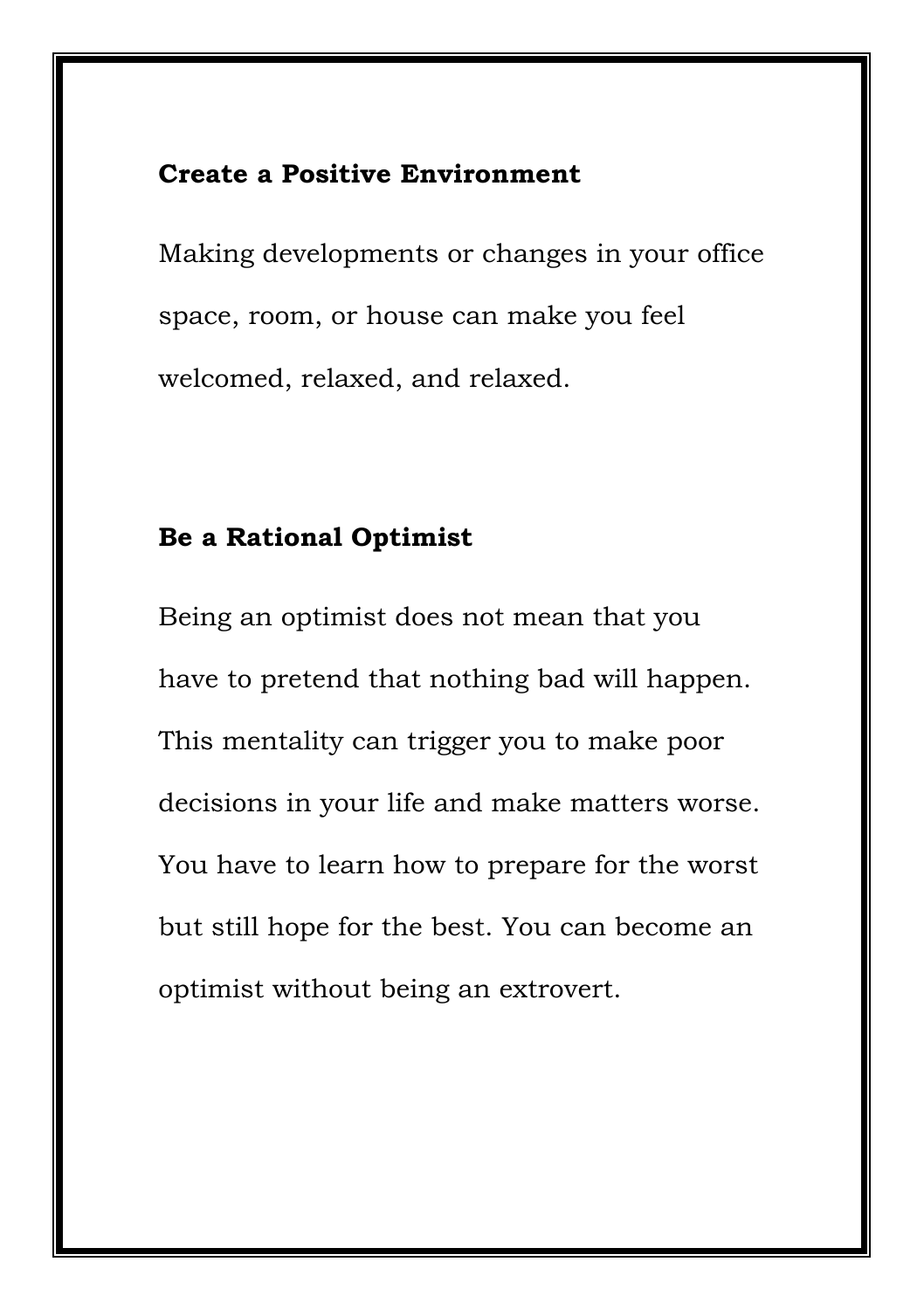# **Chapter 2:**

# **Understand What Brings You Down**

At some point in their life, people will feel down without knowing why. There are several things in life that have a significant impact on the way people make decisions, deal with problem, and live their life. Sometimes, these things are the ones that bring them down instead of helping them move on.

The best ways to deal with the things that bring you down is to know and understand them first. This way, it would be easier for you think of ways on how you can prevent them.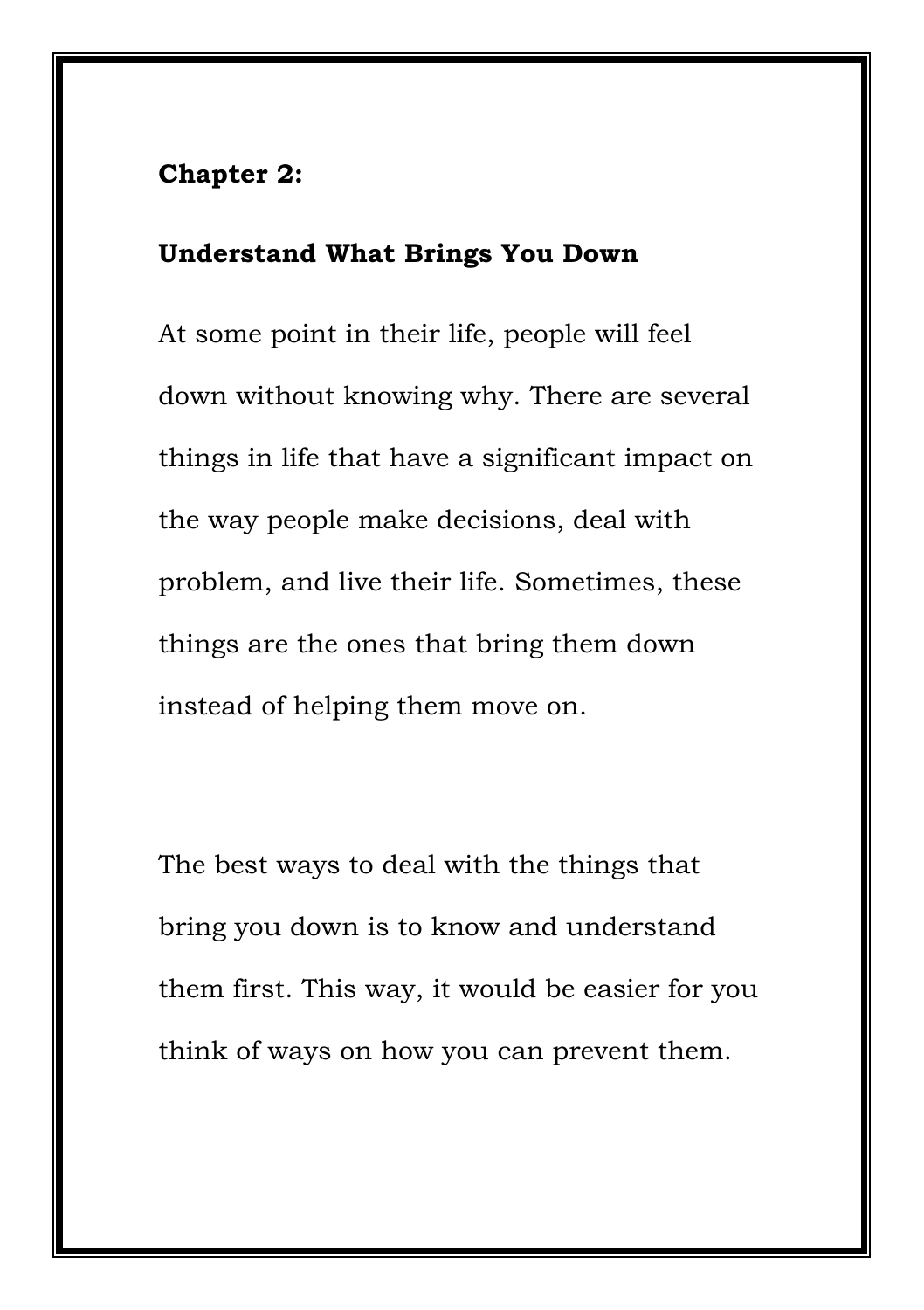The following are the things that bring people down:

#### **Loss**

Losing someone close to them can discourage people to move on with their life. Some people who have experienced tragedy or loss in the past find hard to fully grieve and accepted the loss. Saying goodbye to a person who loved, cared, and influenced them in so many ways is one of the hardest but the most important decisions that they have to make.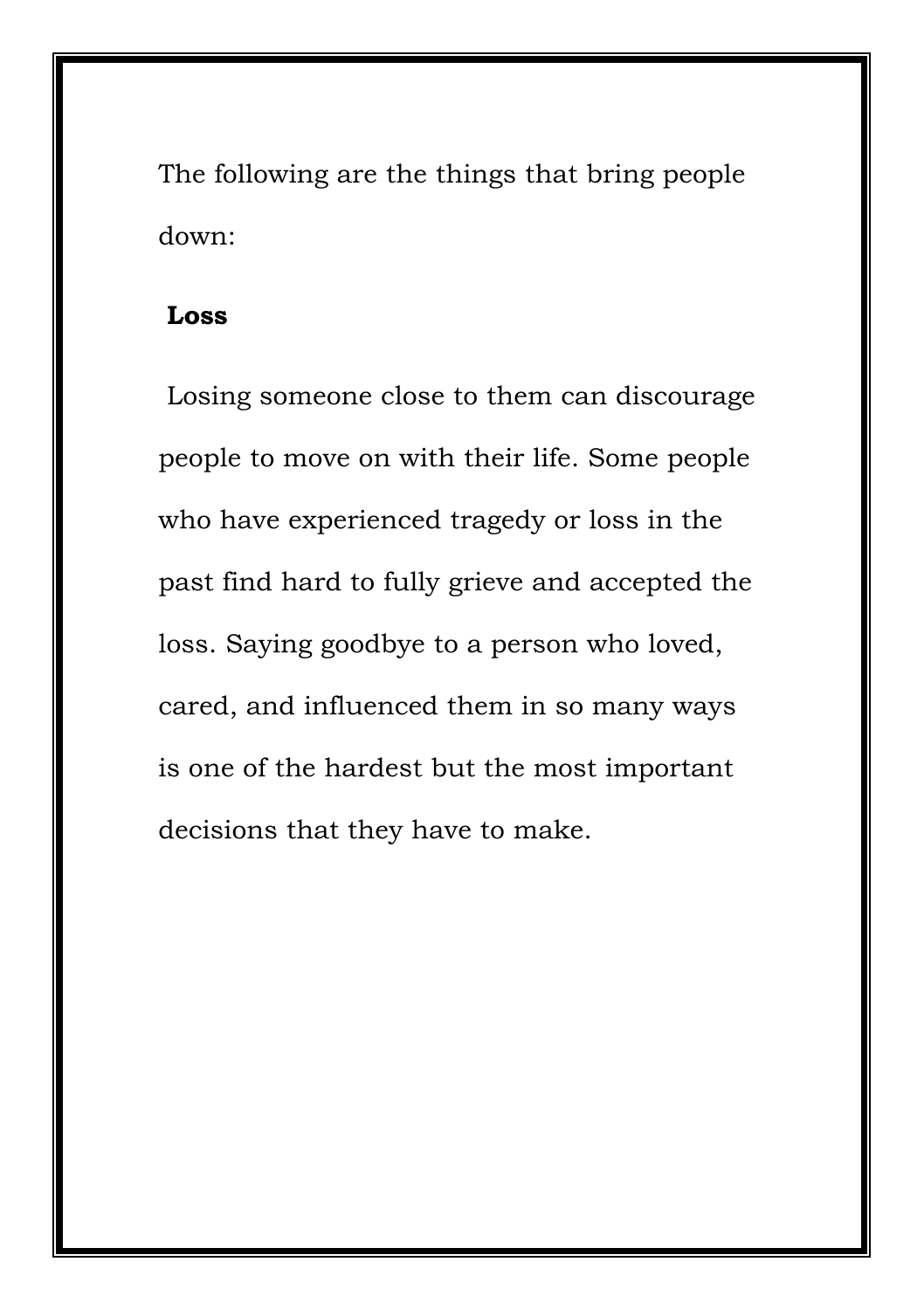#### **Failures**

Experiencing failures in various aspects of their life including work, family, school and relationship can make people believe that they are indeed a failure. This prevents them from trying new things that can improve them as a person and choose to get stuck in a notion that whatever they do, they will still fail.

#### **Fear**

Fear is an emotion triggered by perceived threats. It is an important part in keeping you safe as it serves as a basic survival mechanism that signals your body to respond to a danger with a flight response. However,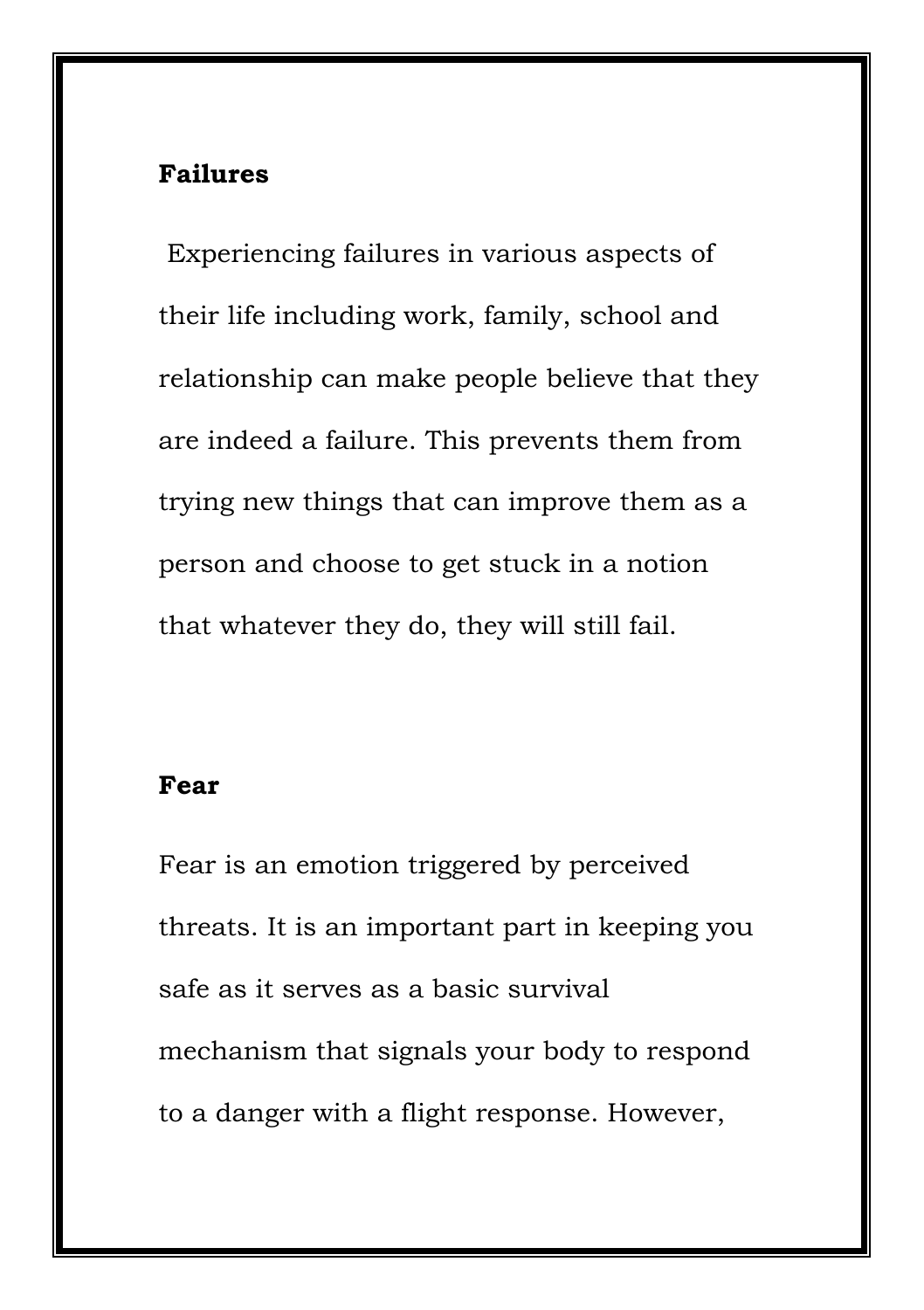living in constant fear can make you become incapacitated. You brain may perceive things negatively and make you remember that way. Fear can bring you down, drive you to destructive habits, create doubt, and stifle your thinking and actions. It can affect your mental and physical well-being regardless of whether the threat is real or perceived.

#### **Family Issues**

Your family defines who you are. Unfortunately, some people are forced to make decision of whether they should continue their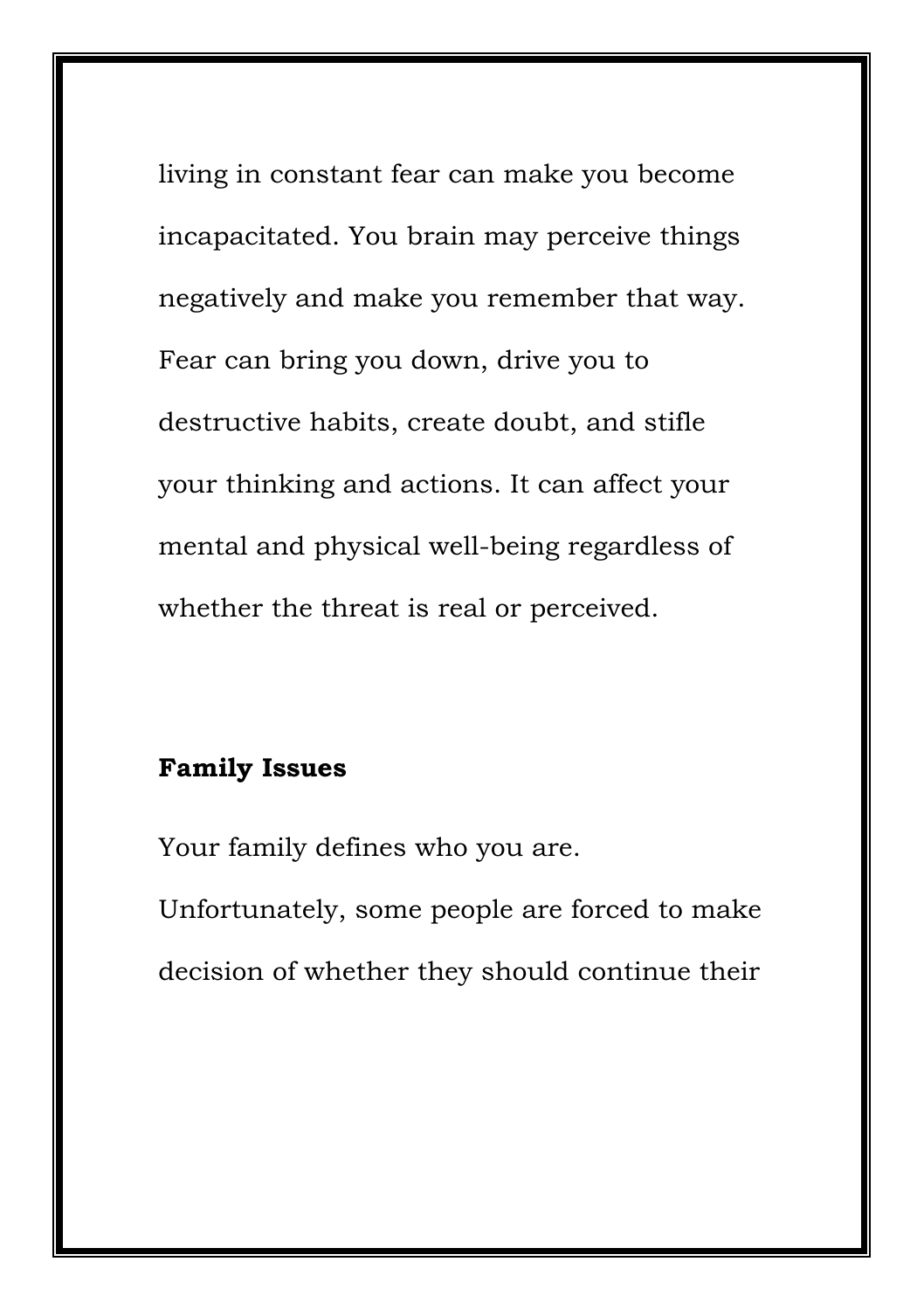strained family relationship or will it be better if they just break the ties that they have. Your family may sometimes drive you nuts, but they are also the ones that rush to your side during times when you needed them the most. However, even though your family can bring you down, it is imperative that you evaluate your relationship with them before you decide whether cutting family ties is worth it or not.

#### **Being Considered Disable**

Physical disabilities can bring profound effects on the attitudes and lifestyle of people. It requires them to make necessary adjustments not just physically but psychologically and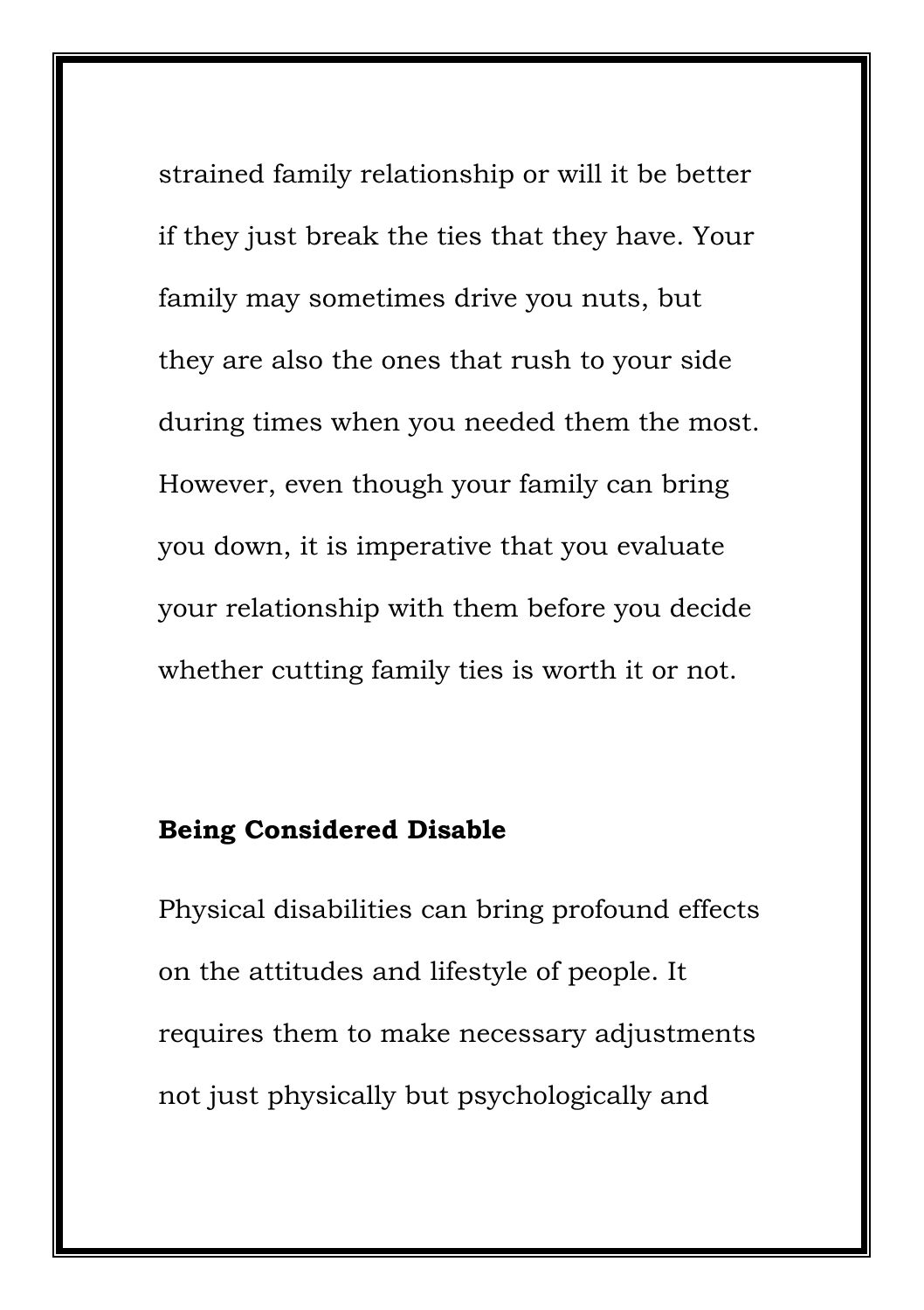emotionally as well. Most people who have permanent physical disability grow up with limitations when it comes to making life choices and activities. In some cases, it can bring them down to the point when they no longer interested to try new things and strive to attain whatever they want to achieve in life.

## **Depression**

Untreated depression can pose serious problems in your relationship with others, in the way you do your job, and in overcoming serious diseases. People who are experiencing depression do not have the capability to pull themselves together. Moreover, the quality of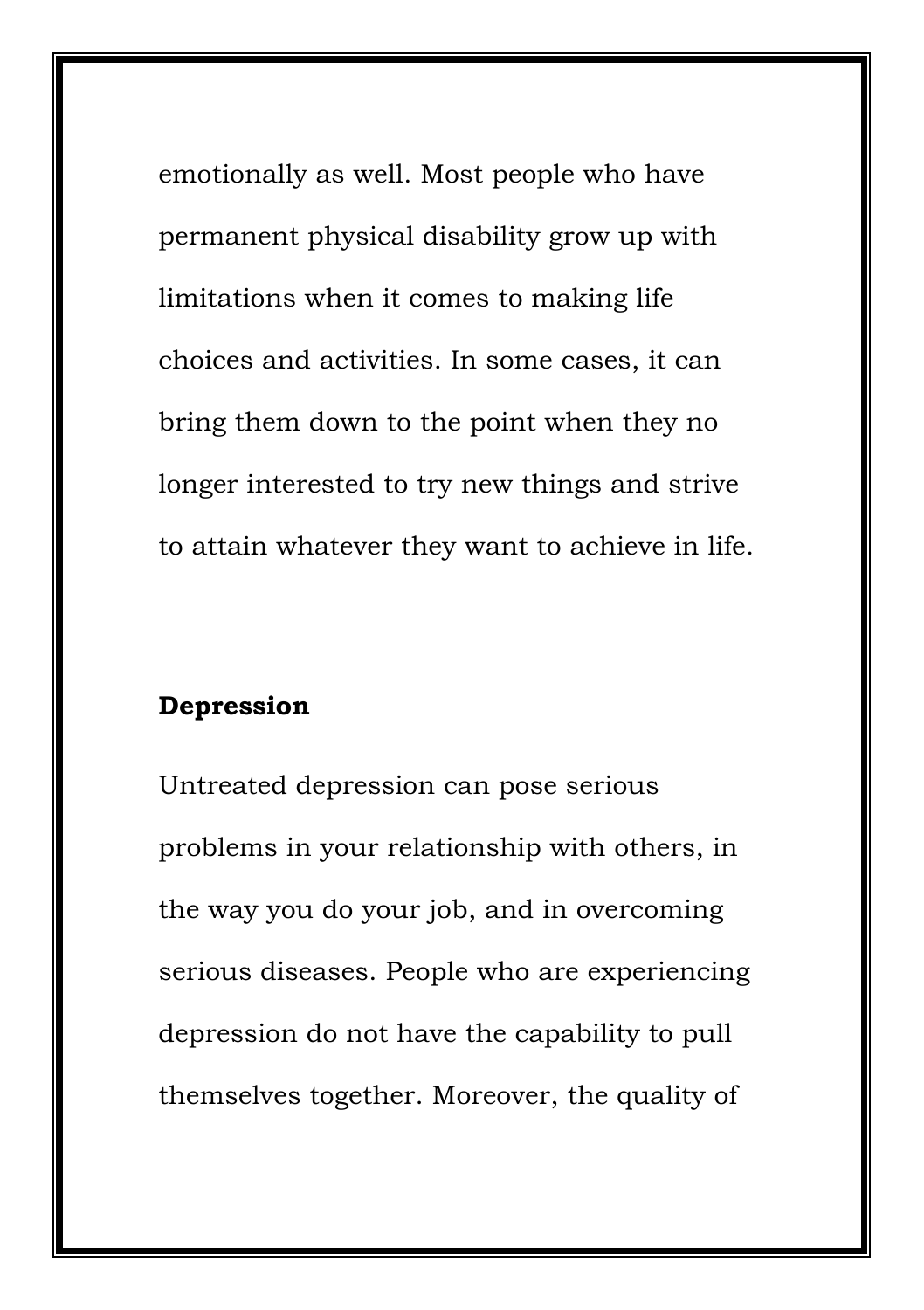their lives can also be adversely affected by this condition as the problems arising from personal and social relationships as well as at home and at work are becoming hard to resolve.

#### **Not Being Recognized for Your Efforts**

All people need to be appreciated and recognized. However, not all of them receive this kind of treatment, making them feel undervalued. People who are happier in their life are the ones whose great work is being recognized by the people around them including their family and employer. According to psychologists, people need a certain amount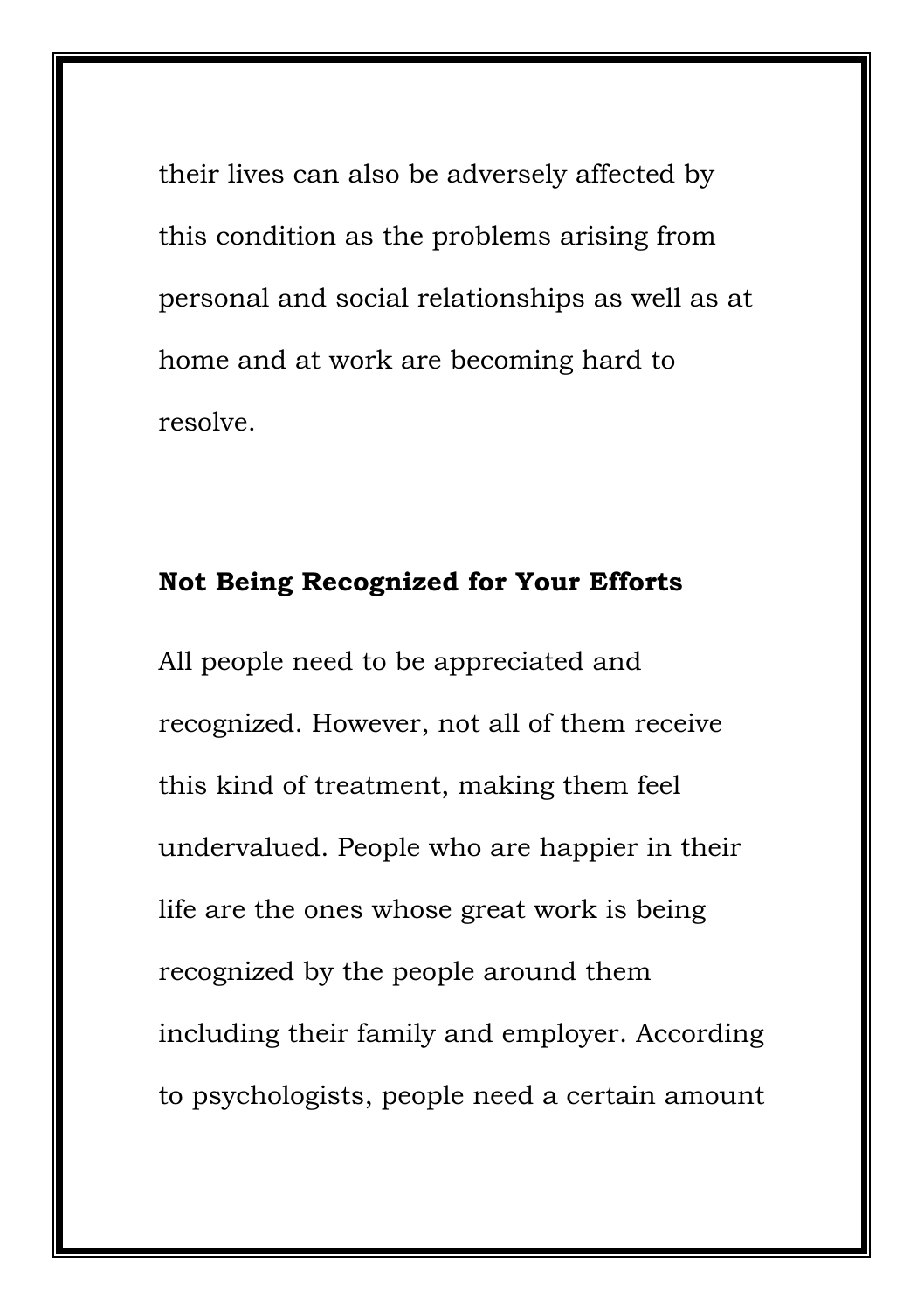of recognition and rewards from others in order to remain emotionally and physically healthy. It also prevents them from feeling down knowing that all their hard work is being appreciated.

#### **Poor Self-Esteem and Lack of Self-Worth**

Not believing in your own capability and skills can prevent you from doing your best and become a much better person that you used to be. You have to keep in mind that they are still people who appreciate and value you as a person and trust in your capacity to overcome various life challenges. Being positive involves improving your self-esteem and your selfworth.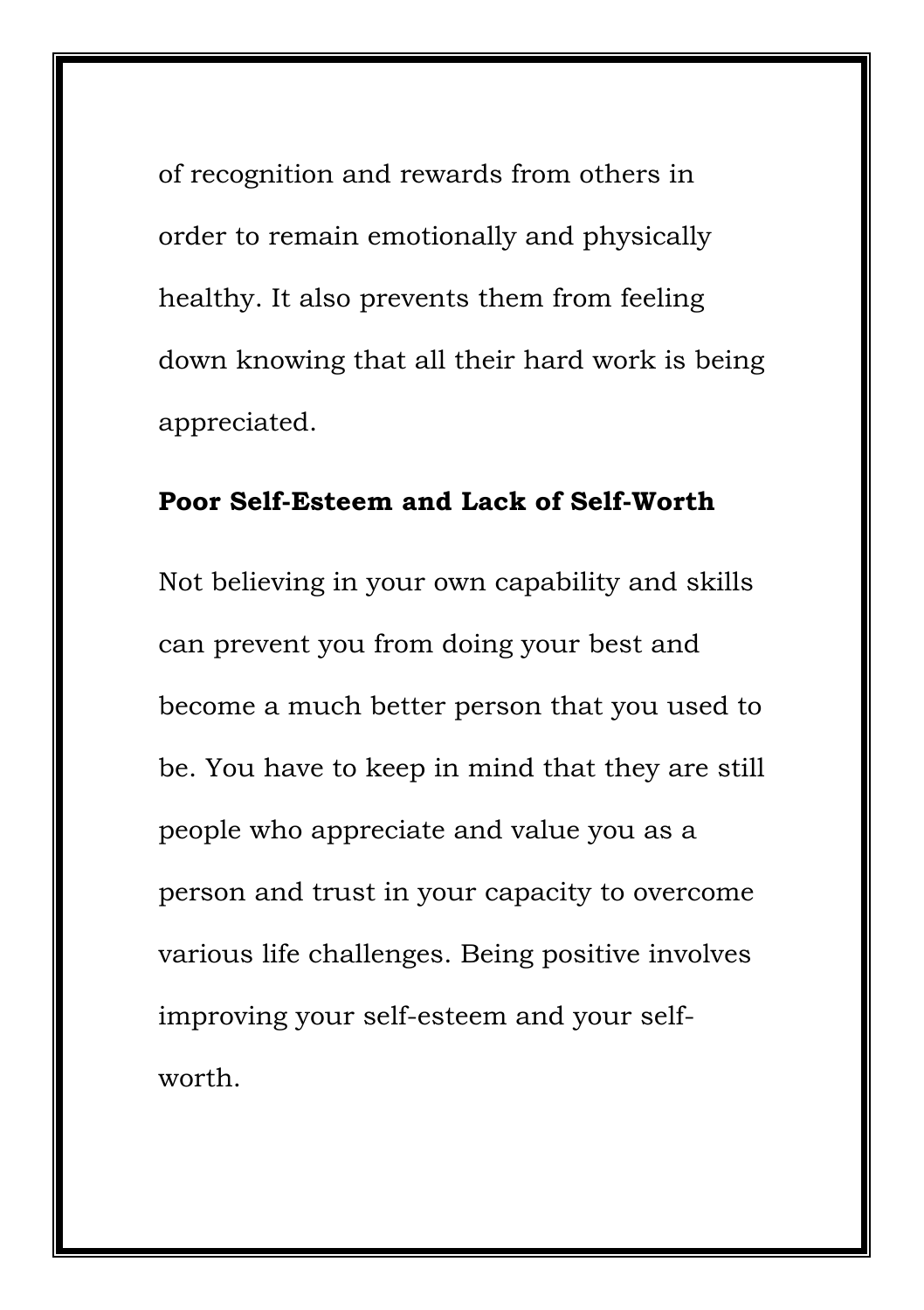# **Chapter 3:**

# **Understand Who Brings You Down**

The things around you are not just the ones that can bring you down. Sometimes, there are certain types of people who will discourage you and make you think and see life in a negative way. Sadly, seeing things negatively leaves no room for your positive sides to grow. These people will sometimes pass unkind remarks or do things just to stop you from succeeding and surpassing what you have attained.

The negative vibes that these people bring can add more misery to your life. That is why it is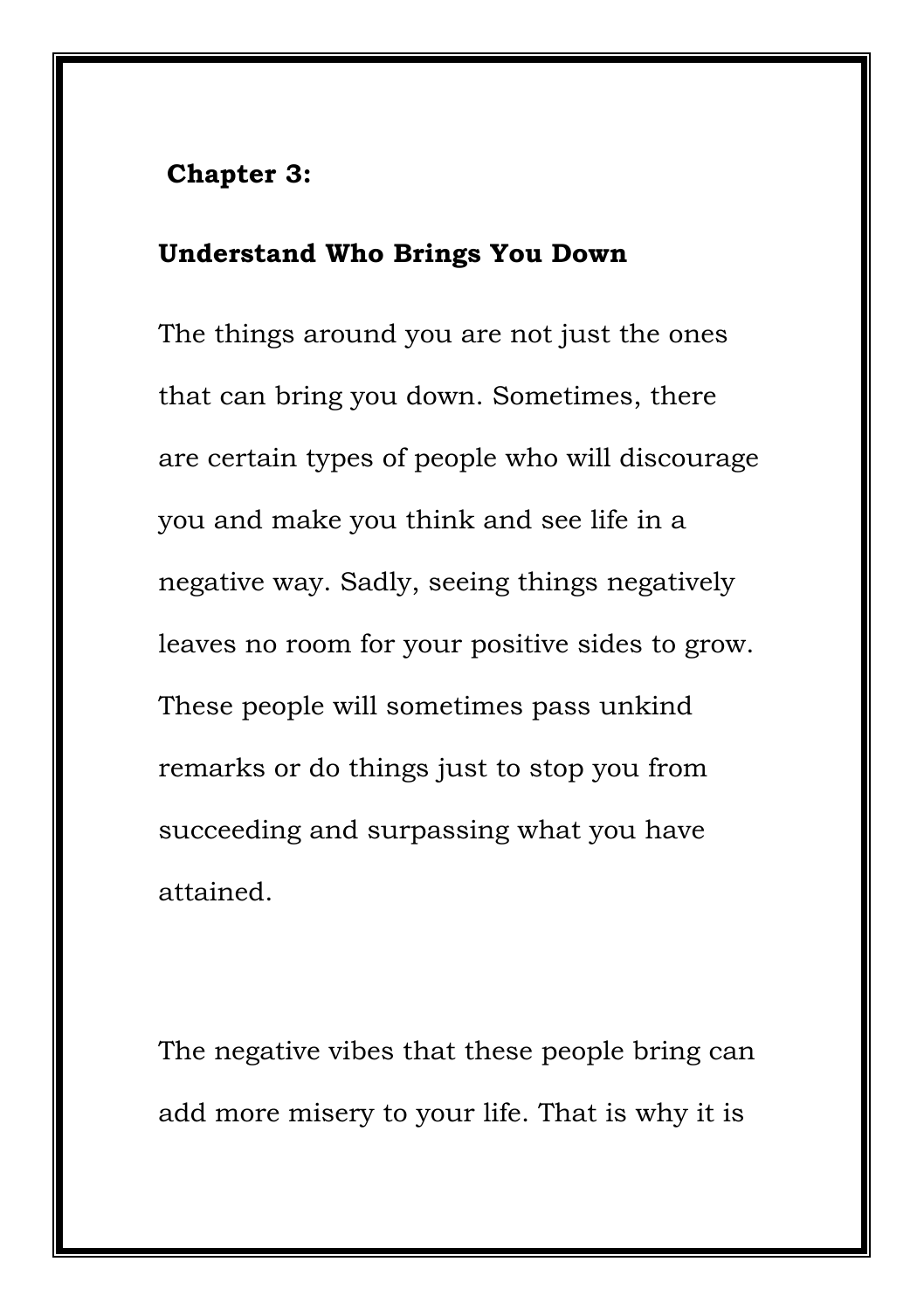important that you are aware of the people who will be happy to see you live as a pessimistic person. It would be better if you ignore these persons and be strong enough to move one from them. Ignoring them does not mean that you hate them, it just means that you care more about your well-being than their opinions and criticisms.

The following are the people who can bring you down and make happiness harder for you to experience: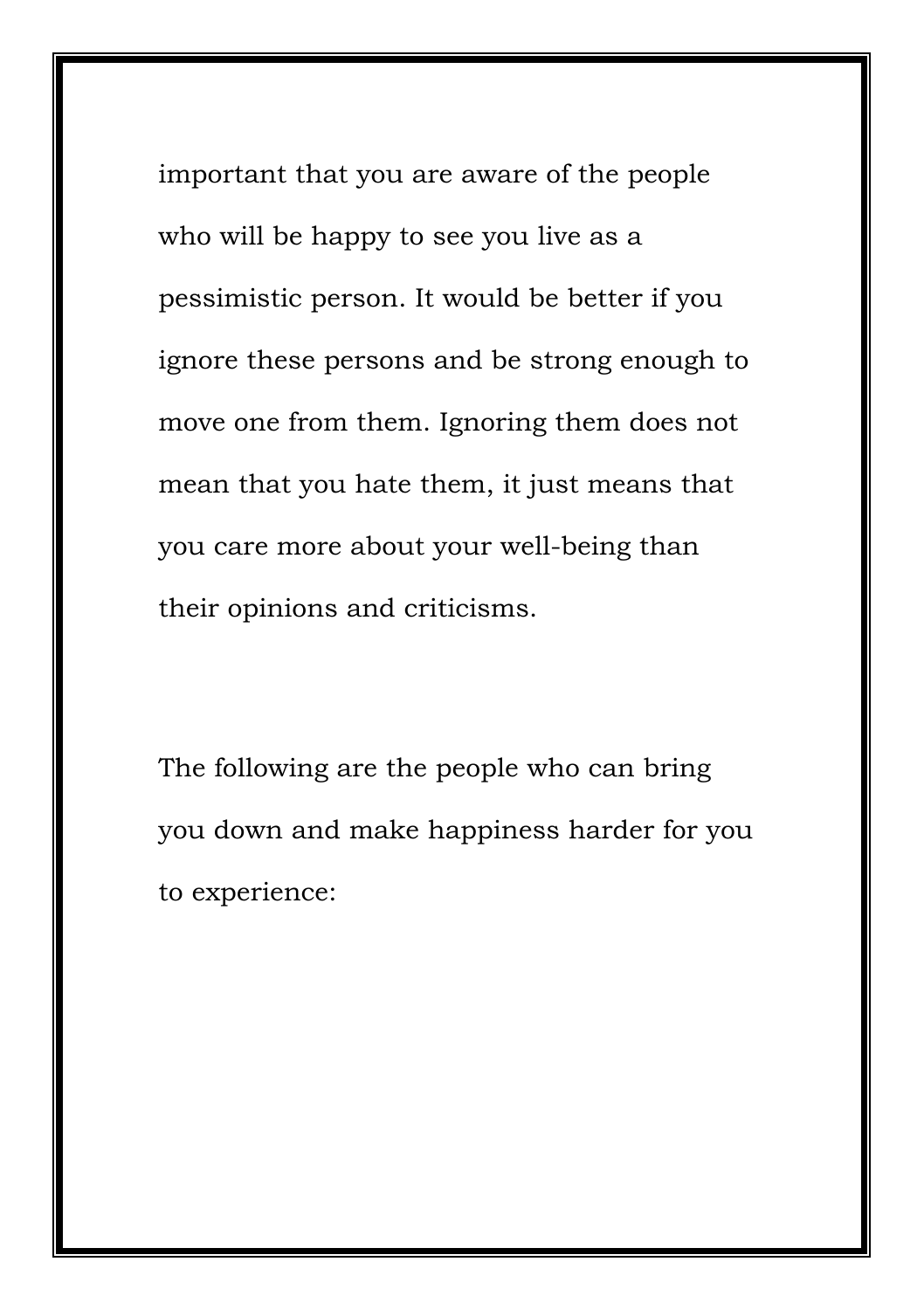#### **Impossible to Please**

There are people who are really hard to please. Sometimes, it is better to accept the fact that you will never please them no matter what you do that keep on exerting effort to something that you know from the start that it will not deliver positive results.

At some point in your life, you will meet people who will treat you badly, disrespect you, and discredit you for no particular reason. The best thing that you can do in this kind of situation is to simply walk away. Do not have to consumer yourself trying harder just to win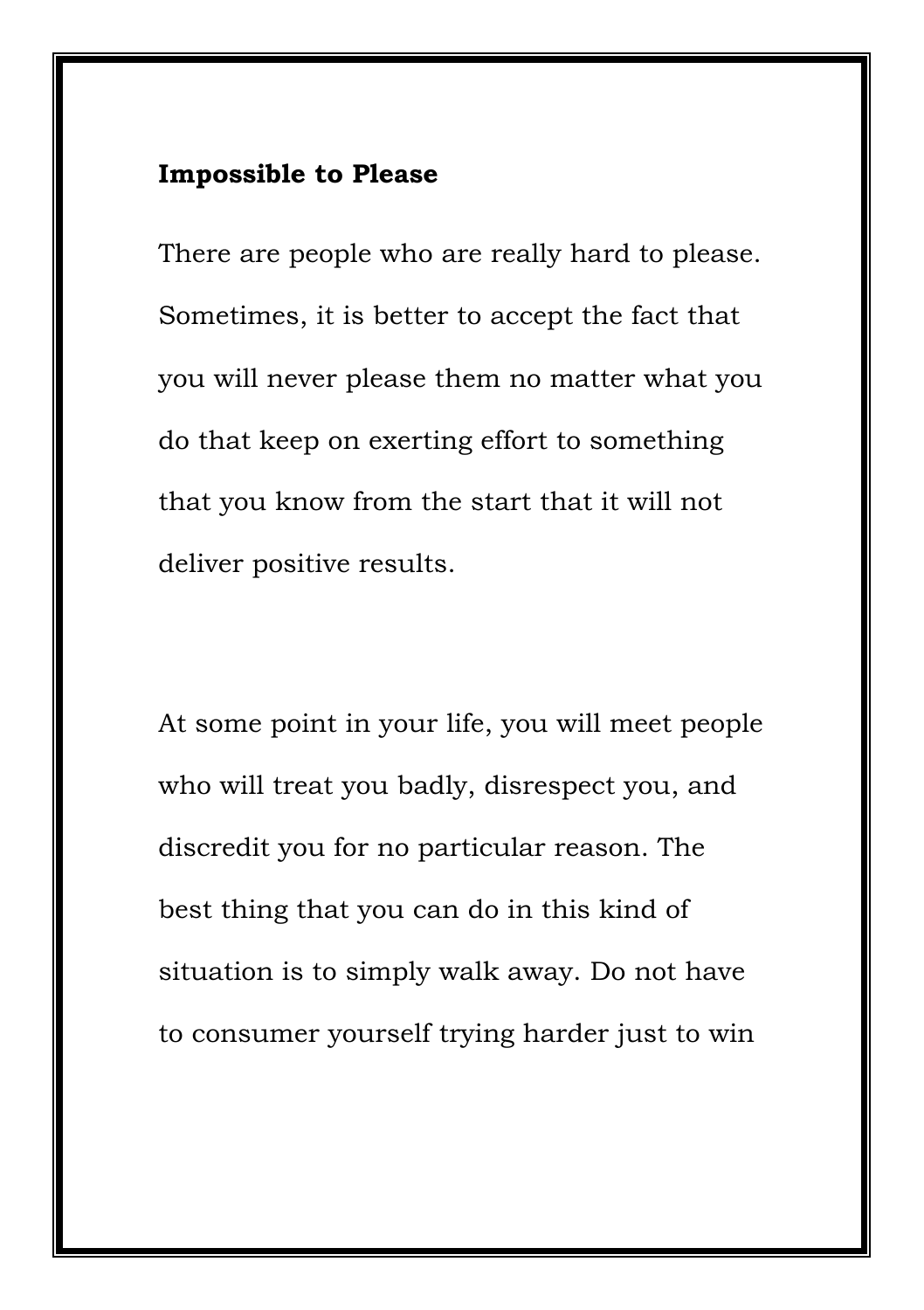their approval especially if you already tried that before but they are still not pleased.

# **Fake Friends**

Friends are the ones whom we can rely on in times when we needed a shoulder to cry on. They become you siblings by faith. Unfortunately, there are also people who pretend to be your friend when in fact they only treat you as one because you are beneficial to them. Fake friends only remember you when they need your help. For this reason, it is essential that you are careful when choosing people whom you will include in your circle of friends.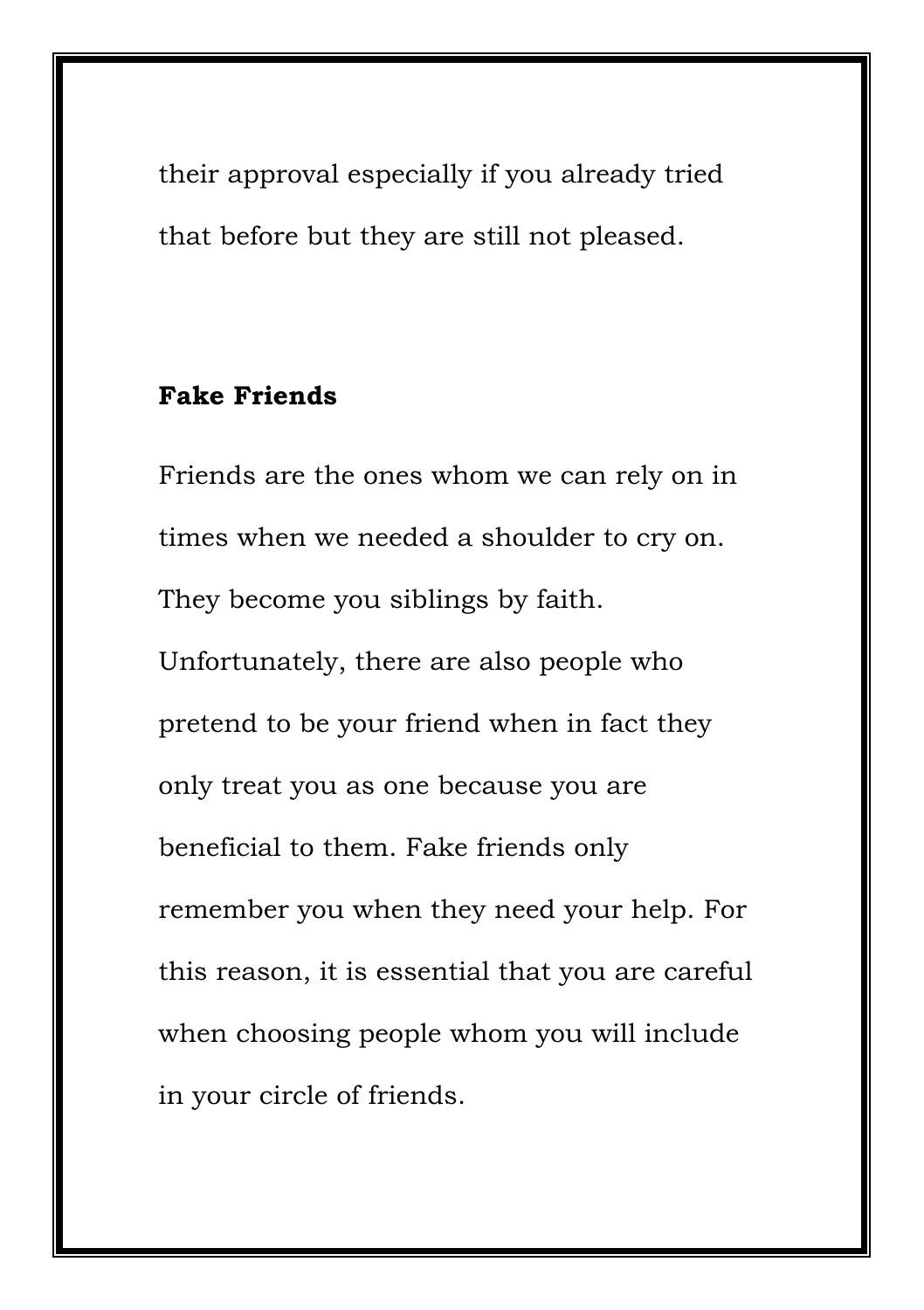It also pays to know the qualities of friends who can bring you down instead of helping you get up after failing. "Fake" friends will not accept you for who you are no matter how hard to you try to fit in.

They want to see you get in trouble and do something wrong. This type of friends also turns their back on you and brings you down by not being there when you needed them the most and by not staying true to their promises.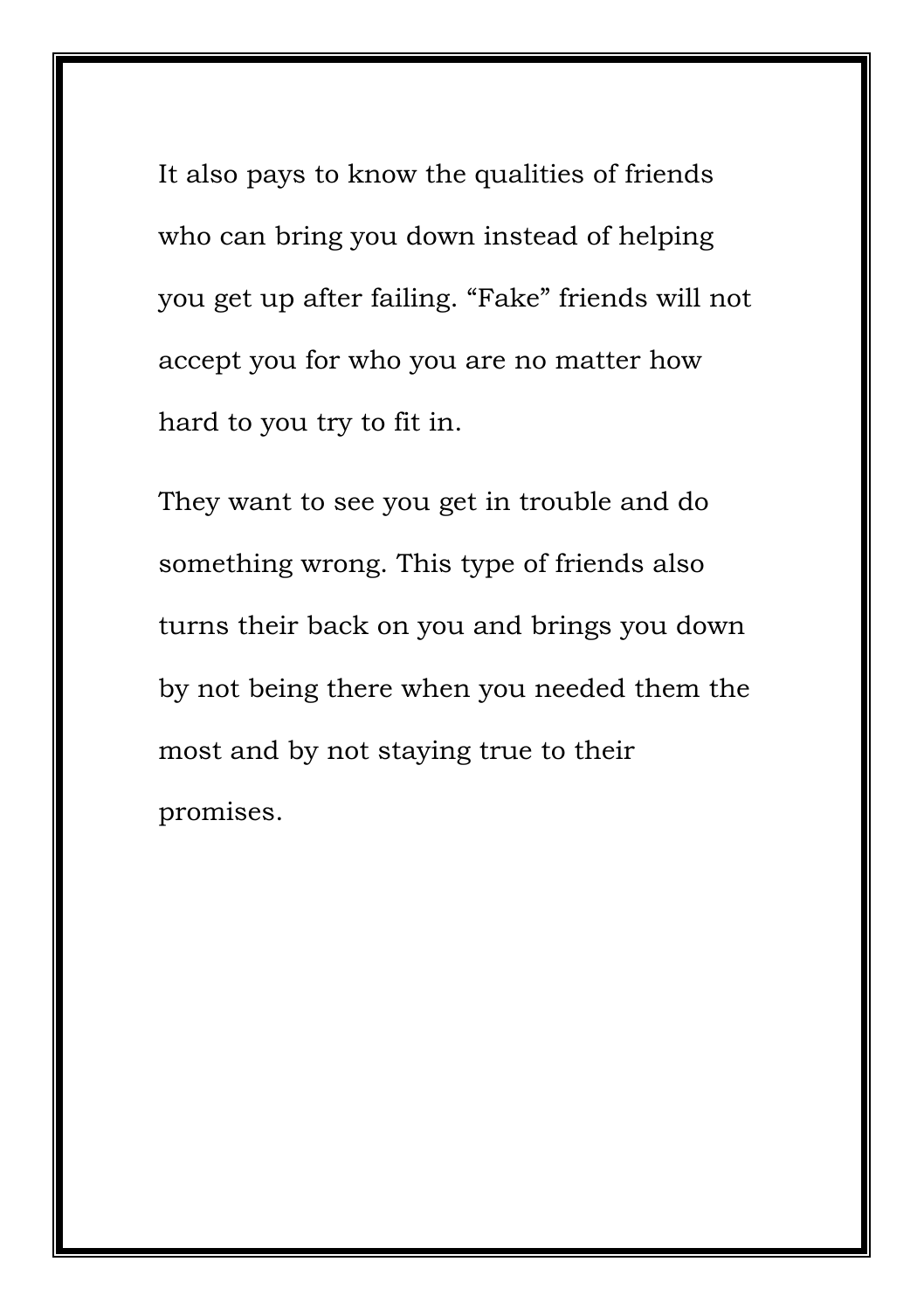#### **Bullies**

Bullies make the life of people more complicated. They prioritize their needs and feeling over the people around then. Bullies use their negativity to scare and intimidate you as well as manipulate your thoughts. They will say and do anything to make you do what they want you to do for them. They manipulate people for their own personal gain.

# **Unforgiving People**

All people make mistakes. What's important is that you take an effort to correct such mistake, learn from it, and think of ways on how you can prevent yourself from committing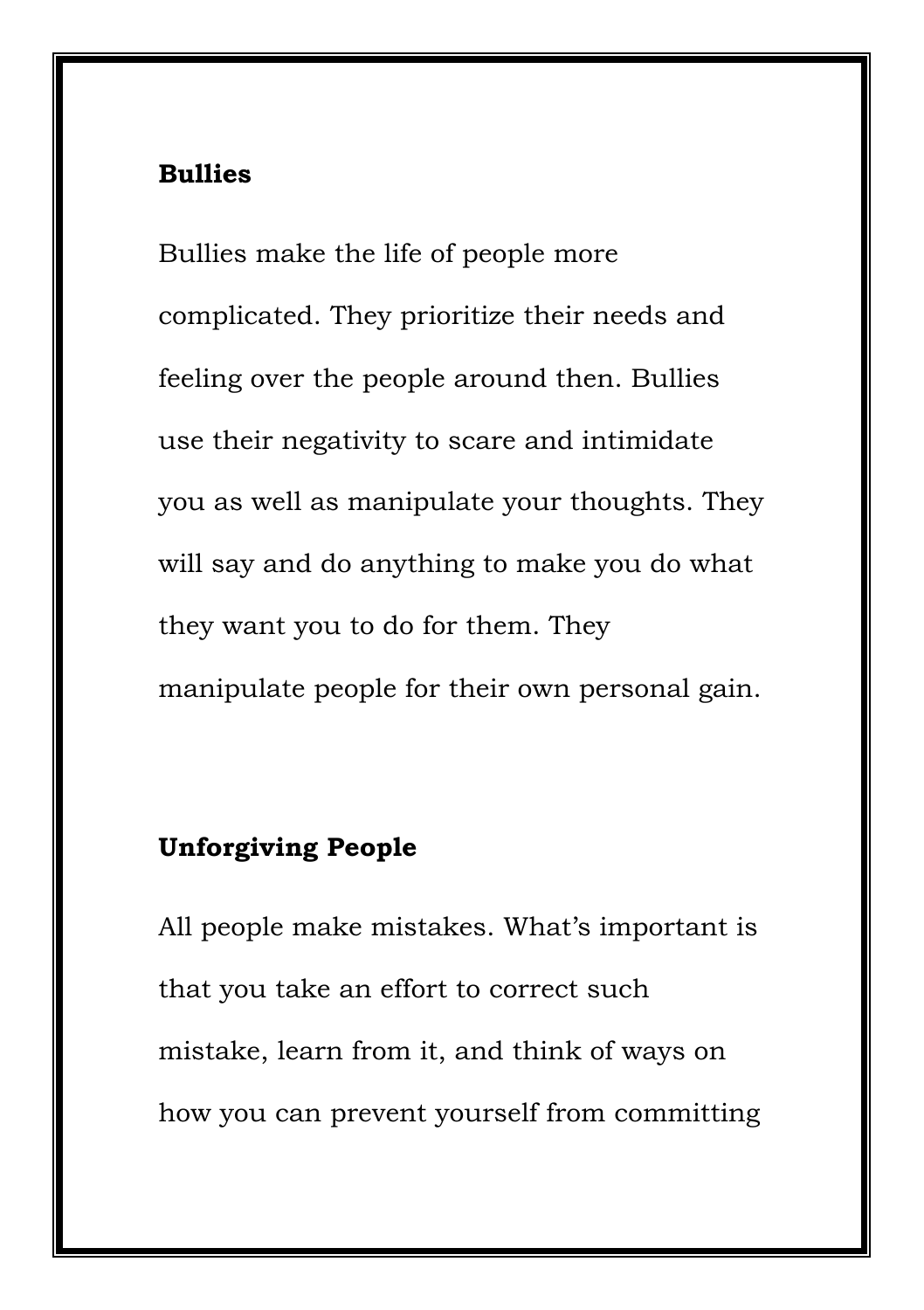the same mistake. However, there are people who find it hard to forgive those who did something wrong to them or do not support you in your goal of growing beyond your past mistakes.

Use you past mistakes as your guide when living in the present and planning for your future. If the people around you constantly judge you based on the mistakes that you have committed in the past or use such mistakes to hold it against you and use them to bring you down, it would be best if you leave them behind.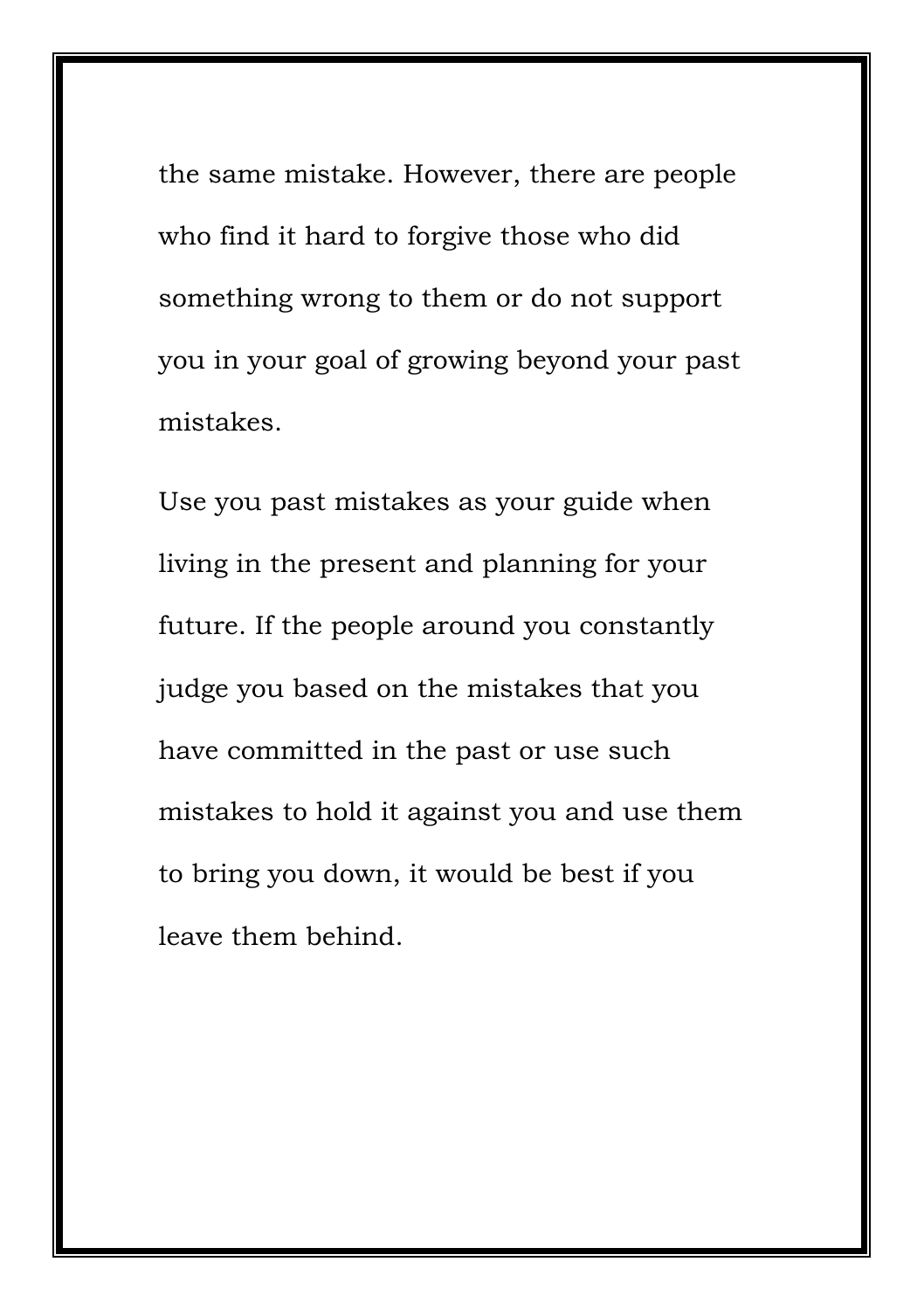#### **Drama Kings and Queens**

Yes! Drama queens or and kings can also bring you down. They are the type of people who always want to create controversy and outlandish antics for no apparent reason. The ideal thing that you can do if you happen to personally know a drama queen is to ignore them and just walk away.

You have to do your best to make sure that you do not fall into their antics. Deal with them in a calmer and more confident manner as you do not want to stir up your own controversy. When possible, you can show them how to manage different problems in life.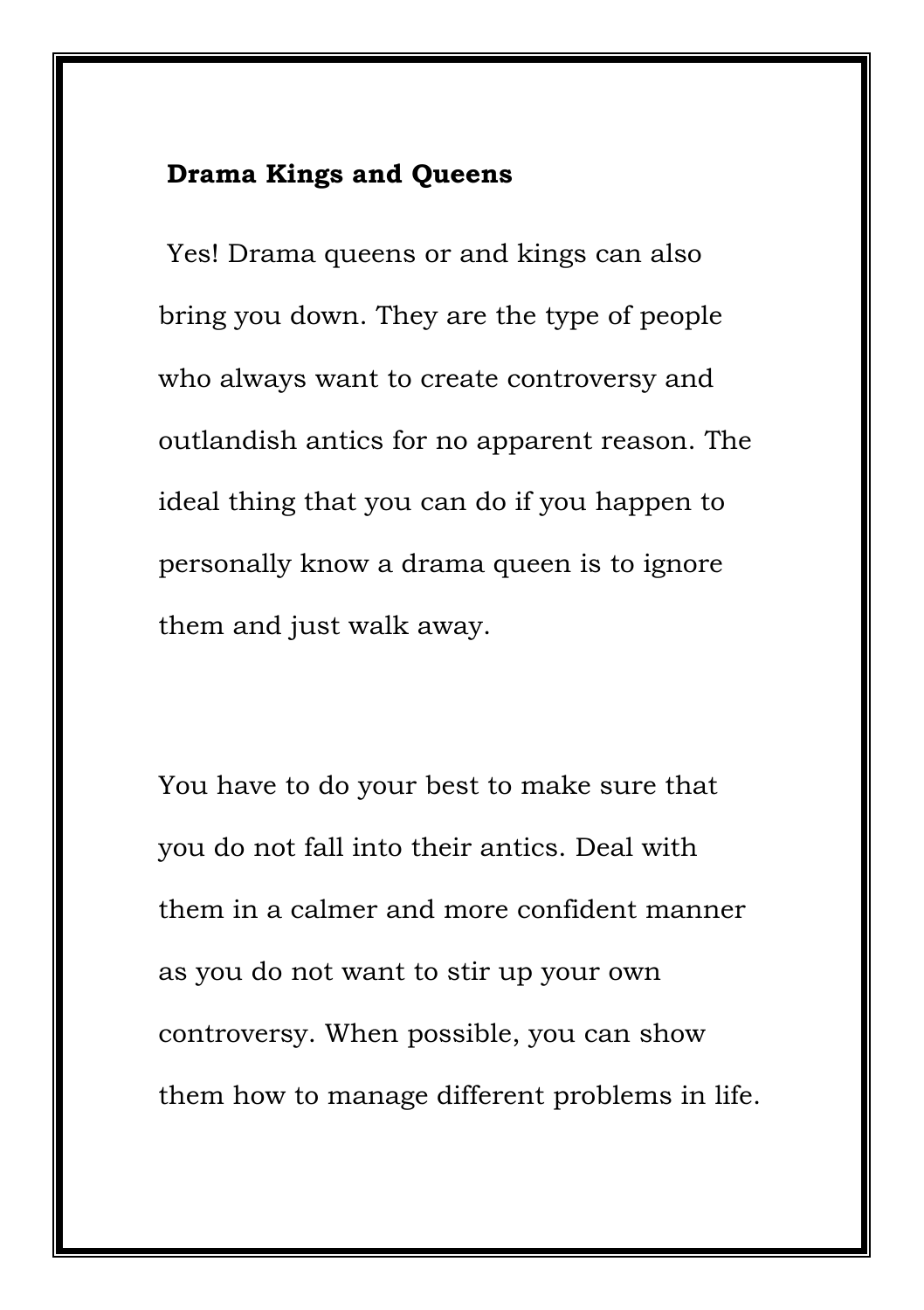Instead of allowing them to bring you down, be the one who inspire, educate, and encourage people to always practice compassion and understanding.

# **People Who Insist That You Should Be Someone Else to Please Them**

Be proud of who you are! You have to create your own identity and not the one that is copied from others. There is no better feelings than to know that the people around you accept you for who you are and not the one they want you to become.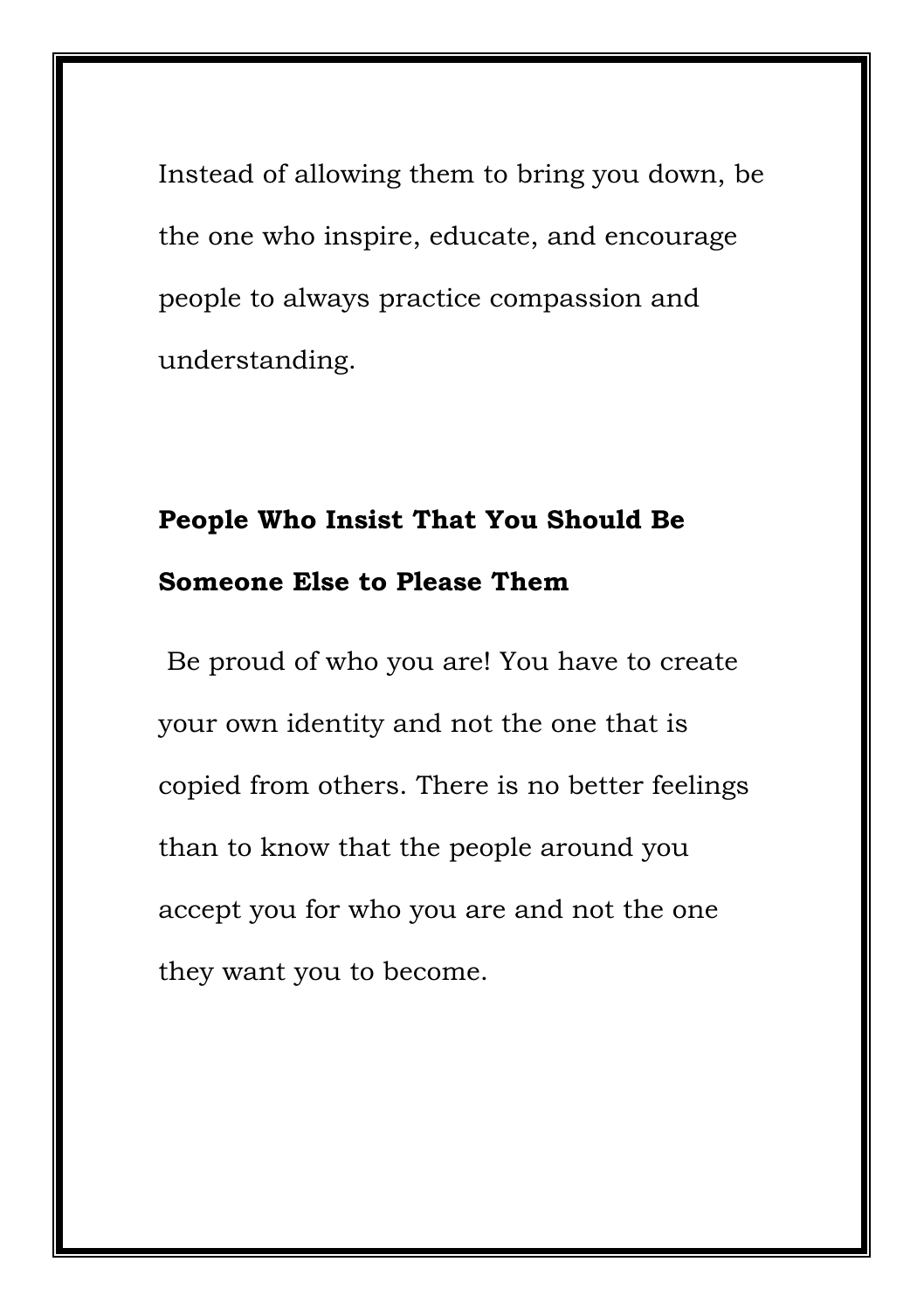Unfortunately, there are people who do not see and appreciate the developments that you made for yourself that speak of who you really are. They keep on insisting that you will become a better person if you become someone else. Of all people, it is you who knows what is best for you. You can experience real success, love, and happiness if you chose to be who you are and not a second version of someone else.

Let the people around you love and respect you for who you are, and do not conform to please them or feel threatened if you do not become who they want to be.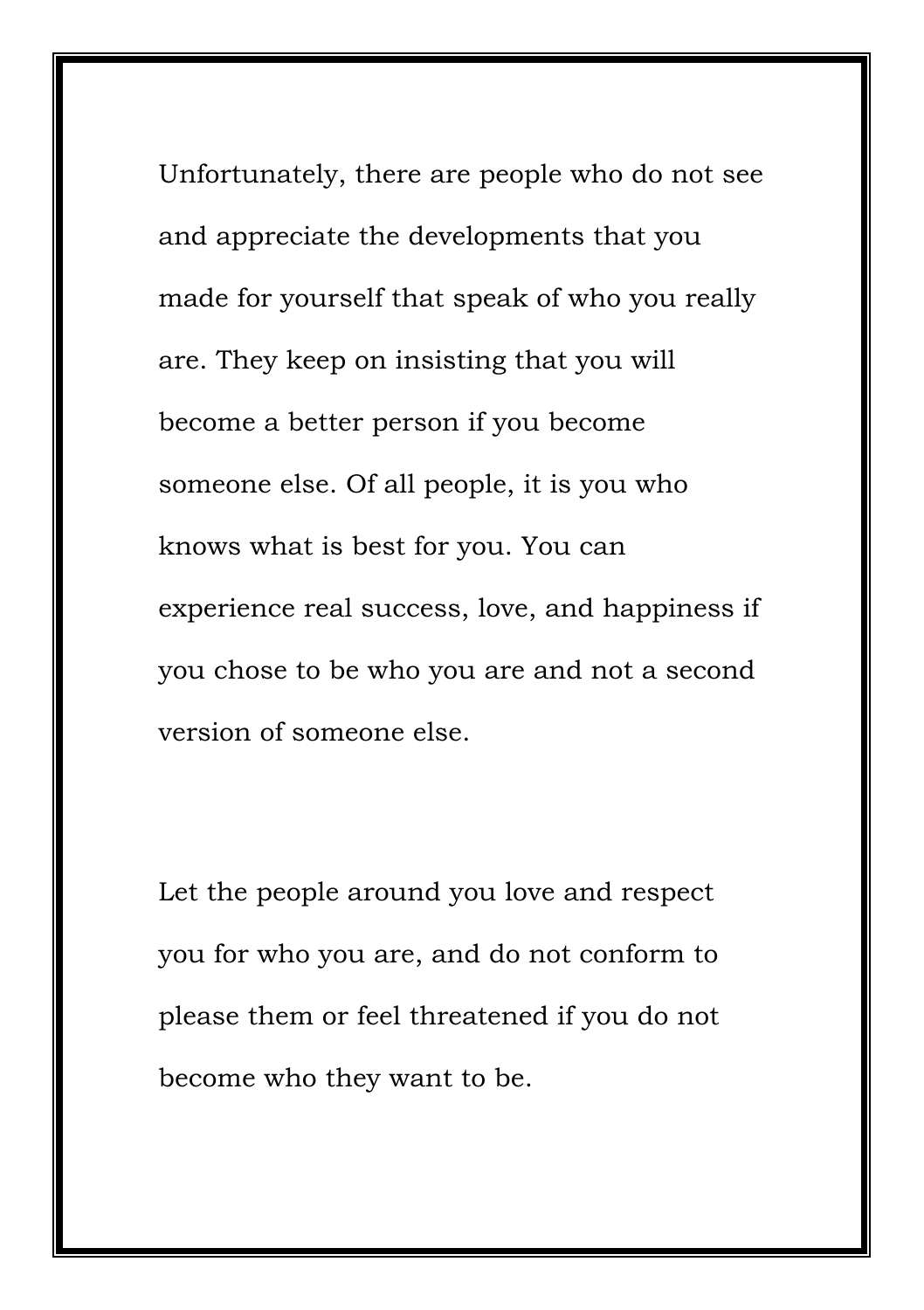# **Yourself**

That is right! Even your own self can bring you down! Self-criticism is often associate with anxiety, depression, and unhappiness. Your value as a person does not come from who you are not but in who you are. Stop criticizing yourself! You may not be as good as what other people are. But there is something special and unique about you that they do not have.

Everyone is different from each other. That is why you have to stop making comparisons. Just accept and enjoy what you have. Your flaws is part of your individuality. Let it not be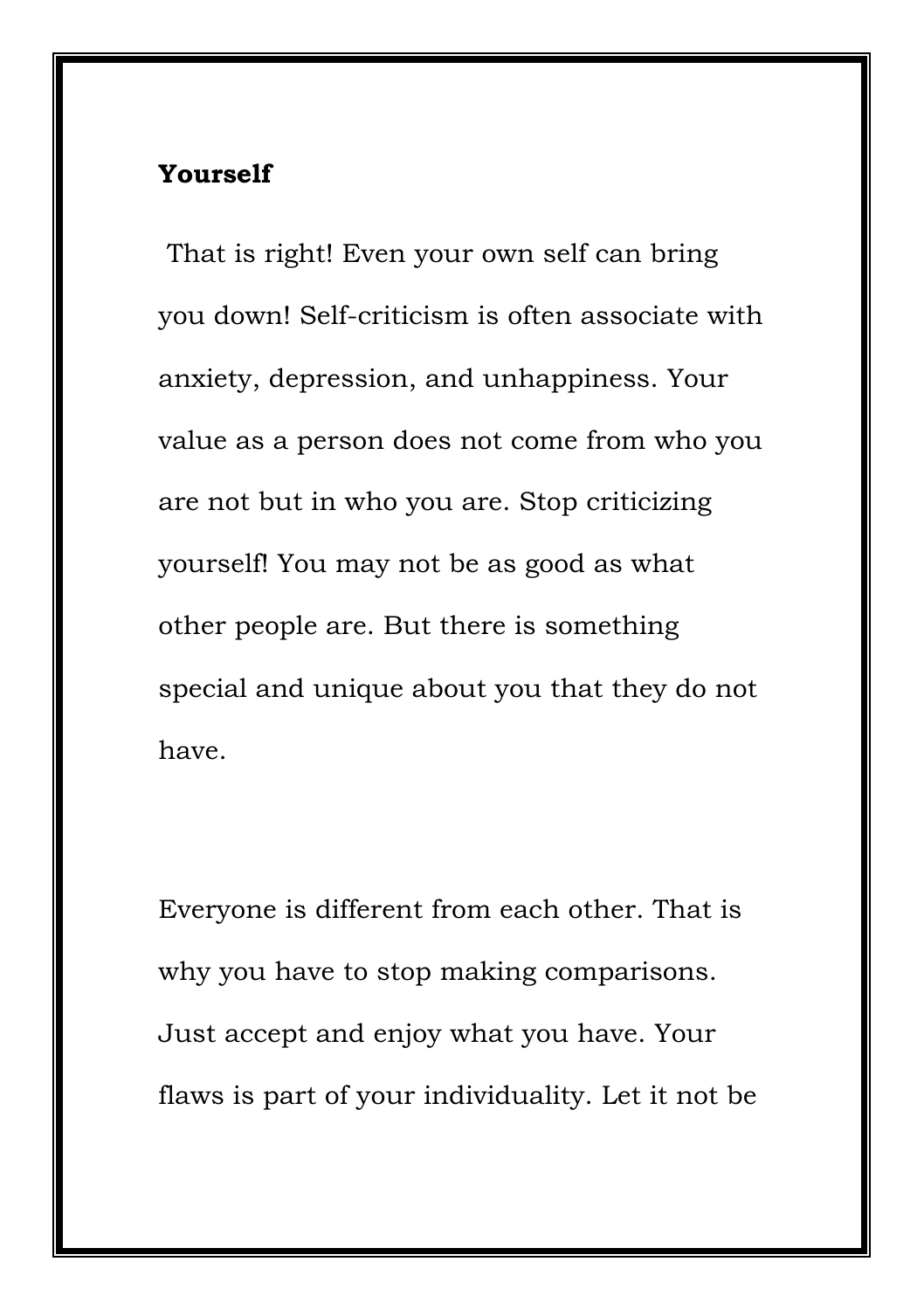the reason as to why you should become your biggest inner critic.

# **Chapter 4:**

# **Mindset of Winning**

The winning mindset is a fundamental factor in achieving success in life or in business. This mindset is not created by chance or a flip of the coin. It serves as the foundation of success, conscious growth, wealth, and prosperity. If you want to create a positive mindset, you have to know how it works to help you become the winner.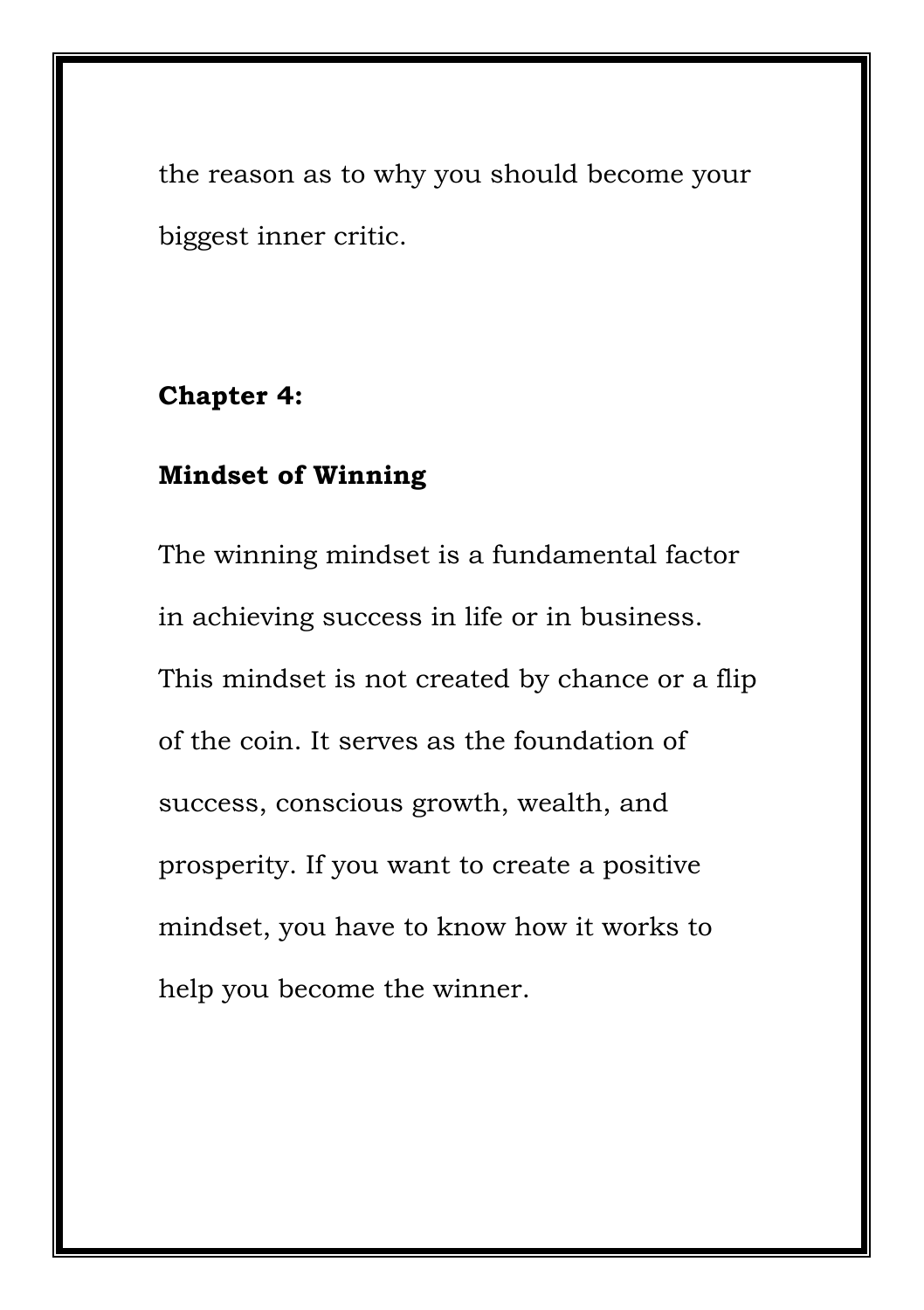The following are some essential information that you need to know about getting the winning mindset:

#### **What is a Mindset?**

Your mindset is who you are. It is composed of your beliefs, attitudes, feelings, and thoughts. Mindset is a simple idea that creates all the differences. It creates productivity and motivation in sports, education, and business. It is what successful athletes, business people, and educators have.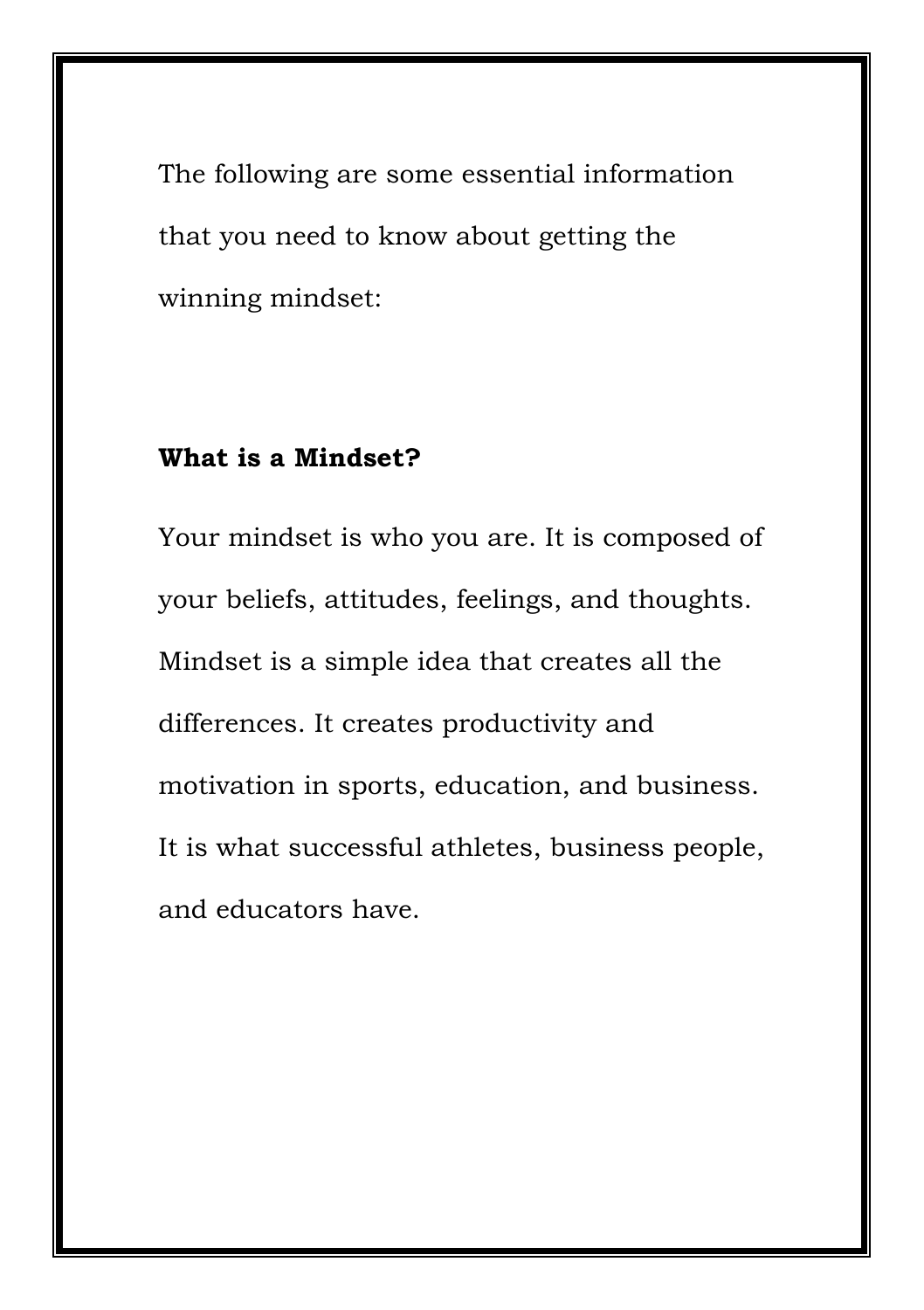# **How to Achieve the Winning Mindset?**

# **1. Believe in Yourself**

You have to believe that you can do anything. You have to trust in your skills, knowledge, and capability when dealing with the challenges that you will face as you tread the path towards success.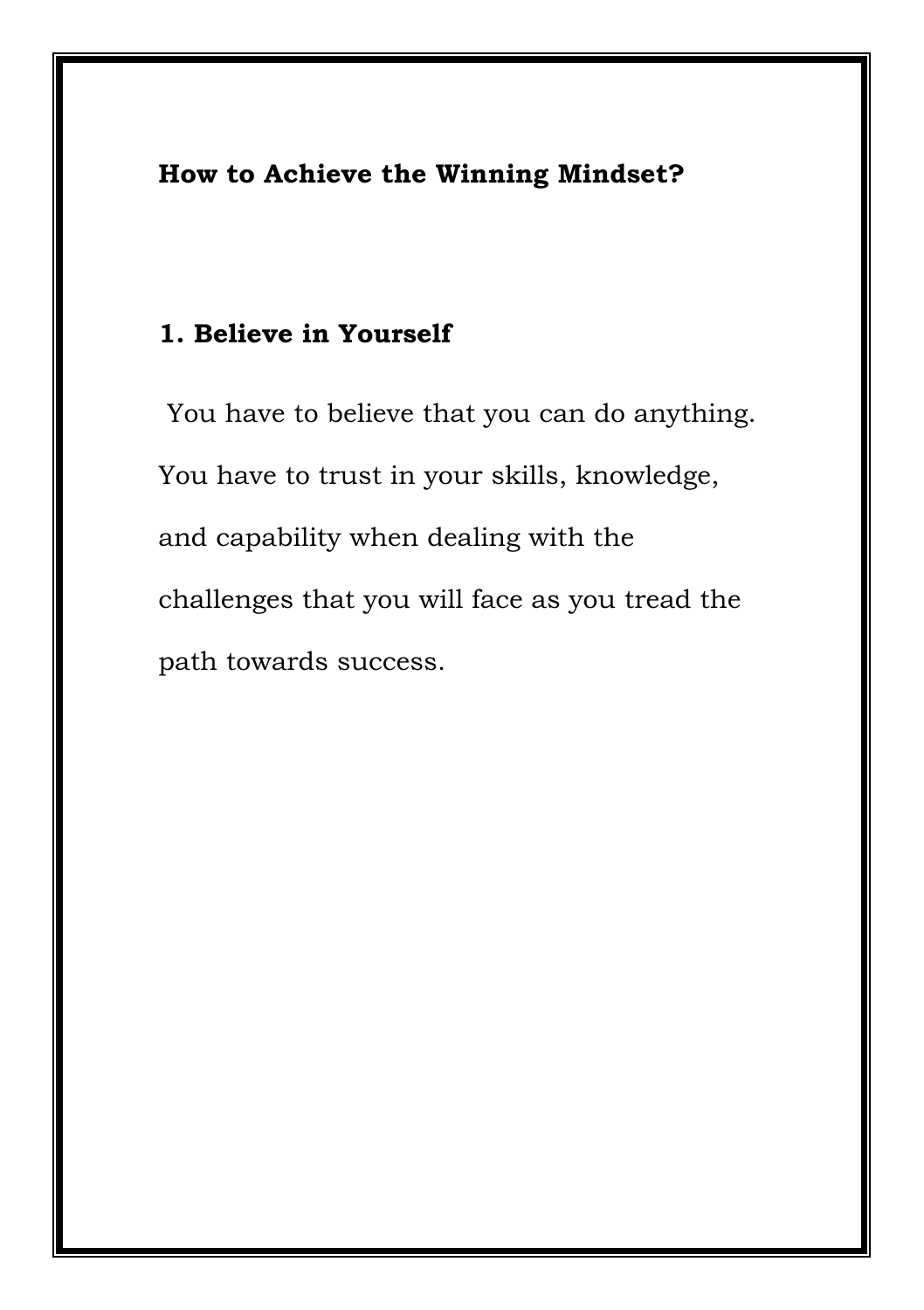# **2. Make a Plan and Create a Strategy**

Part of having a winning mindset is to create a plan that will serve as your guide in reaching your goals. On the other hand, having the right strategy can make such goals easier to achieve. Most of the time, it requires an appropriate set of behaviors and a vision for the future. Without a holistic and flexible strategy, you are more likely to fall short in achieving what you want to achieve in your life.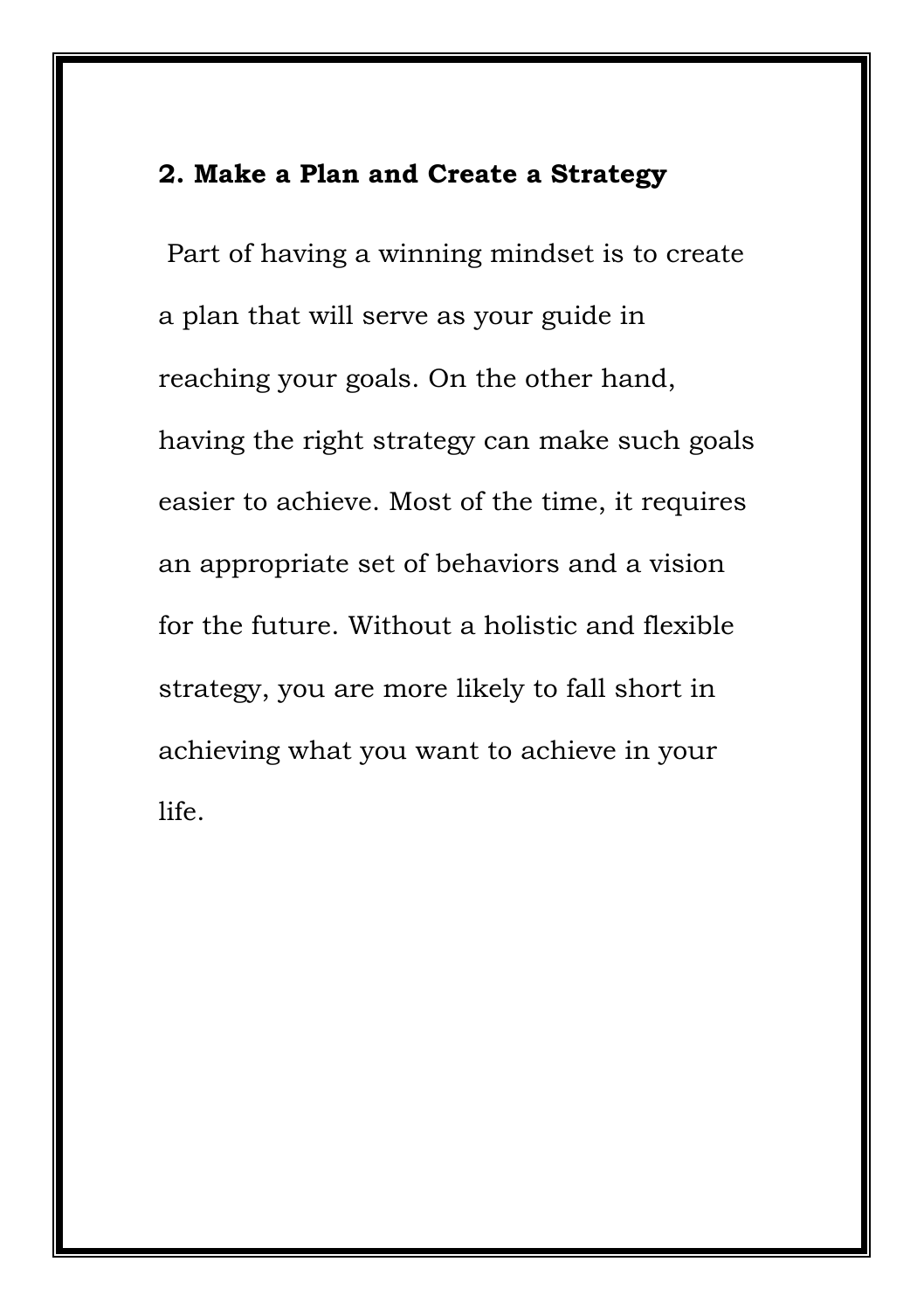#### **3. Identify Your Strengths and Weaknesses**

People who have the mindset of a winner are those who know how to use their skills and strengths to give them the will to win and enforce a positive attitude. They are also not afraid to fail and never give up.

#### **4. Practice Self-Awareness**

Top performing people are aware of the things that they have, the ones that can motivate and help them achieve their goals. Being aware of the things that they are good at can provide them with a competitive edge over their competitors. They also know how to manage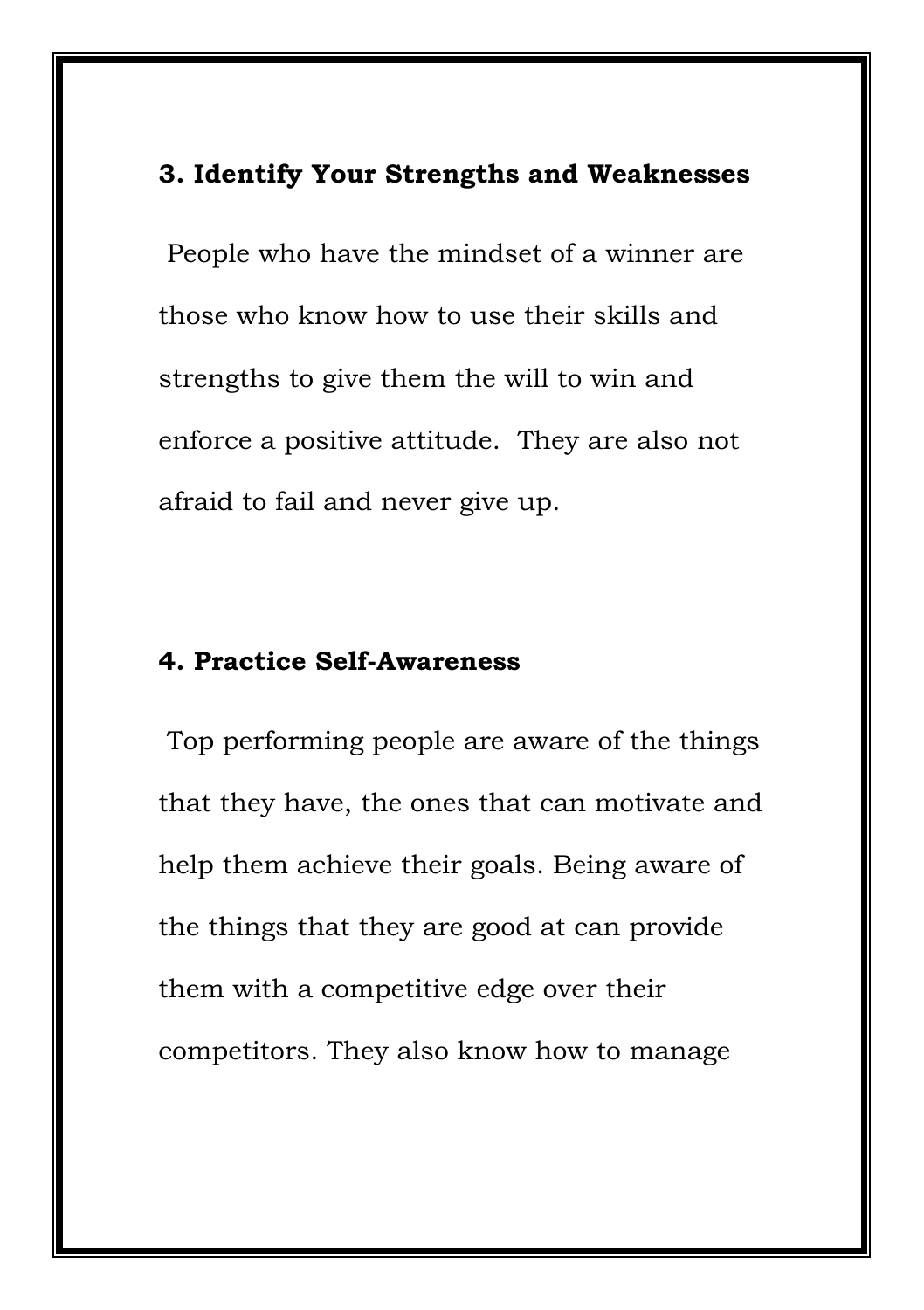such things in order to prevent them from becoming their weaknesses.

# **5. Be Brave Enough to Face Your**

# **Challenges**

If you really wanted to win, you need to be brave enough to face your fears and challenges. You have to be ready to fight and take "No" for an answer. If you want help, never be afraid to ask for it especially when such help can greatly increase your chances of accomplishing your goals.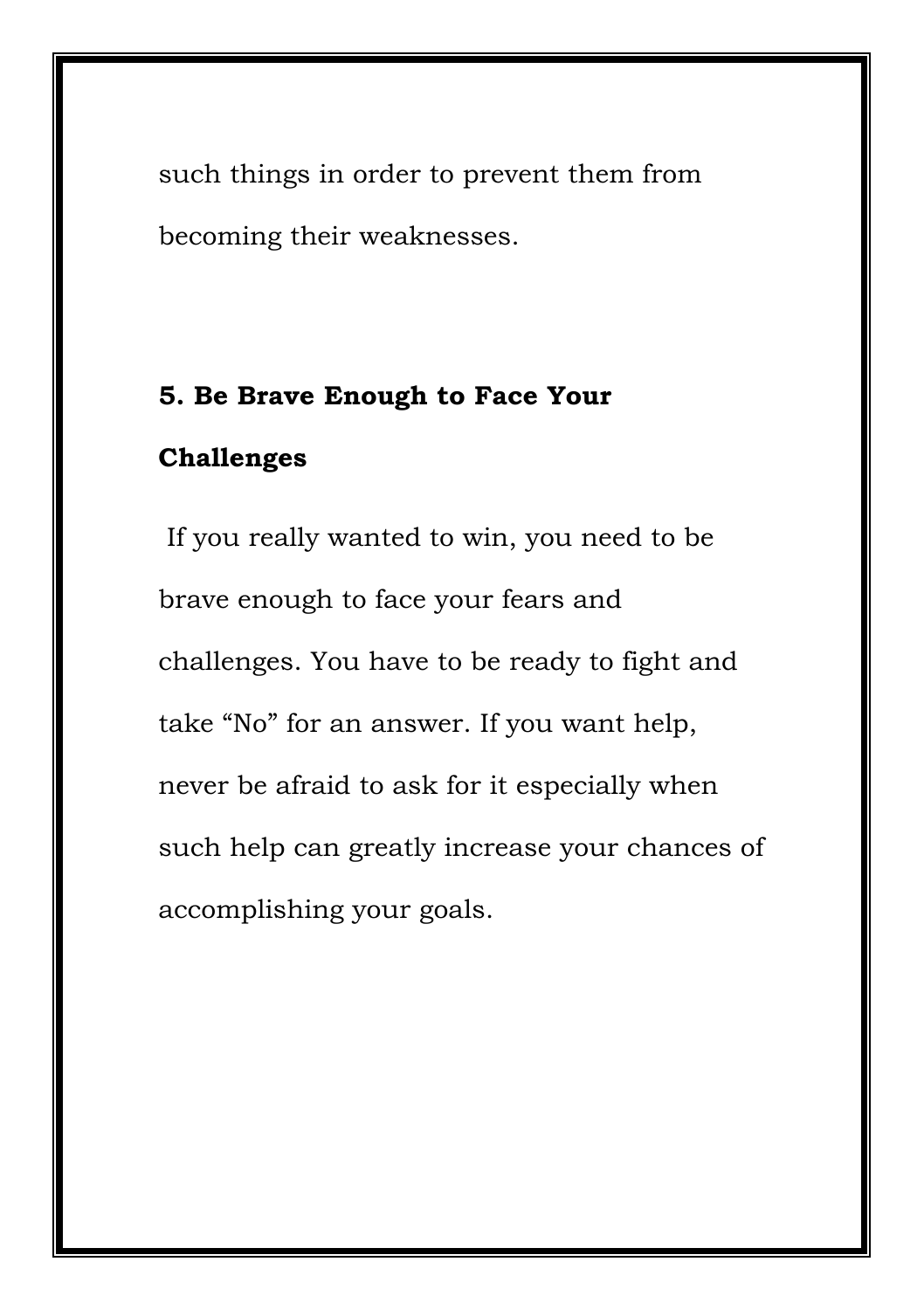#### **Chapter 5:**

# **Take Care of Your Body**

One of the keys to having a happier living and a healthy lifestyle is to know how to take care of your body. Whatever task you want to accomplish or any goal that you want to achieve can be done easily if you are physically, mentally and emotionally healthy.

Your body and your mind are connected with each other. If you are living an unhealthy lifestyle, you are more likely to make unhealthy choices. Likewise, being active can help in improving your moods and lessen your chances of suffering from depression.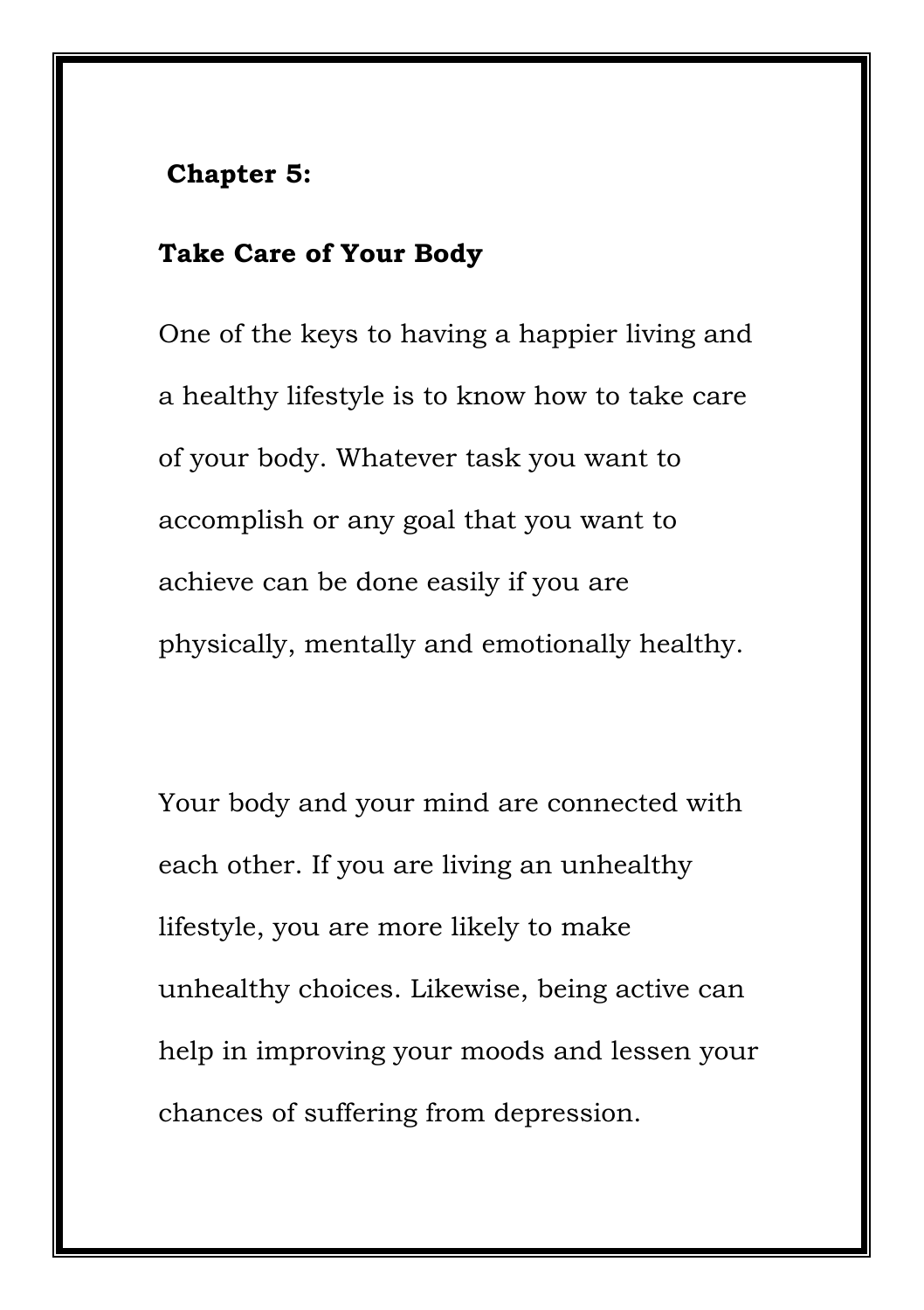The following are some tips on how to can take care of your body for a much happier and healthier life:

# **Eat Healthy**

Choosing fresh fruits and vegetables as well as lean meat and poultry are much better than eating junk foods, carbonated drinks, and fast foods. By eating healthy, you will receive the nutrients, vitamins, and energy that you need to combat the stress brought by a day's work. As part of your effort to eat healthy, you should not forget to drink plenty of water to keep you hydrated and to remove toxins from your body.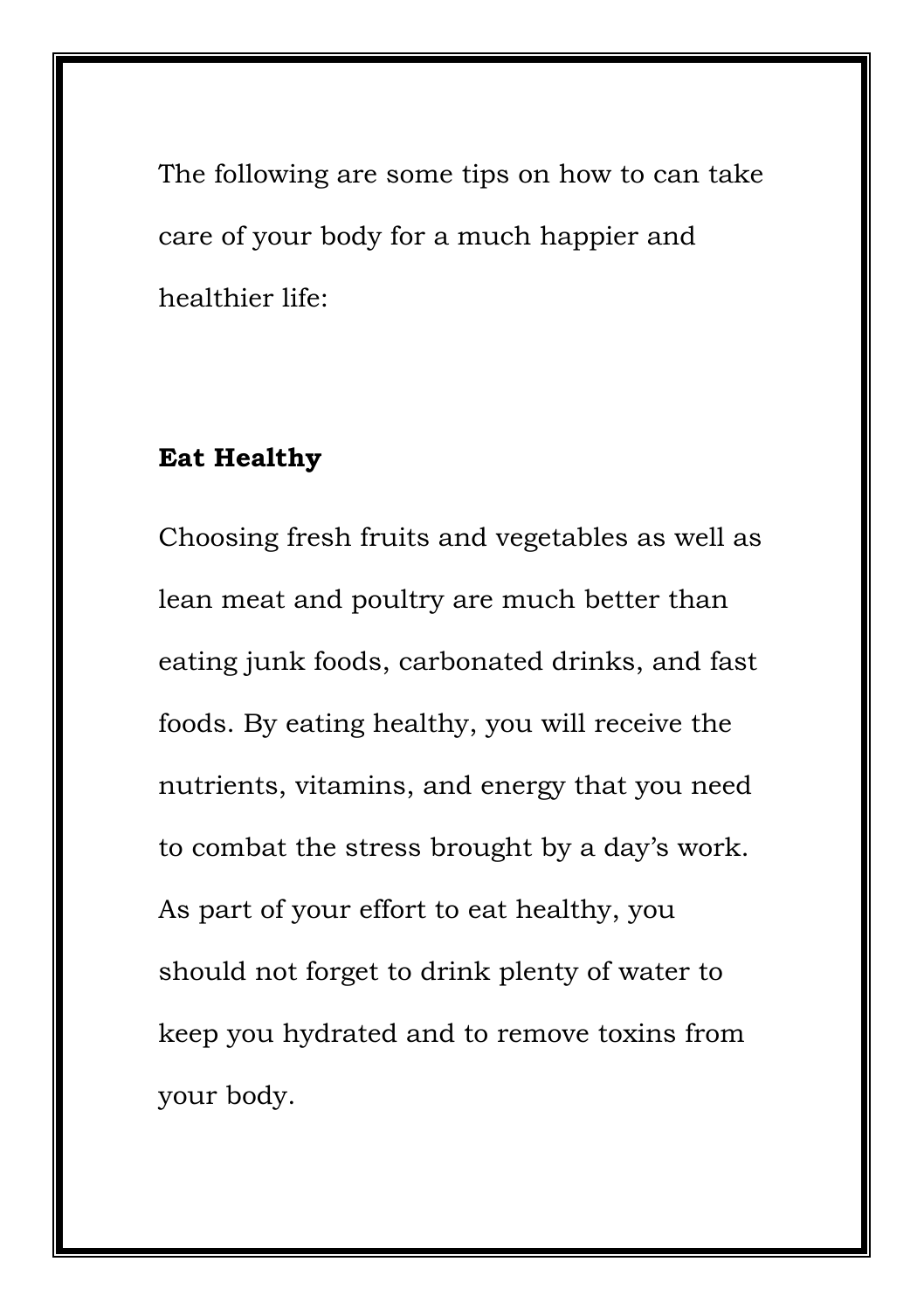#### **Take Time to Relax**

No matter how busy your schedule is, it is important that you take a break from the things that make you feel stressed and find time to clear your mind and relax. Whenever you're at work, taking a break even for just a few minutes can make a big difference in the way you handle your job.

# **Exercise**

Exercising is an activity that will allow you to rejuvenate yourself. Exercising does not mean that you have to spend hours in the gym. There are certain activities that can help you become fit while still having fun. It is advisable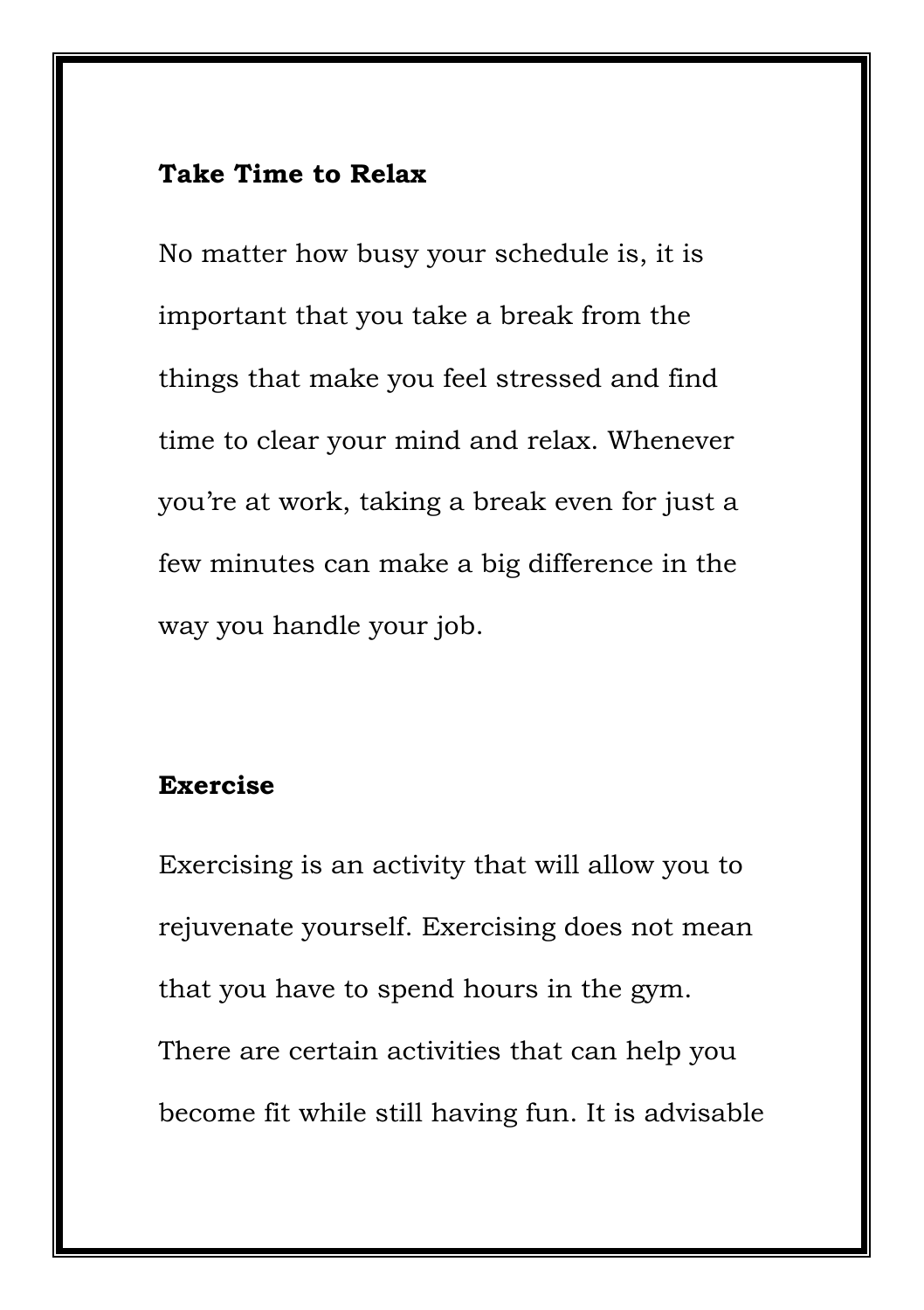that you engage in any type of exercise or physical activity for at least 30 minutes a day.

# **Get Enough Rest and Sleep**

Resting and sleeping allows you to regain the energy that you have lost during the whole day's work. Having enough sleep and rest also have an impact on your ability to function well, on your mood, and on your metabolism.

Practicing good hygiene is another way to take care of your body. This will prevent you from experiencing different kinds of diseases. Good hygiene means that you are health inside and out. You need to take a bath regularly, clean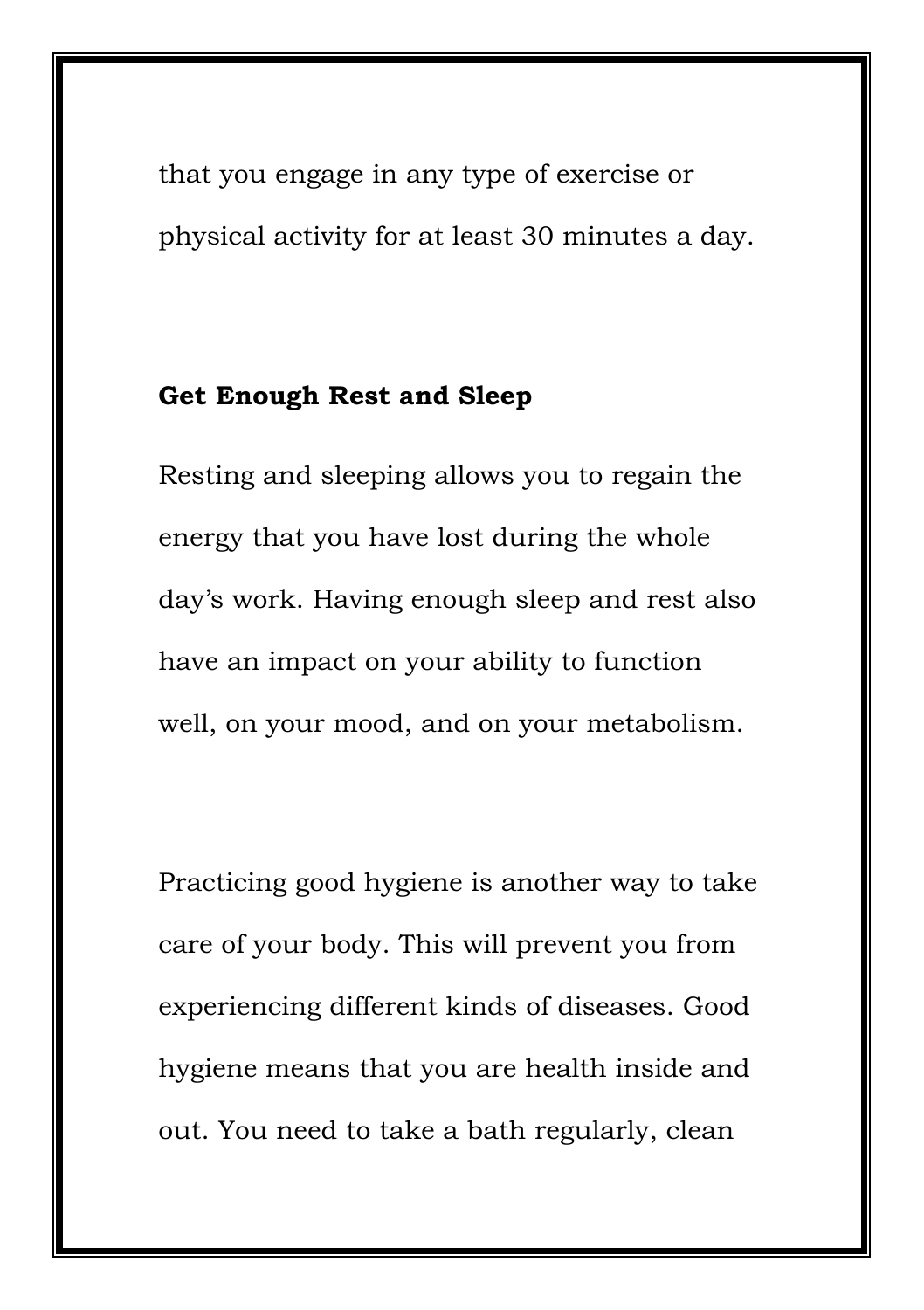your teeth, trim your nails, put on clean clothes, and more.

# **Chapter 6:**

# **Take Care of Your Soul**

Sometimes, the never-ending responsibilities that people have to accomplish on a daily basis keep them from taking care of their inner self – their soul. While the soul is invisible to the outside world, it is still a living thing that needs to be given particular attention and needs to be cared and nurtured.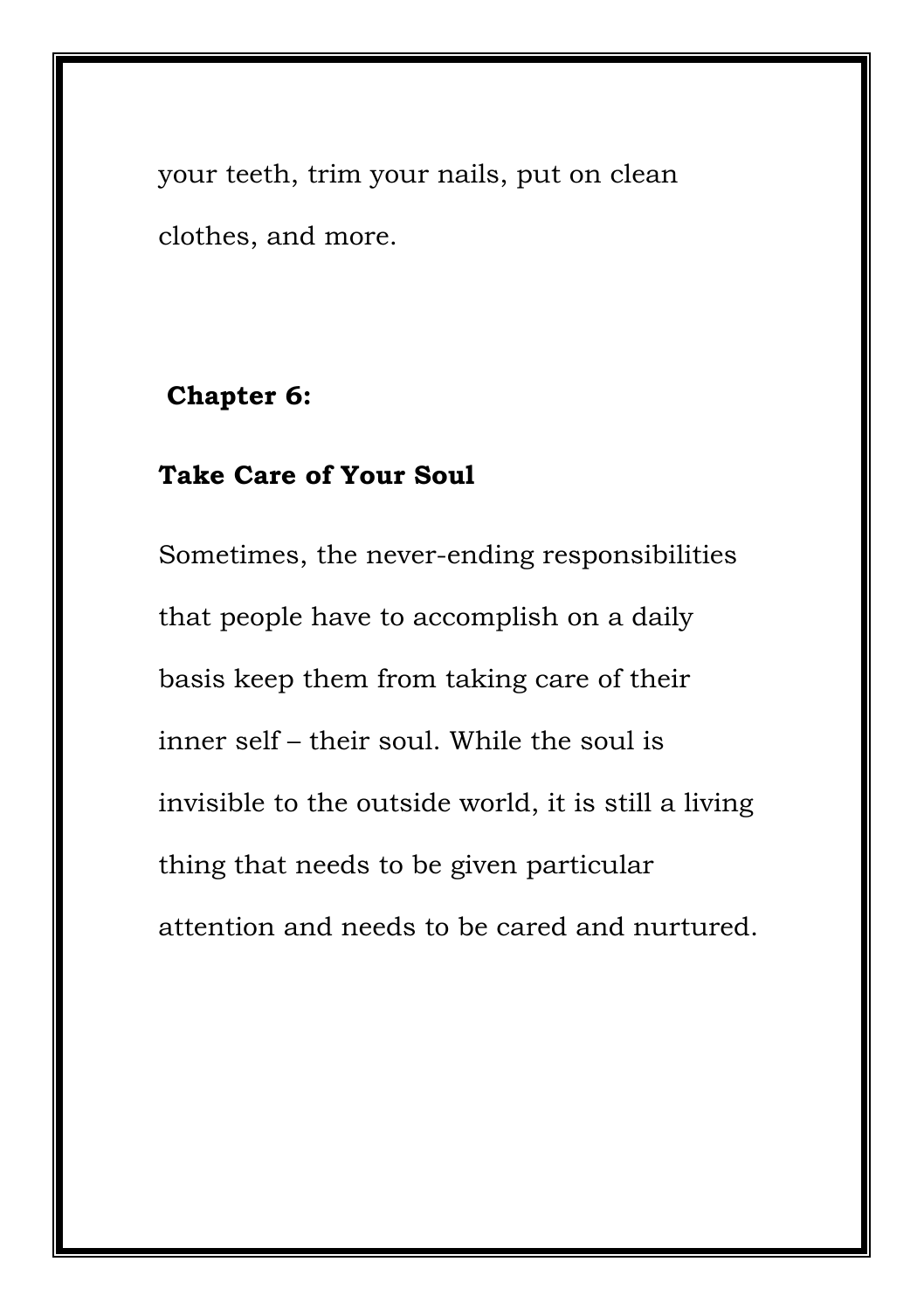People strive to do their best and be the best that they can be. However, they often forget to keep peace in their soul. The health and condition of your soul matter in everything that you do in life. Every soul needs a degree of health. But how can you keep your soul healthy so that it would make it easier for you to improve the quality of your life.

The following are some tips on how you can take care of your soul: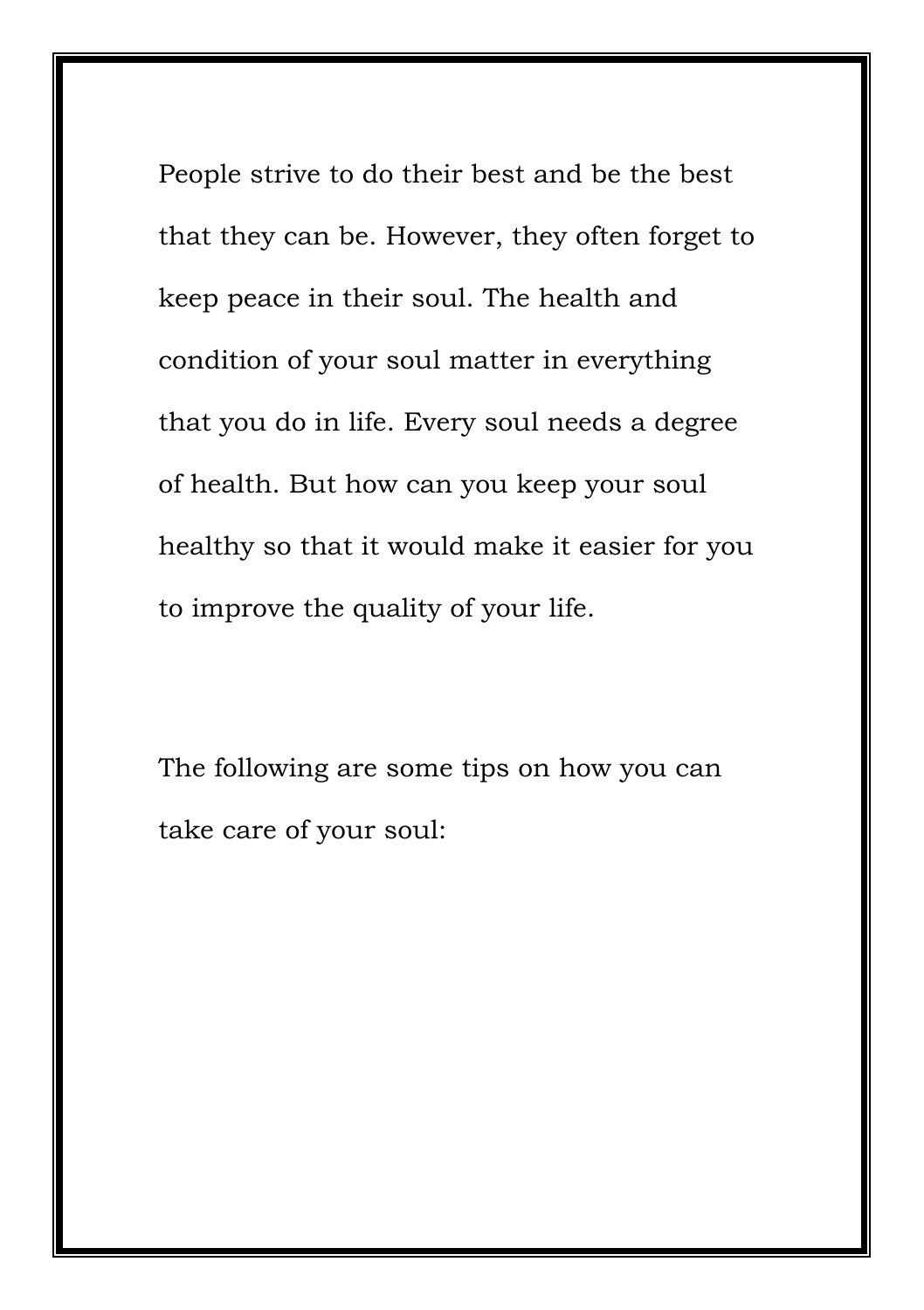#### **Meditation**

Meditation has become a new trend and lifestyle in this modern world. It provides tremendous benefits to your body, mind, and soul. Meditation empowers your soul, which becomes an important source of love, power, and wisdom. It also helps you attain higher consciousness. It is recommended that you meditate regularly. Start by taking 15 to 30 minutes of your day to practice breathing exercises. The more you meditate, the more you will find it easy to deal with your day-today problems.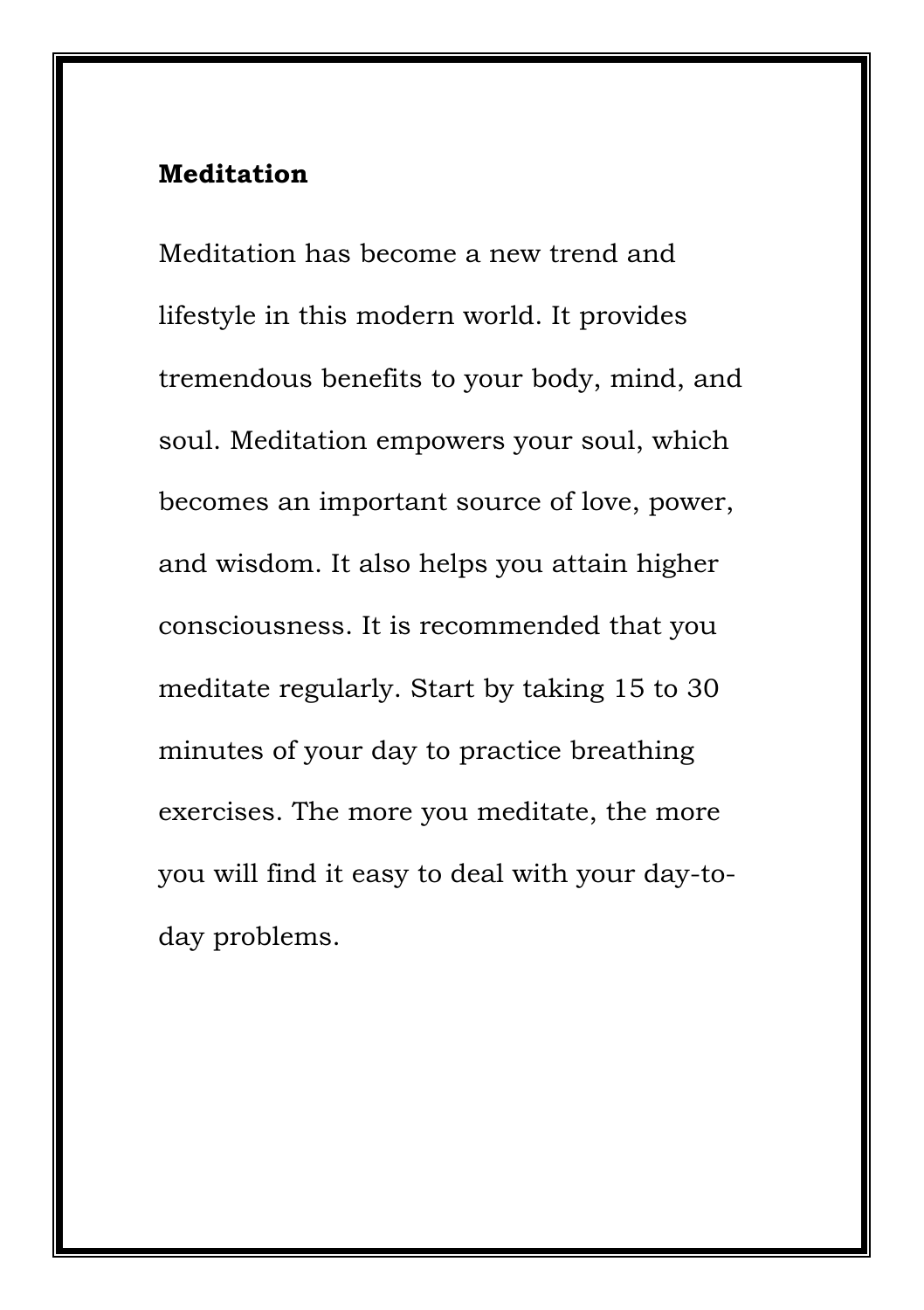# **Stop Overthinking**

You cannot solve your problems all at ones. Life is about learning and discovering new things. Thinking too much about the problems that you are experiencing can sometimes result to more troubles. Take and deal with your problems one at a time.

#### **Learn to Forgive**

As mentioned, you have to learn to forgive not just those who have done wrong to you but also yourself. Forgiveness will free you from negativity, resentment, pain, and anger.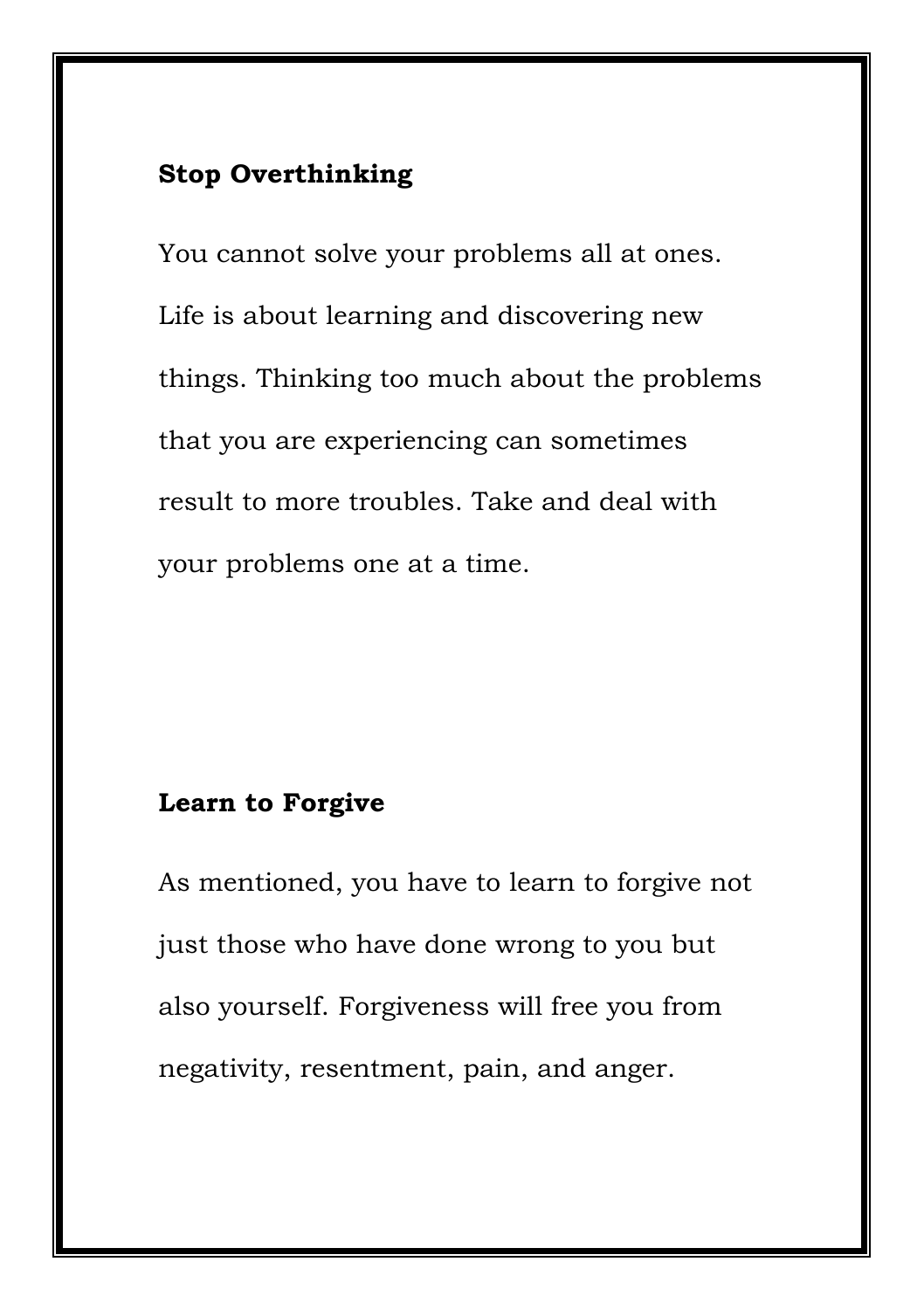# **Accept and Embrace Your Imperfections**

Nobody is perfect. Don't think that others are better than you. Each individual has his own flaws. Learn to embrace your imperfections and accept yourself as a whole. Your flaws make things interesting and help reveal your individuality.

# **Take a Break**

For at least once a week, try to give yourself your own "ME" time. Unplug yourself from all the things that can make you feel stressed and tired. This means that your "ME" time should be free from internet, emails, phones, and other things that can distract you. The best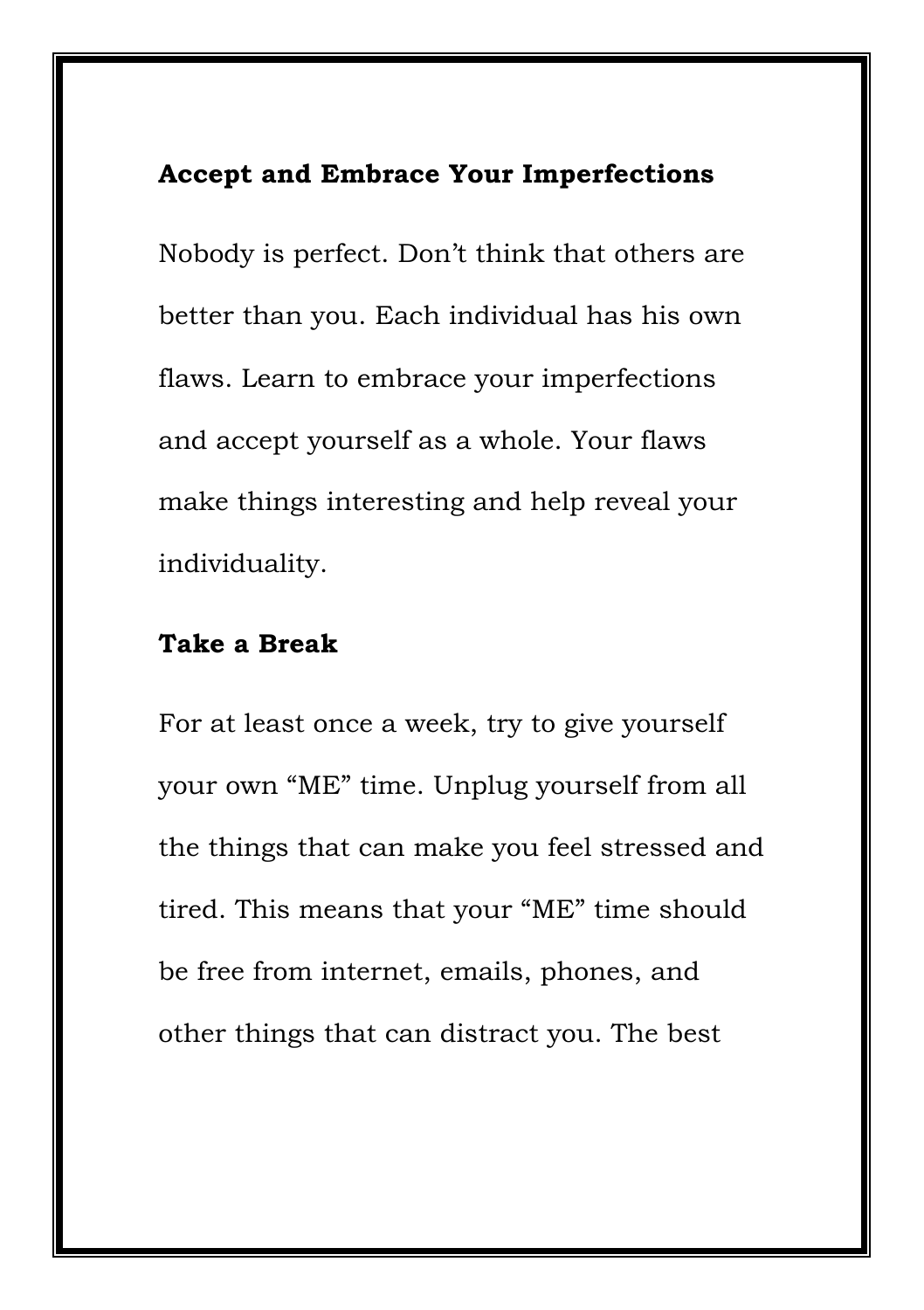way to unwind and take a break is to travel to peaceful places. Practice Least-Resistance

Some people waste too much of their soul energy trying to become resistant to certain things or situations as well as people whom they do not want to deal with. It would be better if you encounter things or circumstances that are unfavorable to you. You have to learn how to accept such things and determine how you can adapt to the changes that such things will bring.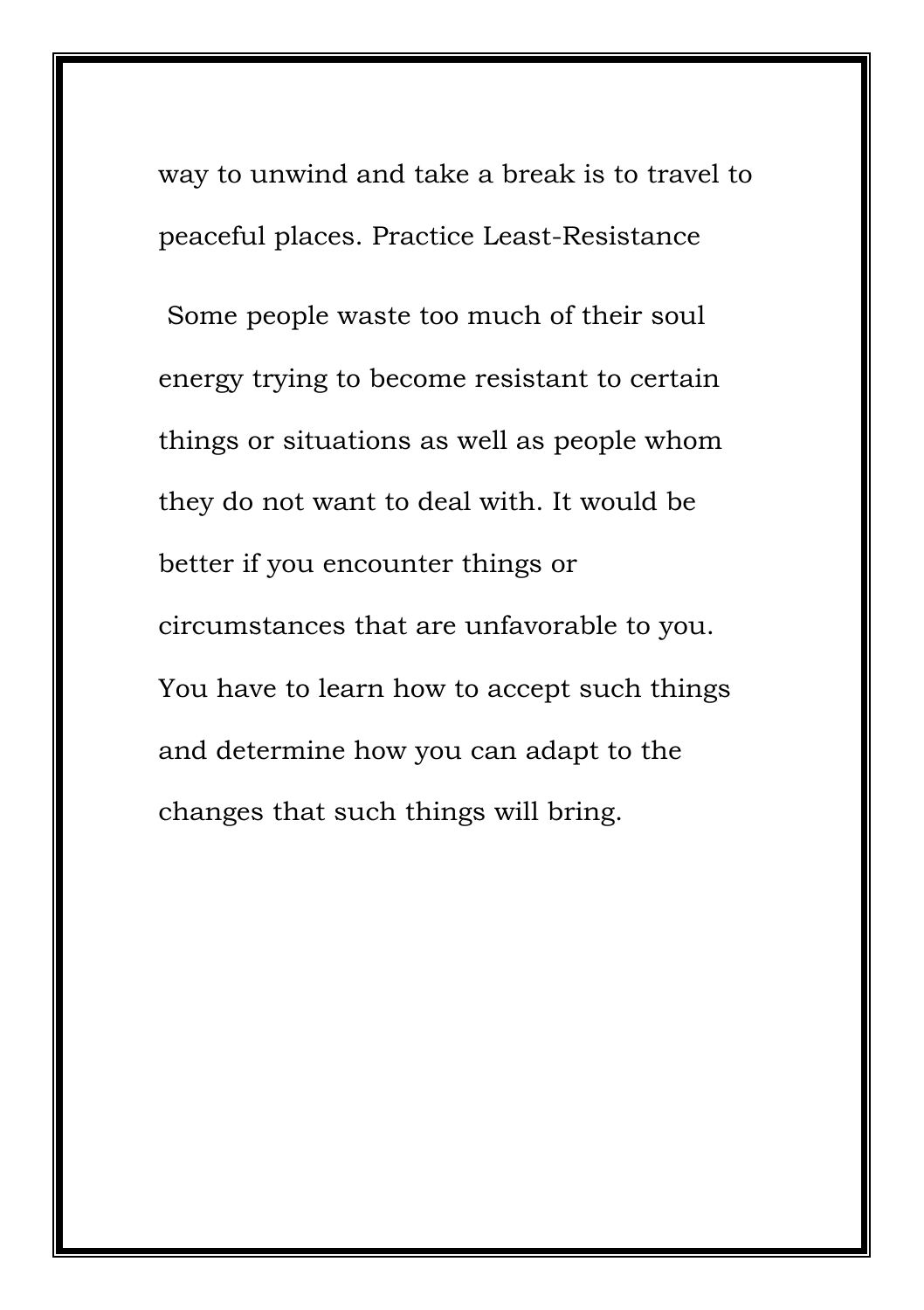# **Read Books to Expand Your Mind and Imagination**

They say that books are food for the soul. In this regard, it is highly recommended that you read books to expand your mind and your imagination. There are several non-fiction and fiction books that are available in both online and offline stores that will enable you to improve your social perception, increase your awareness and consciousness about reality, and feed your brain.

#### **Make Peace with Yourself**

You may be a compassionate person who always wants to make the people around you happy and meet their needs. But have you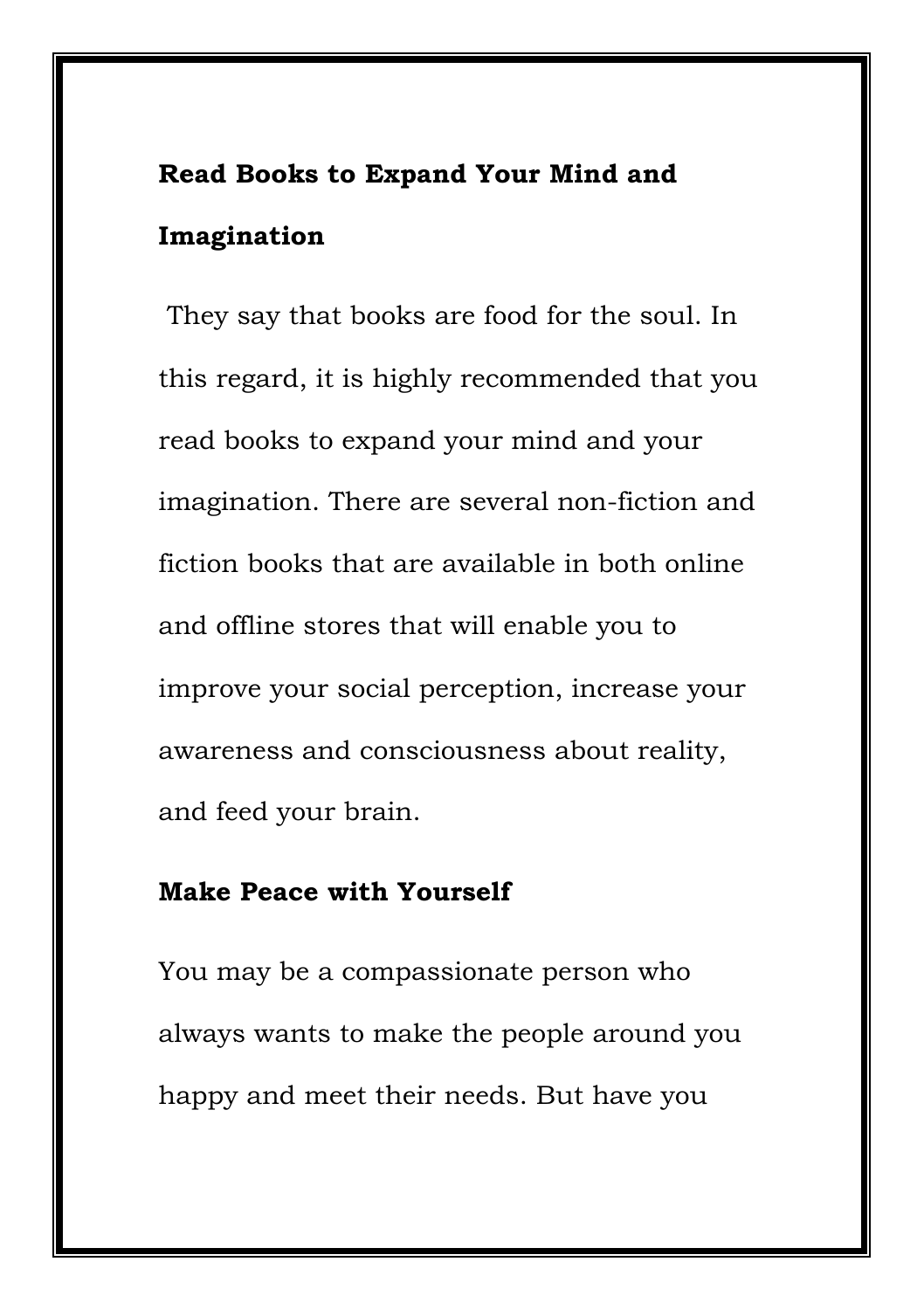even given enough of that compassion to your own self? Have you provided yourself with the things that you need to feed your mind, body, and soul? You have to take responsibility for your own soul and for your choices, behaviors, thoughts, and needs.

#### **Chapter 7:**

#### **Use Your Support System**

When things are not going according to plan, people often resort to their support system to give them the courage, support, and encouragement that they need to help them pass through the difficult paths in their journey.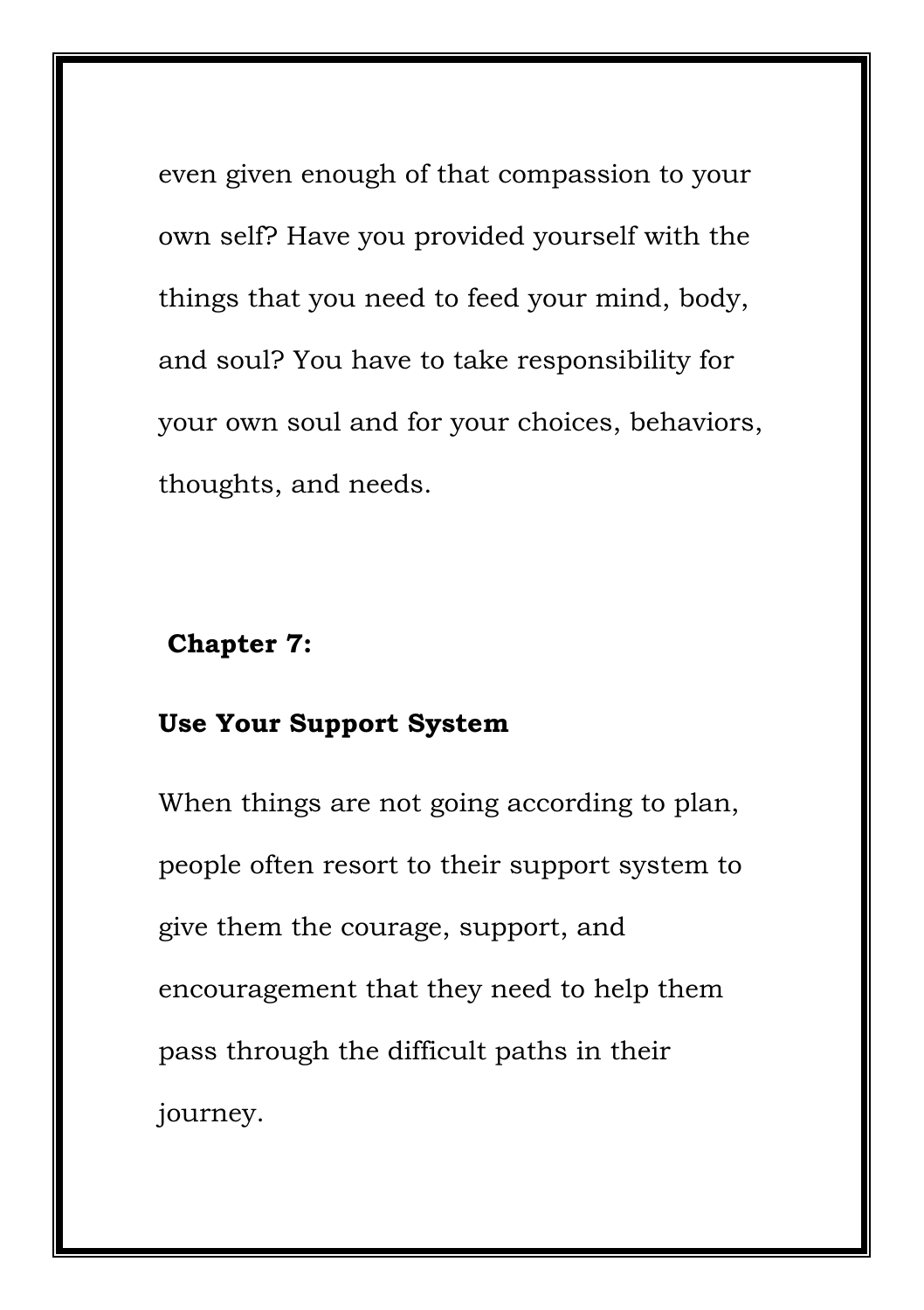The following are useful tips on how to create your own support system:

# **Follow the Give and Take Principle**

Before to start creating your support system, you have to learn how to you can return the favor that the people in your support system has given you. For every support and encouragement that you receive from them, you need to return the favor by supporting each of the members of the support system and helping them reach their own objectives and goals.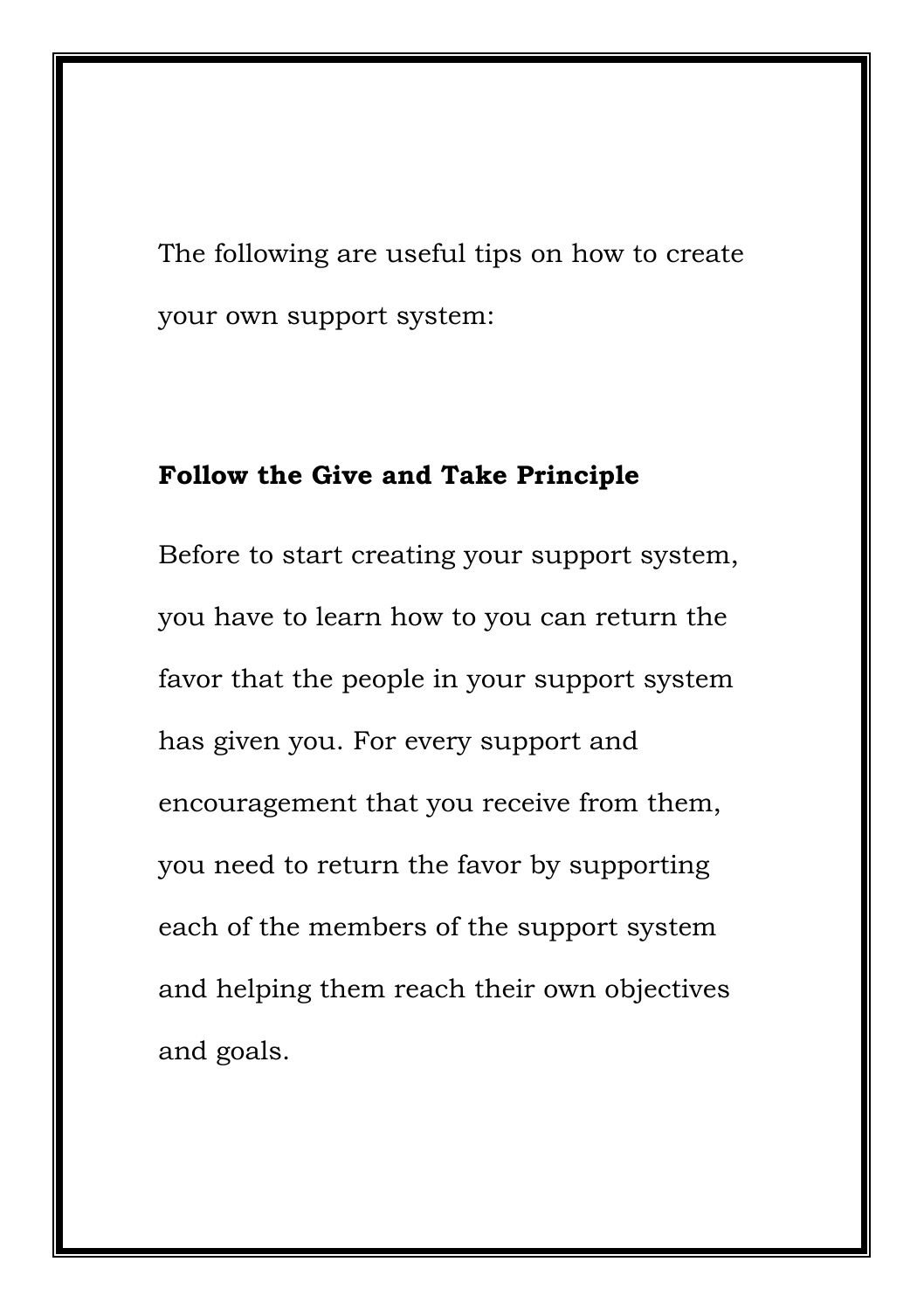#### **Engage in Various Interests**

For your own personal support system, you can engage in a variety of interests that can pre-occupy you in times when you need healthy distractions in your life. Engaging in various activities can also grow as a person.

#### **Expand Your Horizons**

Your close friends, colleagues, and family can serve as an excellent member of your support team. However, in some cases, it would be better if you expand your horizons and consider those people whom you've met in other places. The relationship that you have developed with people whom you barely know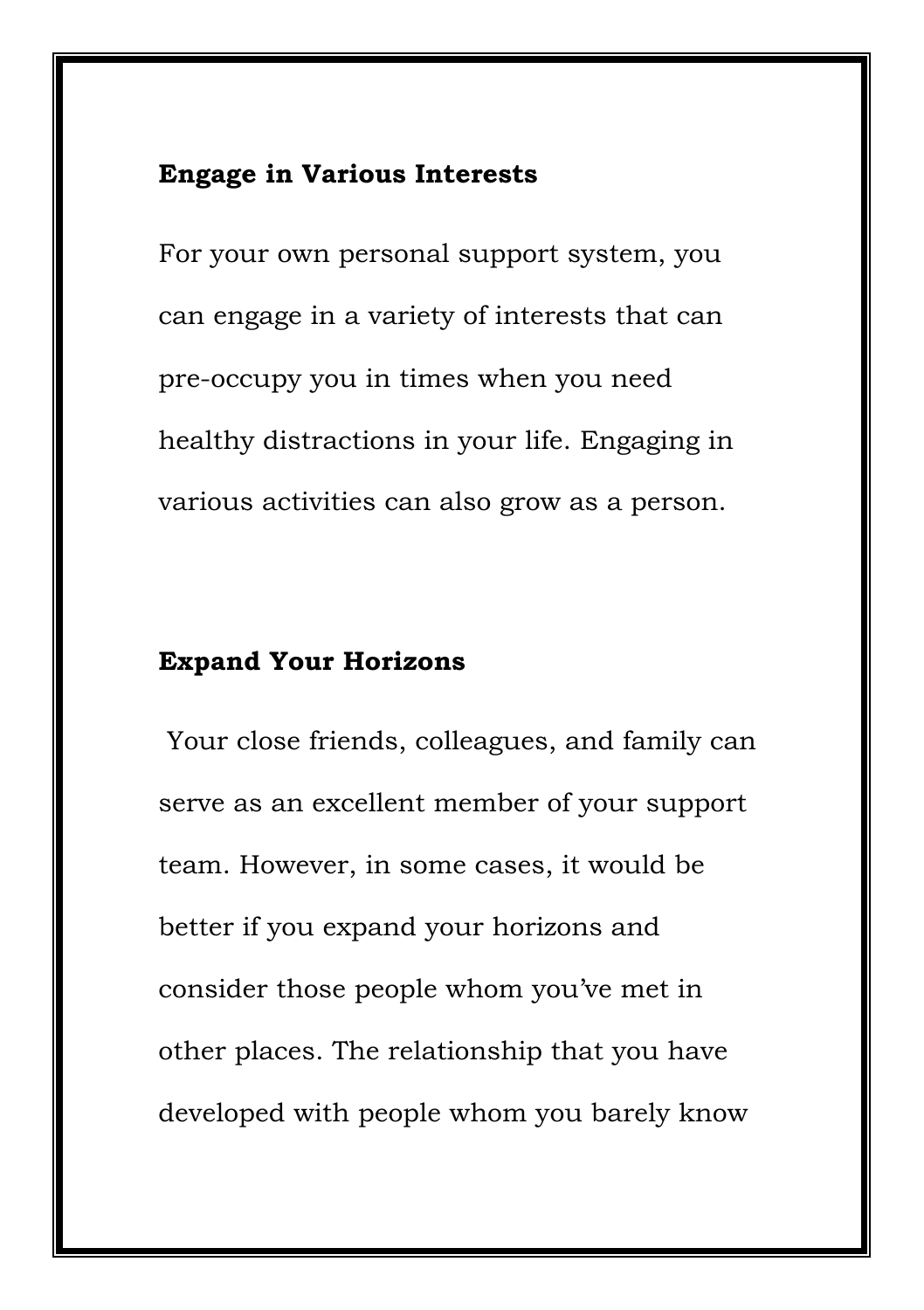at first but are willing to support you in every possible way can help you in creating a community that share their opinions, skills, knowledge, and experience that you might not yet know.

Being surrounded with a supportive team will make it a lot easier and more convenient for you to conquer every problems and challenges that life may throw at you. Such team can also surround you with encouragement and positivity, the key elements in creating success.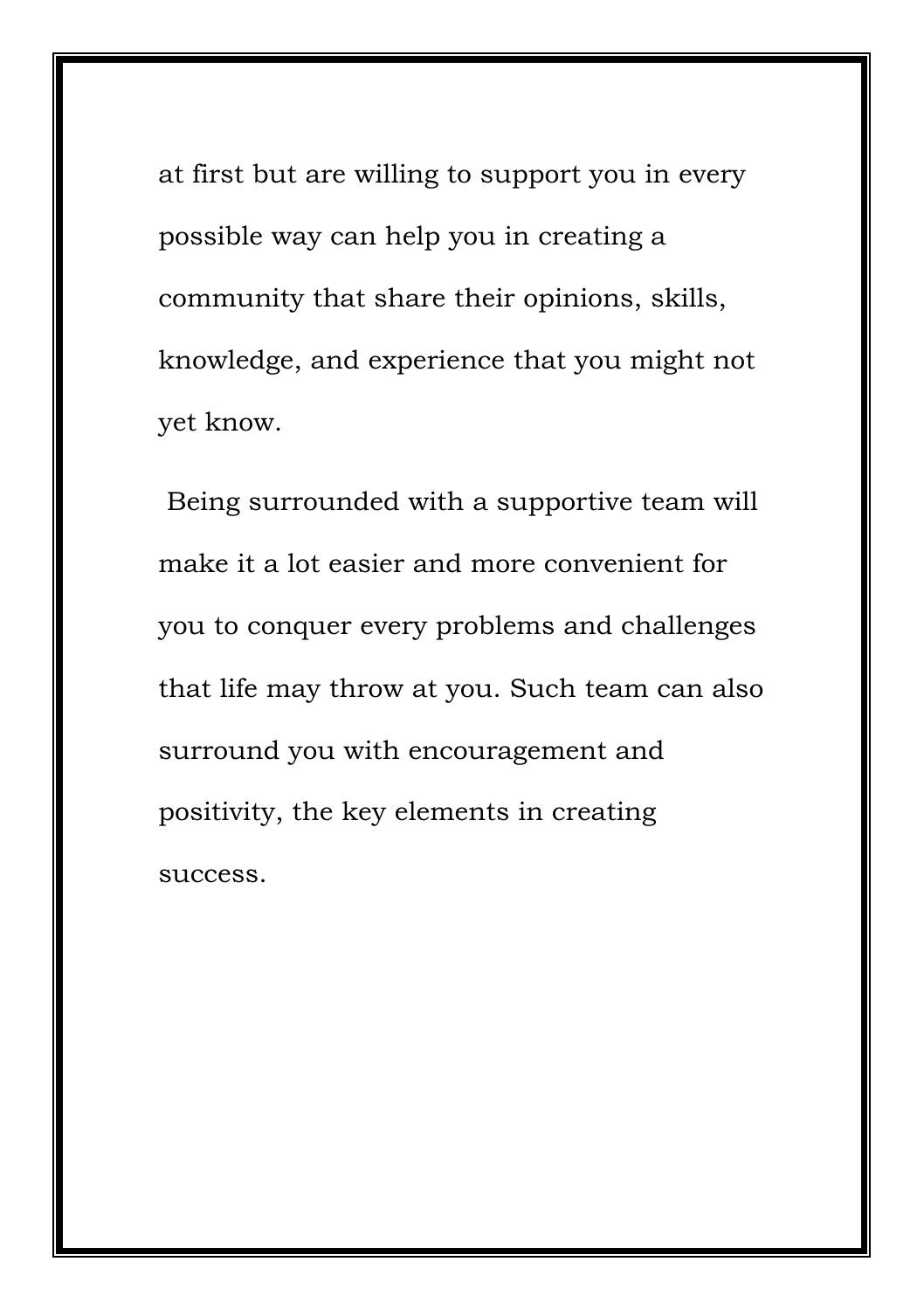# **Chapter 8:**

# **"Here and Now" Mentality**

People tend to regret the mistakes they have done in the past and strive to protect themselves from the future. This action prevents them from seeing and taking advantage of the amazing opportunities that the PRESENT brings.

The following will help under understand more about the "Here and Now" Mentality: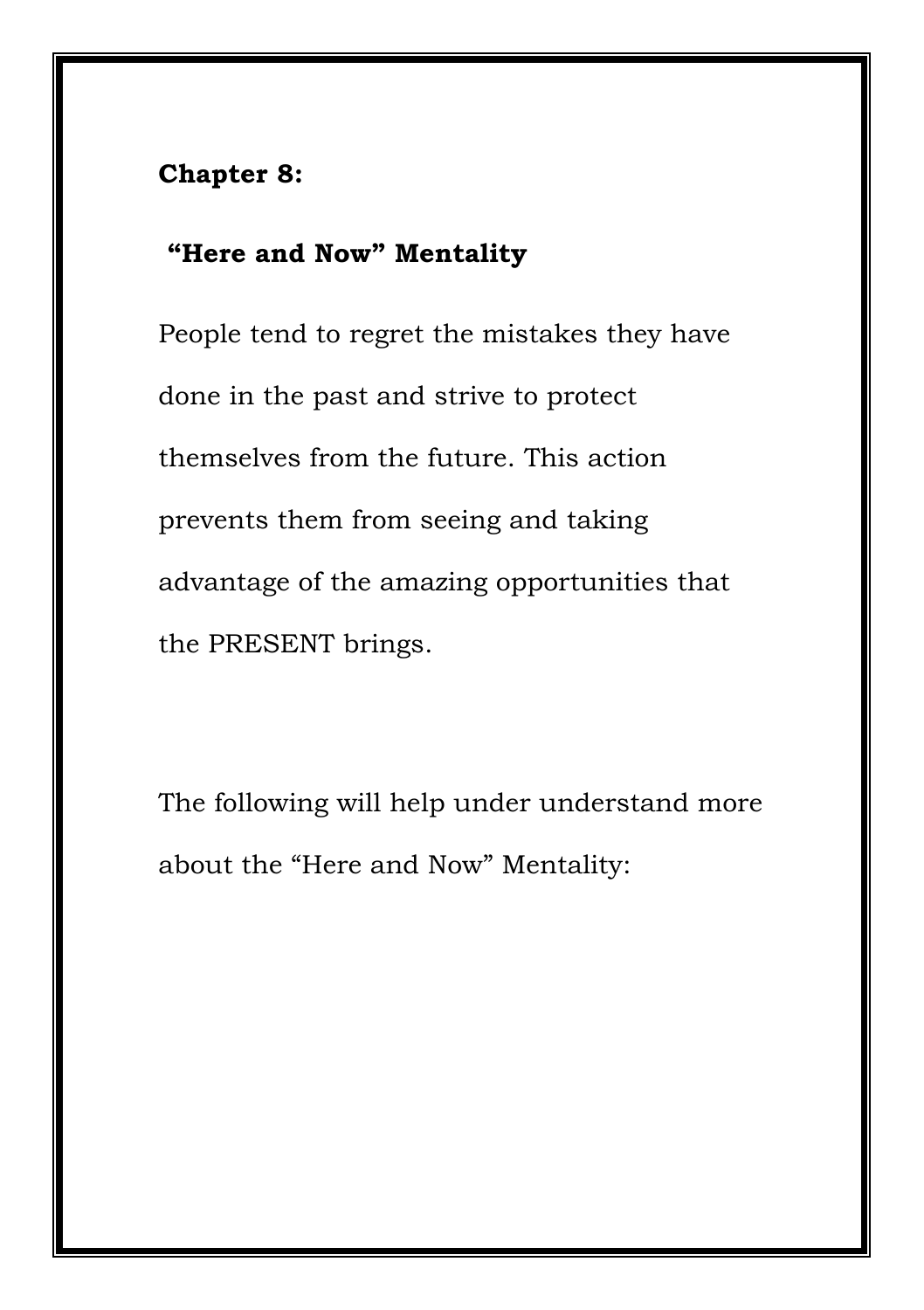#### **Now**

There are things in the life that are worth waiting for. However, there are also things that are worth doing right now! Practicing the "Here and Now" mentality allows you to be mindful and conscious.

Mindfulness enables you to focus your attention on the moment. It is a moment-tomoment awareness of the activities that is being practiced in any occasion. It will promote strength, energy, and calmness that are essential in stabilizing everything in life.

Practicing the "Here and Now" mentality requires discipline since it involves engaging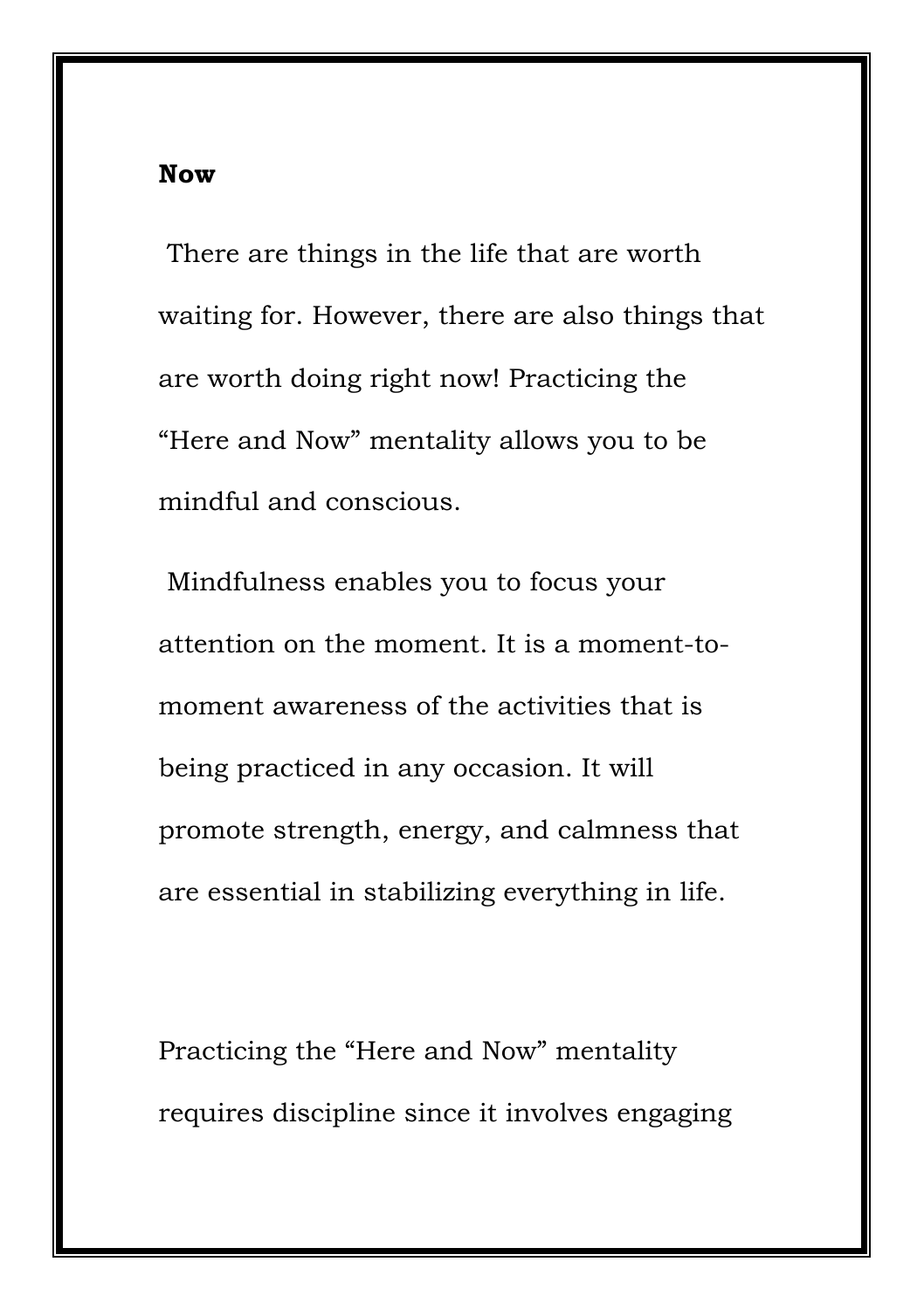in exercises that will improve the capability of an individual to be mindful every day. It also requires removing your attention from the past and the future in times when they are not needed. When focusing on your present life, it is vital that you are aware of the time that you need to accomplish your goals. It would also help if you practice mindfulness when dealing with your emotions, thoughts, and reactions.

Conducting certain exercises can also help you to be more present. These include meditation, being a conscious observant, and taking a deep breath.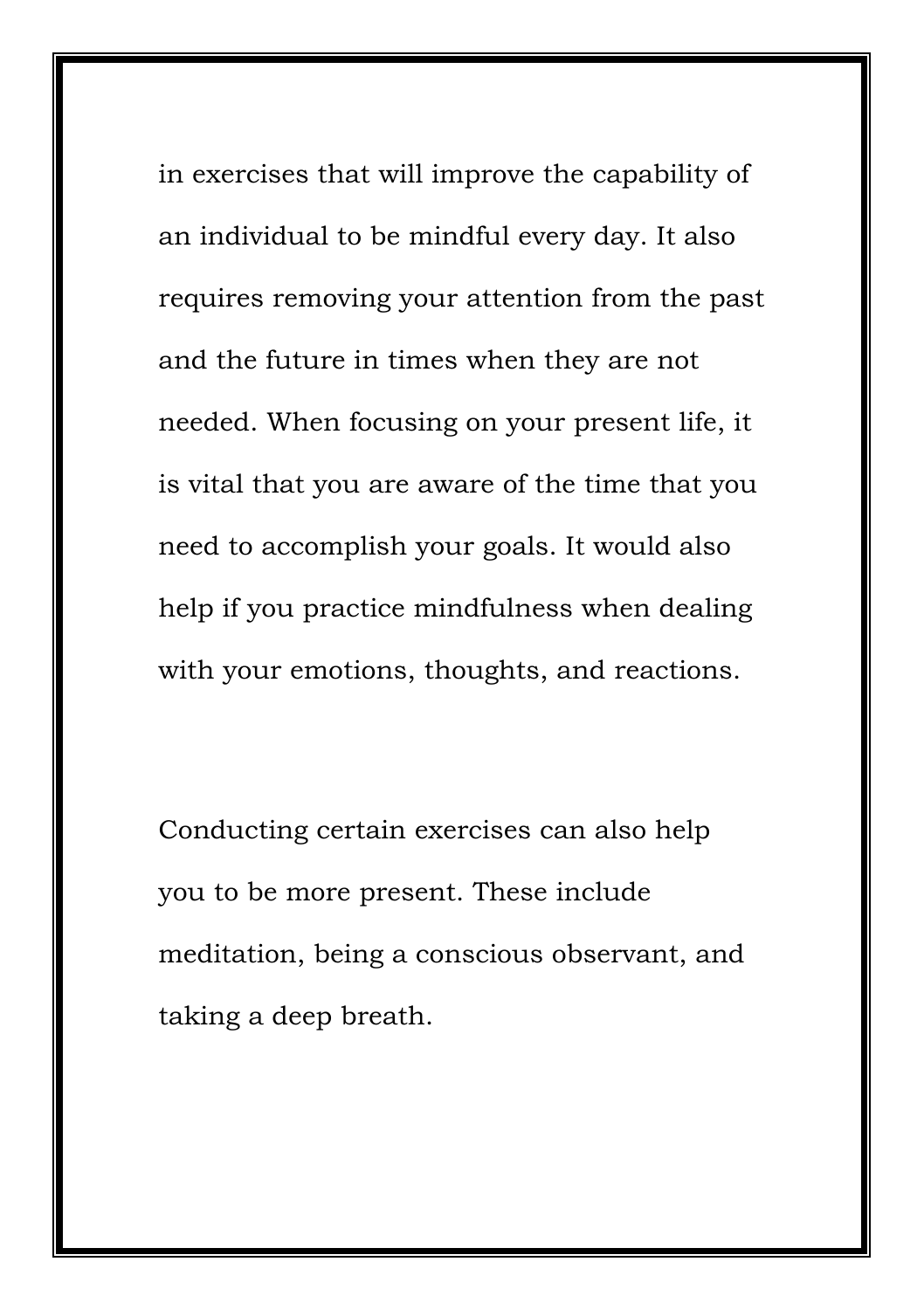#### **Chapter 9:**

## **Use Affirmations to Stay On Course**

All individuals can use affirmations to live their best life. Positive affirmations are positive and powerful statements and thoughts that they can use for improving their personal wealth, spirituality, relationship, health, and career. The capability of people to remain positive and keep positive thoughts can determine the status of their emotional life.

The following can help you understand how you can use affirmations to stay on course when it comes to successfully achieving your be positive resolutions: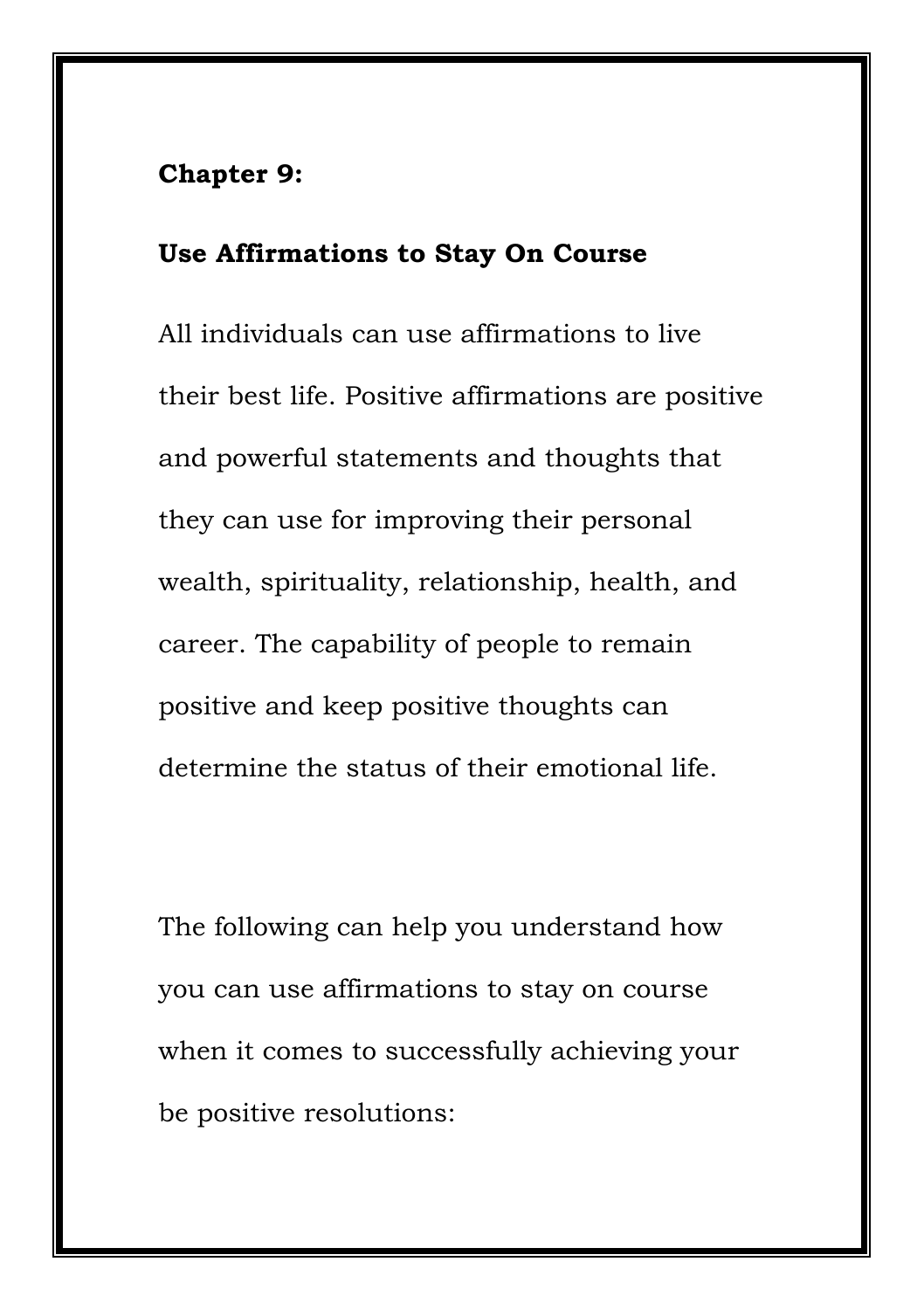#### **Affirmations Defined**

Affirmations are statements that aim to reprogram the subconscious mind of individuals with positive thoughts so that they can eliminate any negativity that prevents them from going after dreams. Positive affirmations can make you feel stronger and help you make the most positive and wisest choices.

It would be easier for you to achieve whatever you want if you use positive visualization and affirmations in everything that you do. This is considered as one of the most powerful and effective strategies that you can take advantage of if you want to change your life for the better.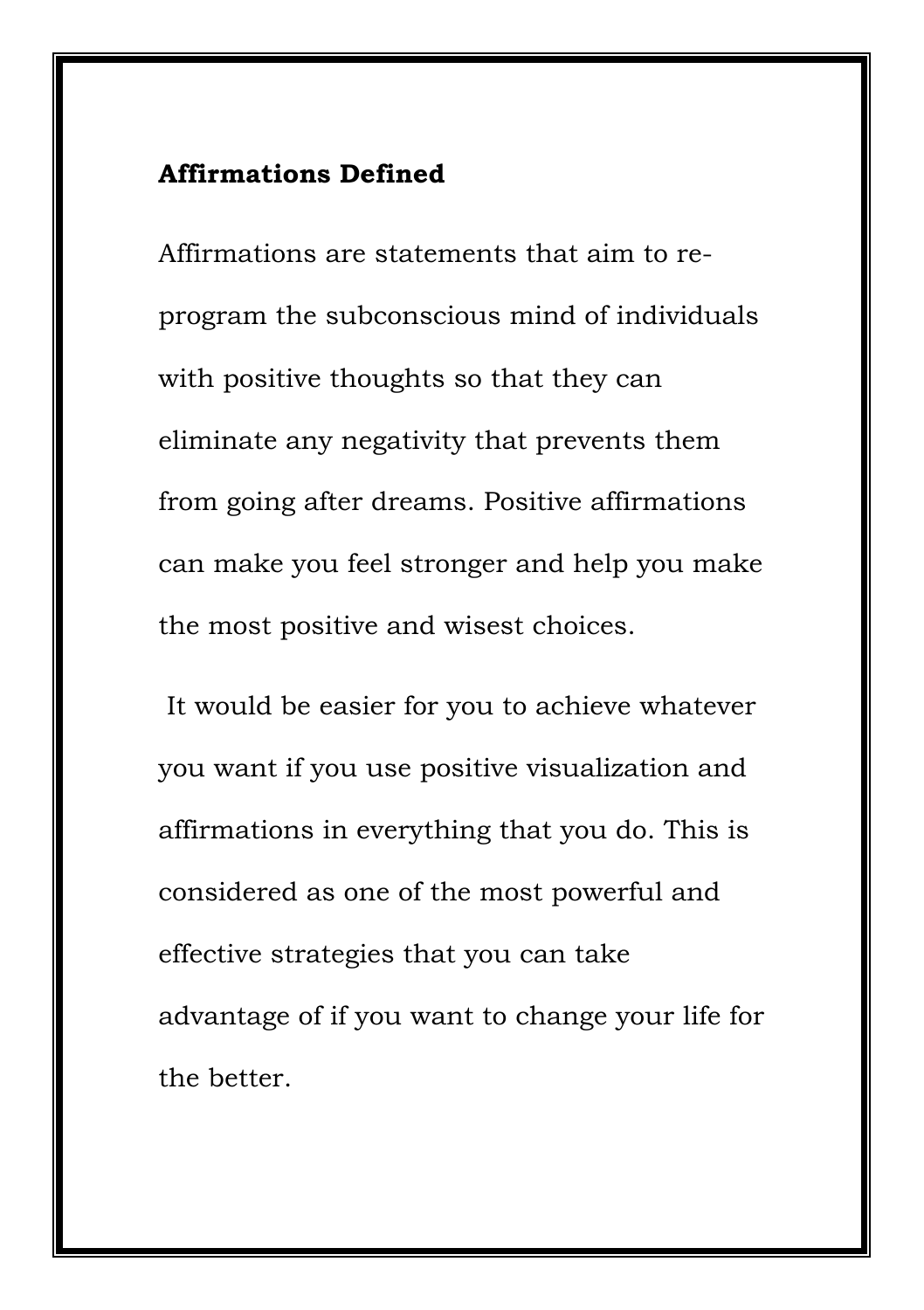You can create your own positive affirmations with the use of simple language to express or showcase the message that you want to convey. It is advisable that you make your affirmations in a clear and concise manner and written in the present tense. You also have to make sure that they are written in a first person narrative.

Whatever you dream of, you will be closer to attaining such dream if you have a positive focused mindset.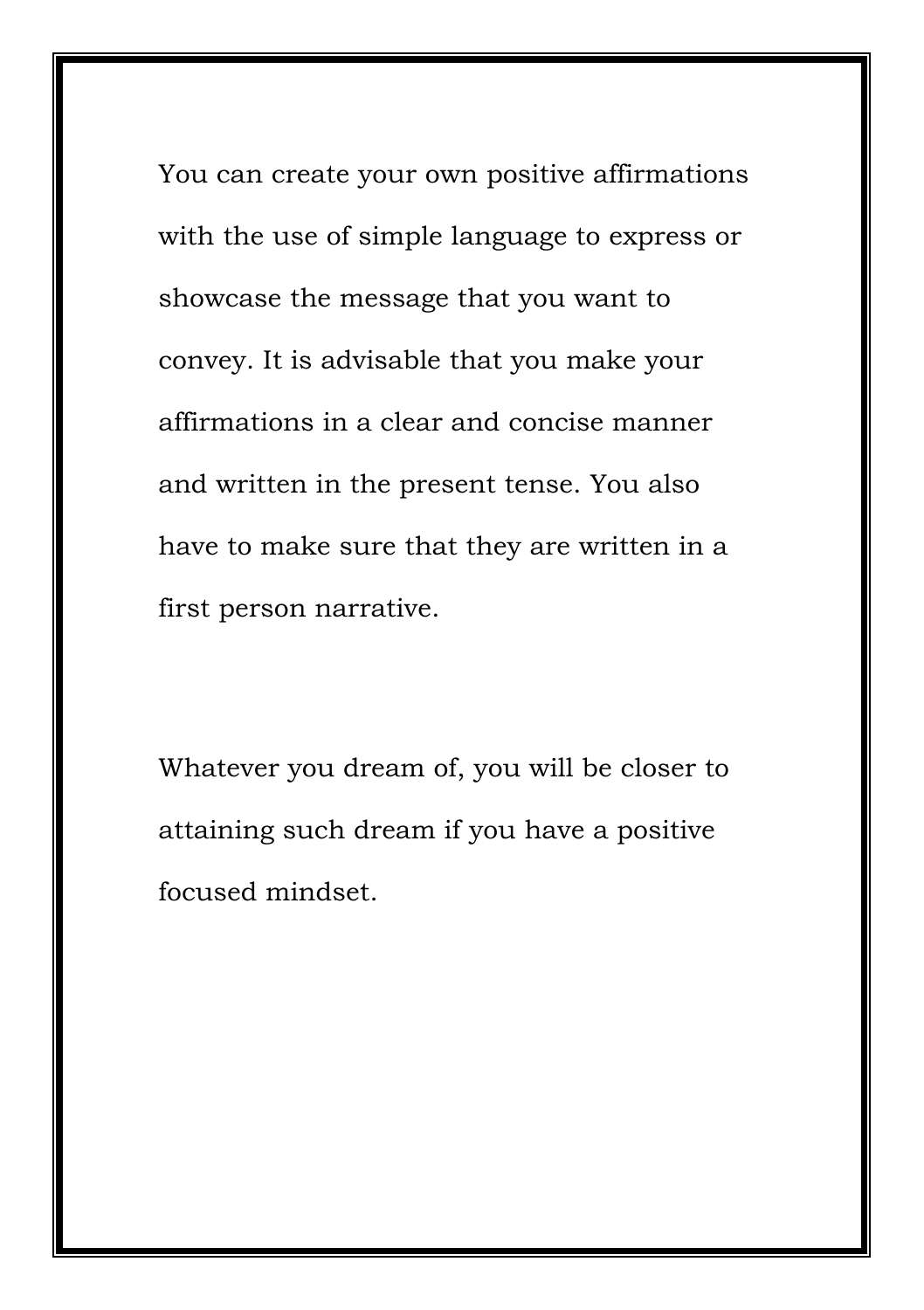## **Chapter 10:**

# **The Benefits of Being Positive**

Being positive provides numerous benefits to your overall well-being. This is an important factor that directly affects the perception of people when it comes to creating a life that they want. Being positive may sound simple, but it is actually not easy. However, once you become one, you can see several improvements in your life.

The following are some of the benefits that you can get from being positive: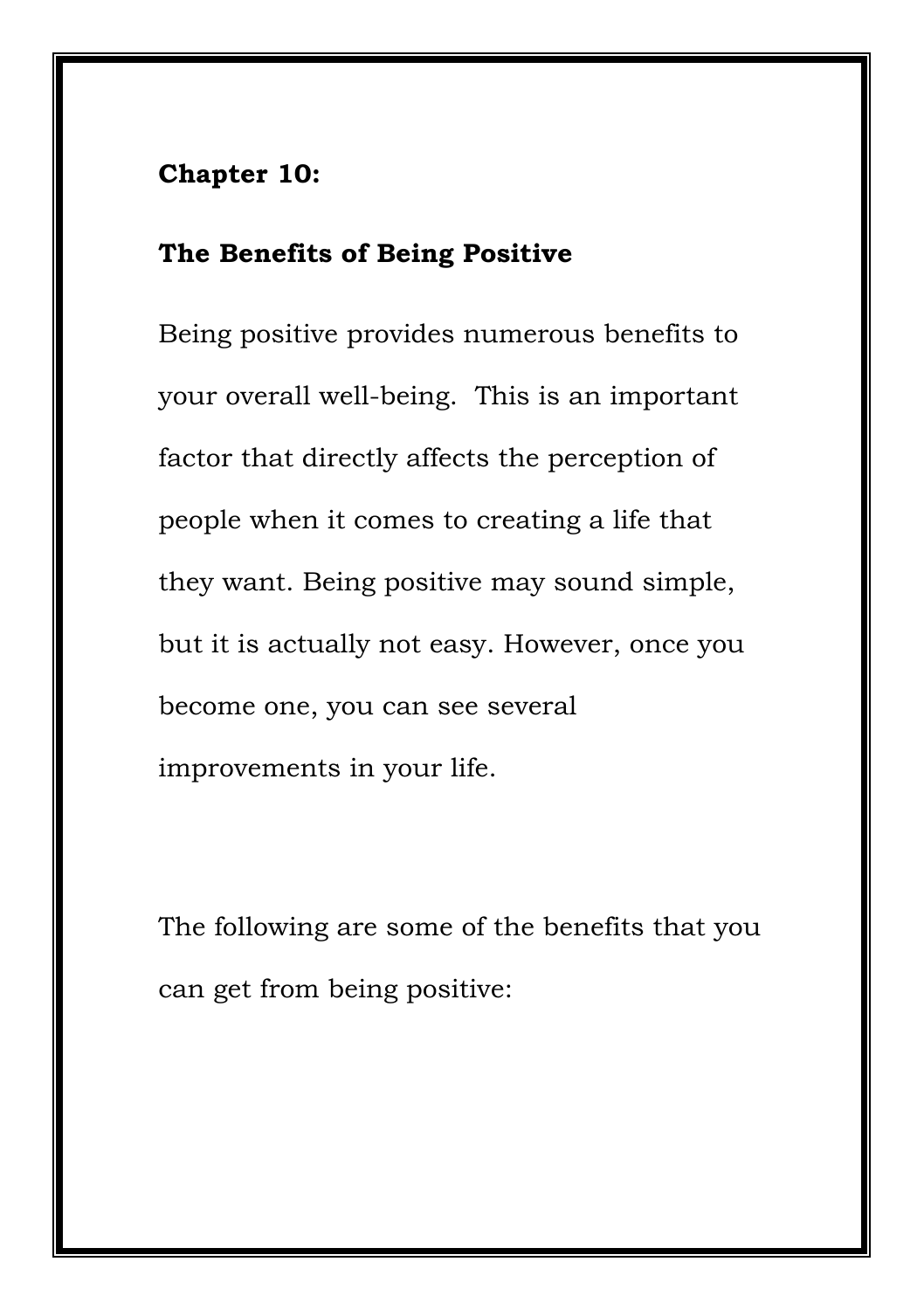#### **Benefits**

One of the benefits of having a positive mind is that it creates harmonious relationships. This is because having a positive attitude allows you to see the positive sides of various people instead of flaws and mistakes. Another benefit is that positive people can maintain a broader perspective and effectively identify solutions to various problems that they have.

Being positive also promotes better health, reduced stress, and improved focus. Positive people tend to handle things better than negative people. They are able to concentrate better in finding solutions instead of being distracted by negative elements. Moreover, the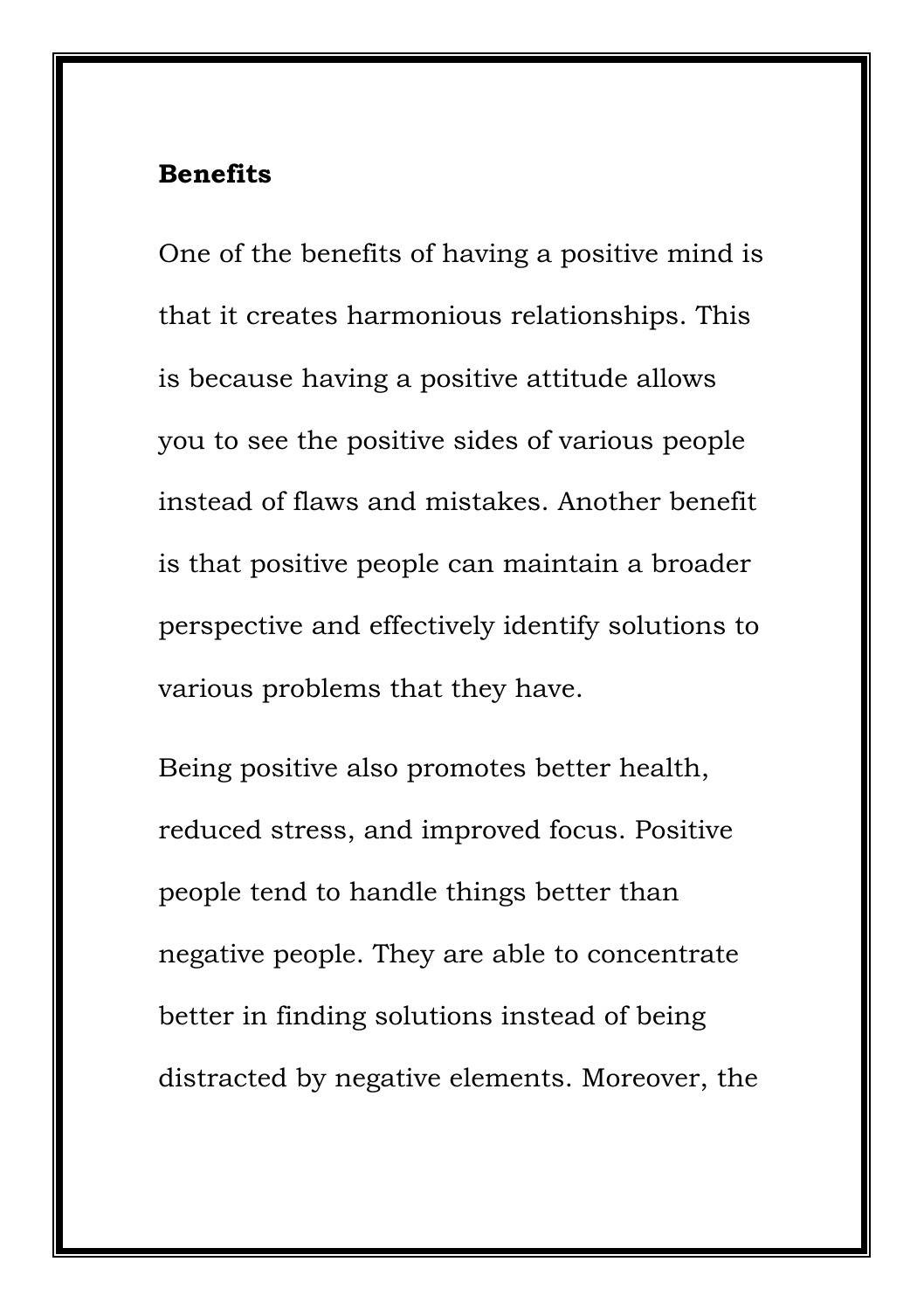way people think also have a direct impact on their health. That is why if you conquer negative thoughts, you will have a lower chances of suffering from different kinds of diseases. Aside from this, you can also face any stressful situation with an improved focus. This helps you worry less and cope better.

Positive thinkers are also more resilient. This means that they have the ability to overcome adversity or cope with problems. Instead of losing hope and giving up, they do the best they can to find an effective way to fix their problems.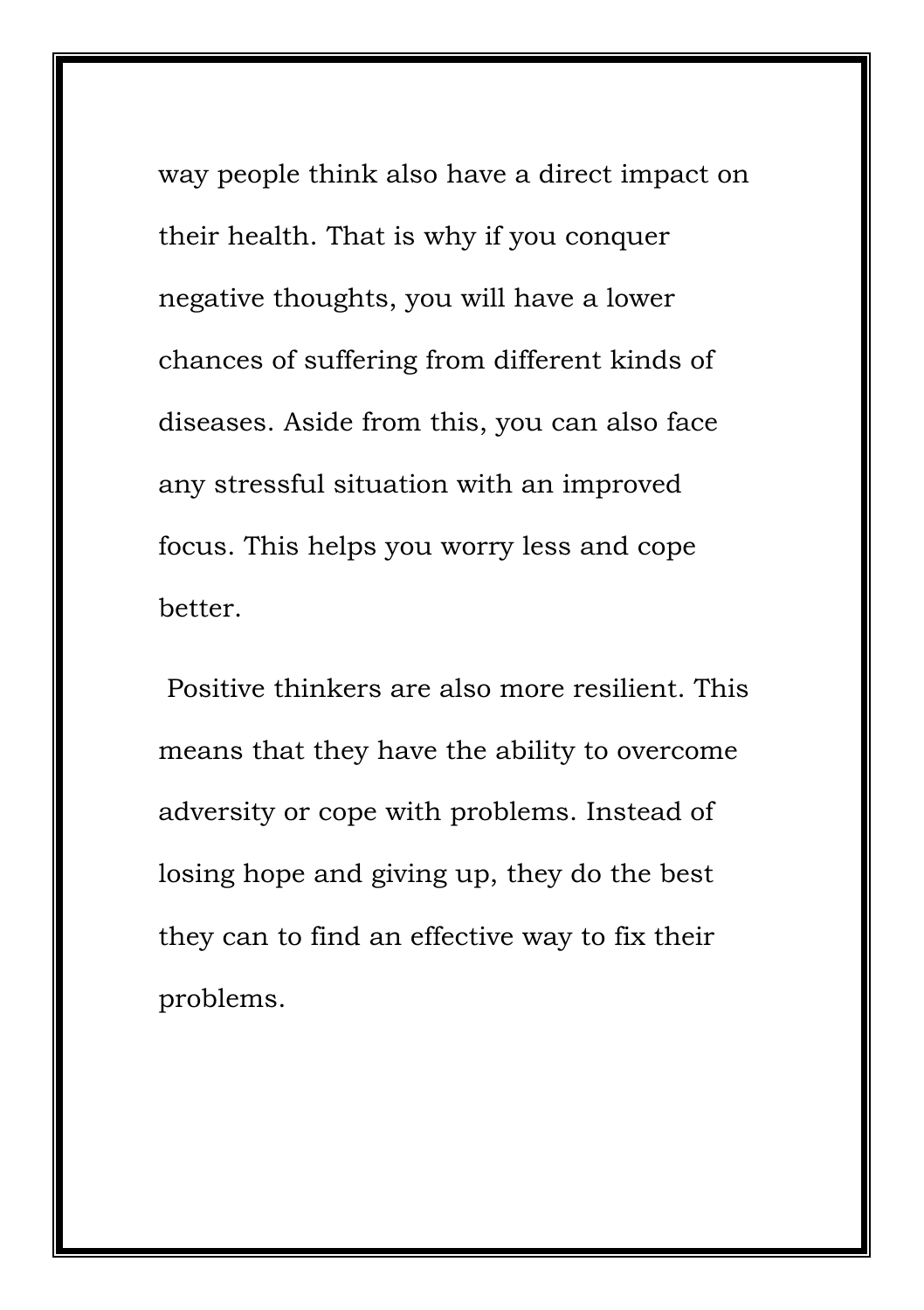Best of it all, being positive gives you the power to change not just your environment but your life as a whole. This can result to a more successful and happier life.

The benefits that being positive provides can never be underestimated. Altering you current behavior and attitude into a positive one will greatly help you in bringing productive changes in all aspects of your life!